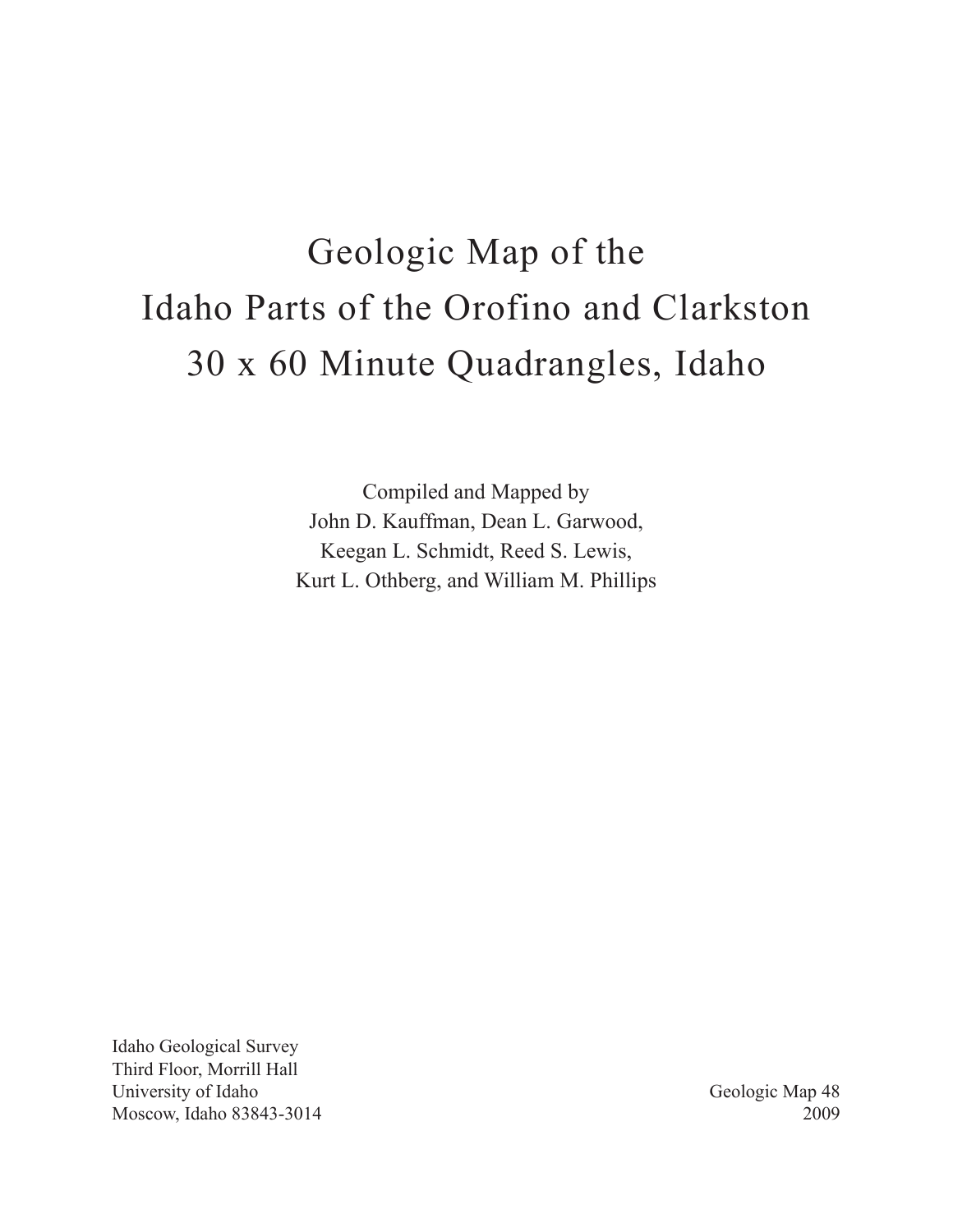## Geologic Map of the Idaho Parts of the Orofino and Clarkston 30 x 60 Minute Quadrangles, Idaho

Compiled and Mapped by John D. Kauffman<sup>1</sup>, Dean L. Garwood<sup>1</sup>, Keegan L. Schmidt<sup>2</sup>, Reed S. Lewis<sup>1</sup>, Kurt L. Othberg<sup>1</sup>, and William M. Phillips<sup>1</sup>

2009

## **INTRODUCTION**

The geology on the Idaho parts of the 1:100,000-scale Orofino and Clarkston  $30'$  x  $60'$  quadrangles is compiled from previous 1:24,000-scale mapping completed by the Idaho Geological Survey between 2000 and 2004 (Figure 1), from supplemental field work in 2005, and from other mapping sources at various scales and areal extent (Figure 2). Sources noted by an asterisk in Figure 2 needed minor modifications after brief field examinations or aerial photographic interpretations.

The eastern part of the region is underlain by basement sequences and intrusive rocks that constitute a North American cratonic assemblage, whereas the western part is underlain by a younger oceanic accreted terrane assemblage. Overlying units consist of Oligocene volcanic rocks, basalt flows of the Columbia River Basalt Group and associated sediments, Pliocene flood deposits, and Quaternary deposits.

<sup>2</sup> Natural Sciences, Lewis-Clark State College, 500 8th Avenue, Lewiston, ID 83501



**Figure 1.** *Sources of geologic mapping: STATEMAP*

<sup>&</sup>lt;sup>1</sup> Idaho Geological Survey, University of Idaho, Moscow, ID 83844-3014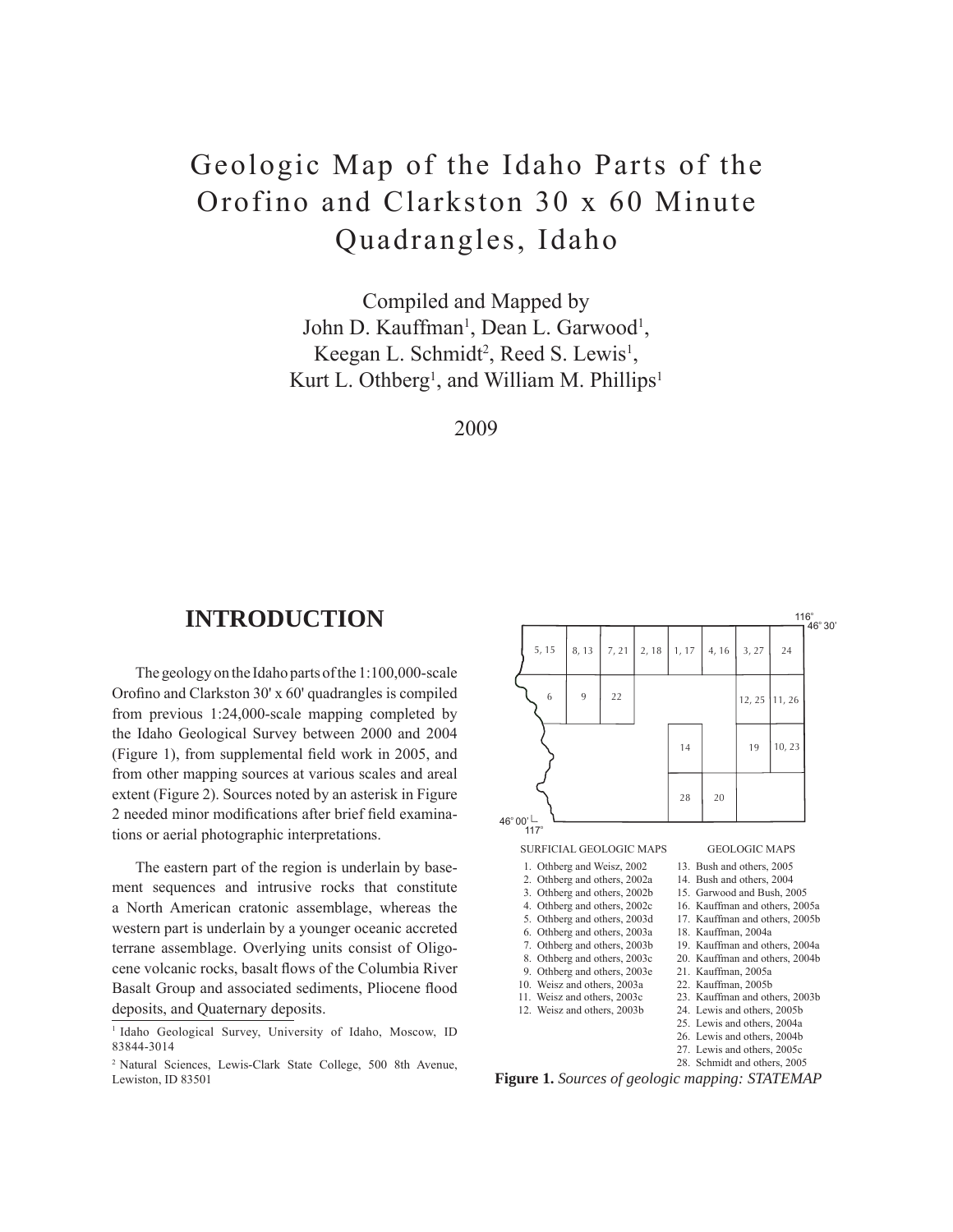

**Figure 2.** *Sources of geologic mapping: previous geologic mapping*

The oldest basement rocks, amphibolite-facies schist and gneiss of the Neoproterozoic Syringa metamorphic sequence, are restricted to the northeastern part of the map. Late Paleozoic and Mesozoic metasedimentary and metavolcanic rocks include amphibolite facies gneiss, marble, and impure quartzite of the Orofino series; volcanic and volcaniclastic greenschist-facies rocks of the Seven Devils Group; and mostly sedimentary rocks of the overlying Martin Bridge Limestone, Hurwal Formation, and Coon Hollow Formation. Intrusive rocks are predominantly Jurassic and Cretaceous quartz diorite, diorite, and gabbro; Cretaceous biotite tonalite; and Cretaceous trondhjemite. Oligocene volcanic rocks are exposed in the eastern part of the Orofino quadrangle southwest of Kamiah.

Lava flows of the Miocene Columbia River Basalt Group cover much of the area. In the Eagle Creek drainage in the southwest part of the map, the basalt sequence exceeds 1,130 m (3,700 feet) in thickness. These fissure-erupted lavas invaded the area and inundated the paleotopography, leaving a few prominences above the plateau surface. Older rocks are exposed on the steptoes or in canyons where streams have eroded through the basalt. Interbedded with some basalt flows are sediments of the Latah Formation. In the older basalt formations, the interbeds are predominantly near the plateau margin where dammed drainages overflowed the basalt surface and deposited sediments before the next flow was emplaced. Near the top of the basalt sequence, where individual flows are separated by longer periods of time, interbedded sediments are mostly restricted to structural depressions, such as the Lewiston basin.

Quaternary sediments and surficial deposits are shown where they are significant geological units or mask the underlying rock. These units include alluvium, alluvial fan deposits, loess, landslide deposits, and Bonneville and Missoula Flood deposits. Surficial deposits can be found for selected 7.5-minute quadrangles on maps published by the Idaho Geological Survey, as noted in Figure 1.

## **DESCRIPTION OF MAP UNITS**

Intrusive rocks are classified according to IUGS nomenclature using normalized values of modal quartz (Q), alkali feldspar (A) and plagioclase (P) on a ternary diagram (Streckeisen, 1976). Oligocene and older volcanic rocks are classified by chemical composition (total alkalies versus silica) according to IUGS recommendations (LeMaitre, 1984). The Columbia River Basalt Group contains basalt, basaltic andesite, and andesite by this classification, but the term "basalt" is applied here, as it has been historically. Columbia River Basalt Group stratigraphy is modified from Swanson and others (1979b) and Camp (1981). Wanapum Basalt and Saddle Mountains Basalt units are in part defined by their geochemistry, following Wright and others (1973) and Camp (1981). The magnetic polarity of basalt units was measured by a fluxgate magnetometer in the field or a spinner magnetometer at the Idaho Geological Survey. Whole-rock XRF analyses for both basalt and nonbasalt rocks were done at the Washington State University GeoAnalytical Laboratory. Mineral modifiers are listed in order of increasing abundance for both igneous and metamorphic rocks. Grain size classification of unconsolidated and consolidated sediment is based on the Wentworth scale (Wentworth, 1922).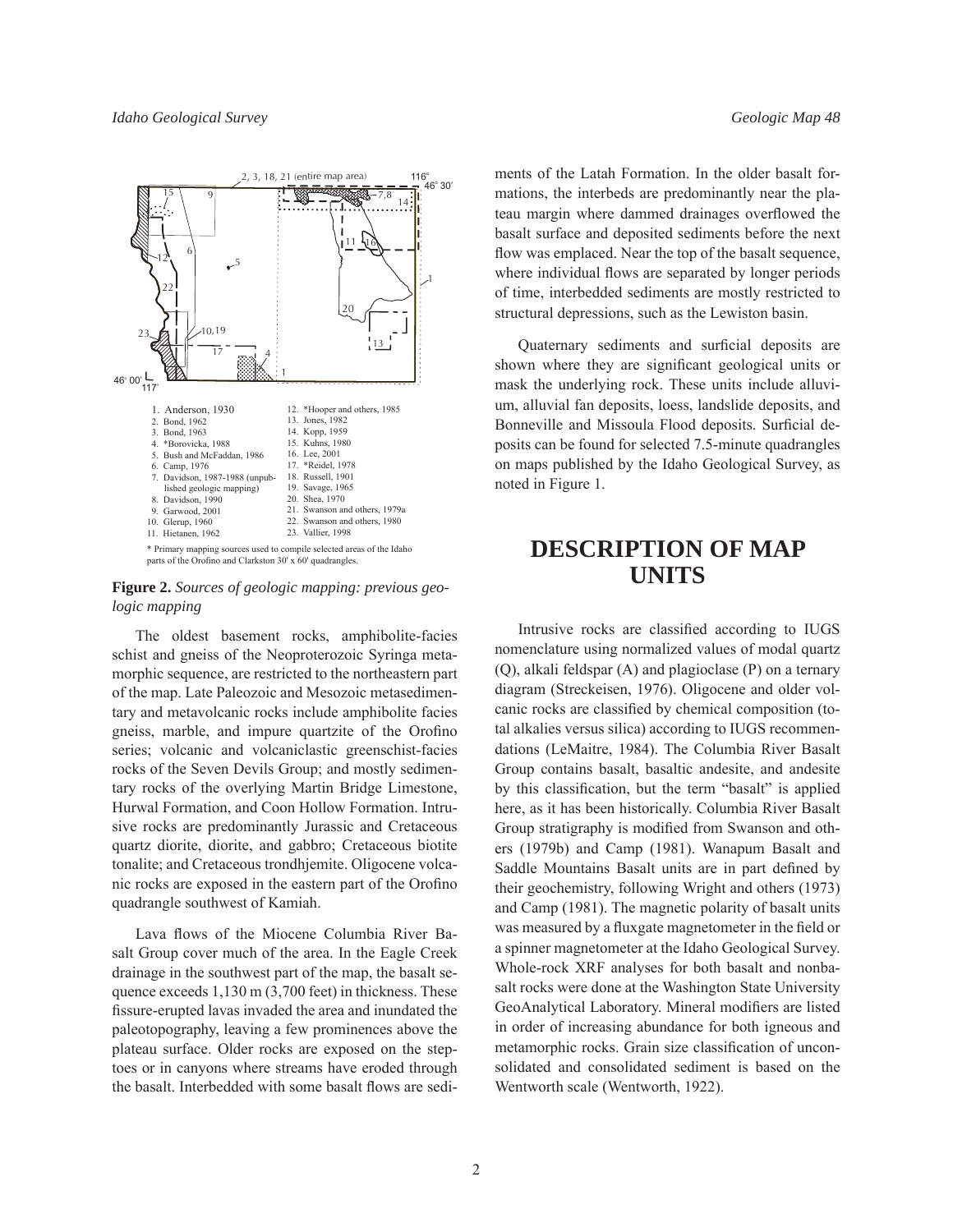## ARTIFICIAL DEPOSITS

m-Made ground (Holocene)-Artificial fills composed of excavated, transported, and emplaced construction materials of highly varying composition, but typically derived from local sources.

## SEDIMENTARY DEPOSITS

#### YOUNGER ALLUVIAL, EOLIAN, AND LANDSLIDE DEPOSITS

**Qal—Alluvial deposits (Holocene and Pleistocene)**— Channel and flood-plain deposits of mainstreams and tributaries. Primarily Holocene coarse channel gravel. Includes sand bars in the Snake and Clearwater rivers and sand and gravel in low terraces. Subrounded to rounded pebbles, cobbles, and boulders in a sand matrix. Moderately stratified and sorted. Includes intercalated colluvium and debris-flow deposits from steep side slopes, and in places includes small alluvial fan deposits and alluvium of older (Pleistocene) terraces.

**Qaf—Alluvial fan deposits (Holocene and**  Pleistocene)—Crudely stratified, poorly sorted gravel in a matrix of granules, sand, silt, and clay. Gravel is composed of subangular pebbles, cobbles, and boulders. Fans form in canyon bottoms at the mouths of small tributaries to the major streams, many of which are steep debris-flow chutes. Commonly includes beds of silt and sand derived from reworked loess, Mazama ash, and Missoula Floods backwater deposits.

**Qls—Landslide deposits (Holocene and Pleistocene)**—Poorly sorted and poorly stratified angular rock fragments mixed with silt and clay. Landslides include slumps, slides, and debris flows. Slump blocks primarily composed of intact to broken sections of basalt and Latah Formation sediments. Debris flows mainly composed of unstratified, unsorted gravel rubble in a clayey matrix derived from liquified fine-grained sediment or weathered basement rock. Scarp and headwall area of landslide is not included because those features provide some of the best exposures of basalt units. Landslides range in age from relatively stable features of Pleistocene age to those that have been active within the past

few years. Landslides are most prevalent along Latah Formation interbeds (*Tli*). Landslide debris is highly unstable when modified through either natural variations in precipitation or artificial means such as cuts, fills, and changes in surface drainage and groundwater infiltration. Even small landslide activity on the upper parts of canyon slopes can transform into high energy debris flows that endanger roads, property, and inhabitants below.

**Ql—Loess deposits (Holocene and Pleistocene)**— Calcareous wind-blown silt; sandy near deposits of Missoula Floods. Composes the Palouse Formation in the northwest corner of the map where loess is as much as 65 m (200 feet) thick in the Palouse Hills. Elsewhere on the map loess deposits are 1.2-7 m (5-20 feet) thick, lack a geomorphic surface comparable to distinctive Palouse Hills of the eastern Columbia Plateau, and are not correlated with the Palouse Formation (Othberg and others, 2003a, 2003d; Lewis and others, 2005a). The loess becomes a thin veneer eastward and is a common soil constituent over much of the area (Natural Resources Conservation Service, 1999). Thin loess with Holocene soil development caps Missoula Floods backwater deposits and probably represents the rapid deposition that followed the Lake Missoula Floods at the end of the Pleistocene. Loess is shown on the map as a pattern, but is not shown on cross-sections.

#### OLDER ALLUVIAL DEPOSITS AND SEDIMENTS

**Qag—Alluvial gravel (Pleistocene)**—Well-rounded pebble and cobble gravel of remnant point bars whose upper surface is about 25-30 m (80-100 feet) above the Clearwater River. Commonly mantled by Missoula Floods backwater deposits (*Qm*). The gravel was deposited by the ancestral Clearwater River before the latest Lake Missoula Floods. Also includes old, incised alluvial fans northeast of the mouth of the Grande Ronde River that contain poorly rounded basalt and limestone boulders, cobbles, and pebbles.

**Qtg—Terrace gravel deposits (Pleistocene)**—Mostly stream alluvium but may include some slope-wash and fan deposits. Differs from *Qal* only in its location on terraces that are well above river level. Primarily coarse channel gravels deposited during high-energy stream flow. Subrounded to rounded pebbles, cobbles, and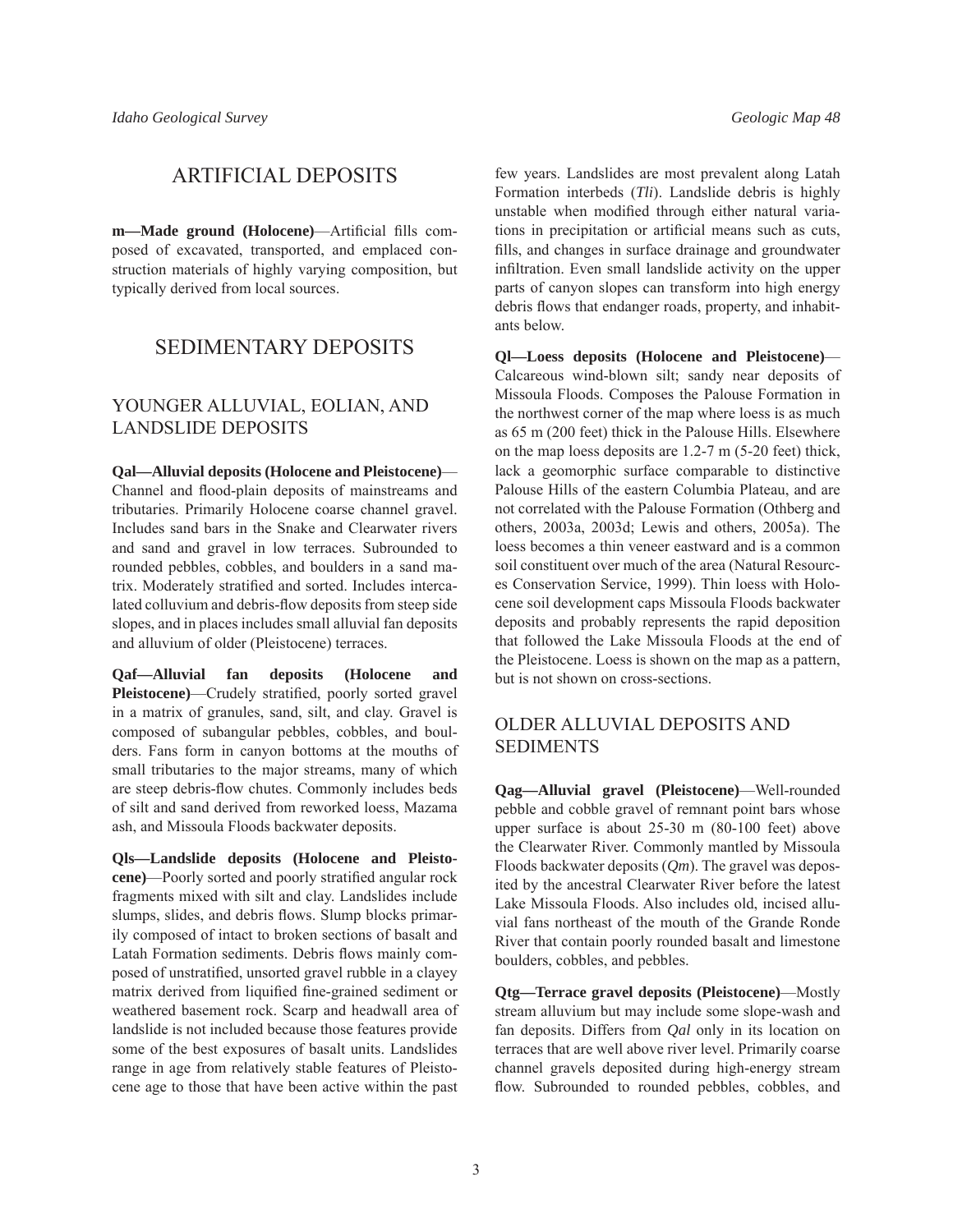boulders in a sand matrix. Includes intercalated colluvium and debris-flow deposits from steep side slopes.

**Tclg—Clearwater gravel (late Pliocene?)**—Primarily mainstream channel gravel and sand deposits that form a highly dissected terrace. Terrace surface remnants, from east to west, range from 325 to 315 m (1,080-1,050 feet) in elevation; an alluvial fan facies forms remnant slopes graded to the terrace. Gravel clast lithologies, forset cross-bedding, and cobble imbrication indicate a source and current direction similar to the present Clearwater River (Hooper and others, 1985; Othberg and others, 2003d). Gravel clasts include Columbia River basalt, nonbasalt igneous rocks (commonly Idaho batholith), and older metamorphic rocks (Webster and others, 1982). The gravels and sands are more weathered than typical Quaternary deposits, showing yellow to brown iron oxides in the matrix, local cementation, and softening of some gravel clasts. Recent field observations by Othberg and others (2003d) suggest a complex facies in this unit, reflecting an interaction of mainstream and tributary sources. These deposits and their stratigraphic relationships are exposed in two locations: (1) uphill from the site described by Kuhns (1980) in the POE Asphalt gravel pit in North Lewiston (sec. 29, T. 36 N., R. 5 W.), and (2) 5 km (3 miles) to the east in a gravel pit adjacent to Groundcovers, Inc. (Othberg and others, 2003d; sec. 26, T. 36 N., R. 5 W.).

**Tch—Clarkston Heights gravel (late Pliocene?)**— Primarily mainstream channel gravel and sand deposits equivalent to the Clearwater gravel but deposited by the Snake River rather than the Clearwater River. Characteristics similar to Clearwater gravel, but the common presence of clasts from the Seven Devils Group reflects a southern source area (Webster and others, 1982).

#### CATASTROPHIC FLOOD DEPOSITS

**Qm—Missoula Floods backwater deposits (Pleistocene)**—Rhythmites deposited when backwaters of Missoula Floods inundated the Clearwater River and Snake River valleys. Similar depositional environment, sedimentology, and age as Lake Missoula Floods rhythmites of eastern Washington (Smith, 1993; Waitt, 1980, 1985). In eastern Washington, Mount St. Helens tephra forms a 13,000-year time line in Missoula Floods rhythmites. Primarily alternating beds of gray sands and pale brown silts 10-30 cm thick. Cross-bedded, dark gray,

basalt-rich granule gravel and coarse sands common at the base. Includes cut and fill structures and sandy clastic dikes. Clastic dikes are common features in the deposits and may follow coarser sand and gravel facies. Where rhythmites mantle Clearwater gravel and basalt, the clastic dikes are cut deep into the gravel and follow joints and normal faults down into the basalt. Rhythmites are typically capped by 0.3-0.9 m (1-3 feet) of loess and commonly reworked into sandy, silty colluvium. Found locally as high as 360 m (1,200 feet) in elevation, the approximate maximum flood level. In the Snake River valley, a veneer of Missoula Floods backwater deposits overlie Bonneville Flood deposits (*Qb*) and in the Clearwater River, Missoula Floods rhythmites mantle Pleistocene alluvial gravel (*Qag*).

**Qb—Bonneville Flood deposits (Pleistocene)**—Gravel and sandy gravel deposits of the Bonneville Flood that form giant expansion bars and point bars in the Lewiston basin and Snake River canyon. The giant expansion- and point-bar deposits are poorly sorted with bedding consisting of large cross-beds and crude layers of alternating bouldery gravel and sand. Minor calciumcarbonate cementation minimizes erosion in steep exposures. The sand and fine gravel clasts are predominantly very angular basalt fragments probably derived from the Snake River canyon just upstream. Nonbasalt pebbles and cobbles are generally well rounded and reflect a Hells Canyon source; most are granitoids and greenschist facies volcanic and volcaniclastic rocks. The deposits also contain clasts of Sweetwater Creek interbed silt, probably associated with upstream exposures where large landslides are located. Bonneville Flood deposits have not been recognized in the Clearwater River drainage east of Lewiston.

#### LATAH FORMATION

Sediments of the Latah Formation were deposited by drainages modified during emplacement of the Columbia River Basalt Group. Stratigraphically equivalent to the Ellensburg Formation in Washington (Swanson and others, 1979b).

**Tls—Latah Formation sediments (Miocene)**—Subangular quartz cobbles, pebbles, arkosic sand, and silt poorly exposed on flat upland surfaces. Typical thickness is <10 m (<30 feet). Poorly sorted sediment deposited marginal to Columbia River Basalt Group. De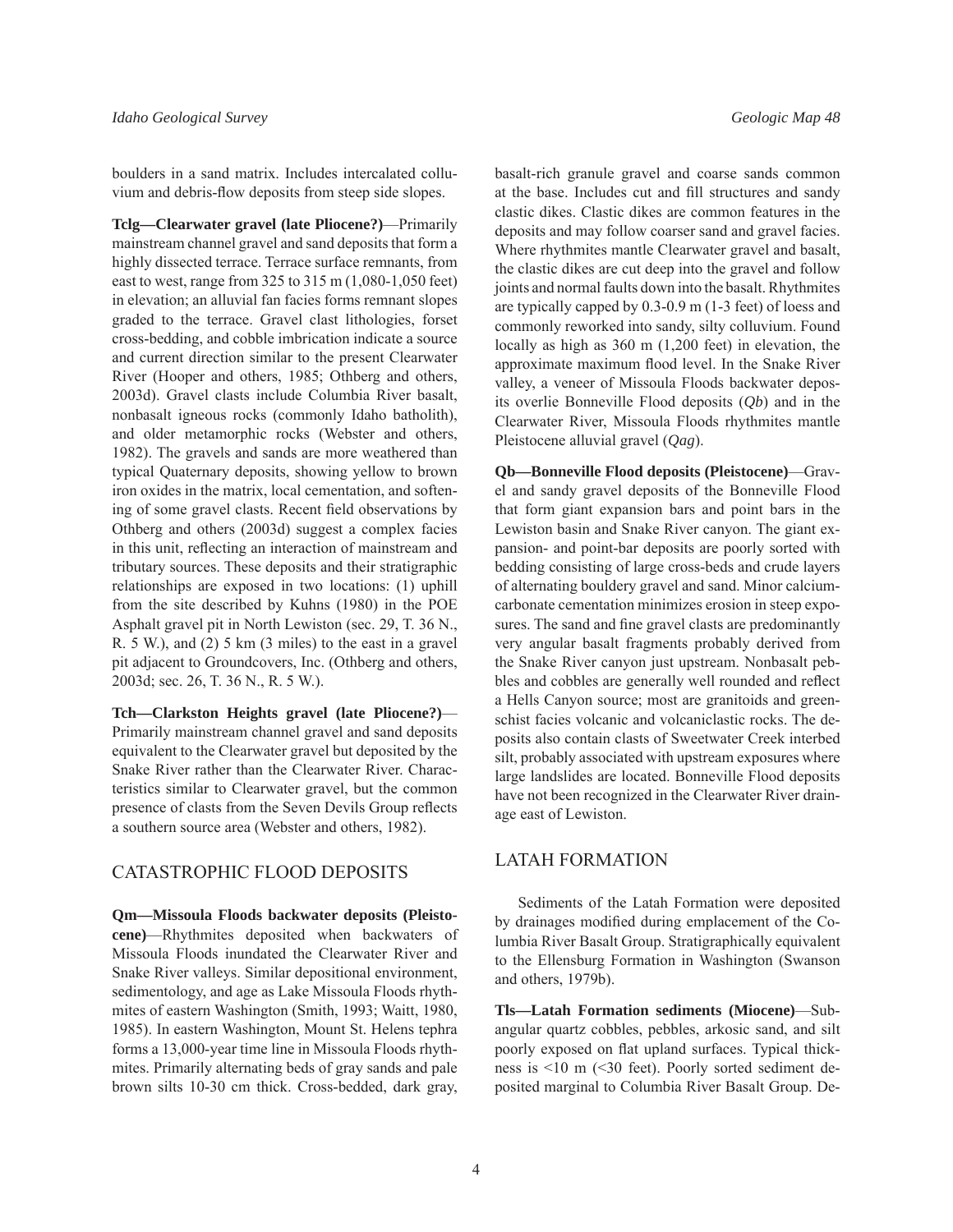posited by streams flowing from the highlands onto the basalt surface.

**Tli—Latah Formation interbeds (Miocene)**—Clay, silt, sand, pebble, and cobble deposits interbedded between basalt flows or at the basement rock-basalt contact. Sands are typically arkosic. Pebbles and cobbles are usually well rounded; composition varies depending on source area. Interbeds are probably more extensive than mapped. Deposited by streams flowing west as a result of repeated damming of drainages by basalt flows. In the older basalt units, interbeds are mostly restricted to marginal areas near prebasalt basement rocks. In younger units, interbeds are generally associated with developing structures on the basalt surface.

## VOLCANIC ROCKS AND ASSOCIATED DIKES

#### COLUMBIA RIVER BASALT GROUP

Flows of the Columbia River Basalt Group cover much of the area. The thickest exposed sequence occurs along the Salmon River near the mouth of Eagle Creek where the basalt is over 1,120 m (3,700 feet) thick. The stratigraphic nomenclature for the Columbia River Basalt Group follows that of Swanson and others (1979b) and Camp (1981). In Idaho, the group is divided into four formations. From oldest to youngest, these are Imnaha Basalt, Grande Ronde Basalt, Wanapum Basalt, and Saddle Mountains Basalt. Imnaha Basalt is exposed in the eastern part of the area along the Clearwater River and in the western part in the canyons of the Salmon and Snake rivers and their tributaries. Grande Ronde Basalt, from oldest to youngest, has been subdivided into the informal  $R_1$ ,  $N_1$ ,  $R_2$ , and  $N_2$  magnetostratigraphic units (Swanson and others, 1979b). Of these units, flows of the  $R_1$ ,  $N_1$ , and  $R_2$  are exposed throughout the area. Grande Ronde Basalt commonly forms the upland surface or is veneered by one or more flows of the more restricted Wanapum Basalt and Saddle Mountains Basalt. Wanapum Basalt flows cover broad areas where structural depressions were beginning to form on the Grande Ronde Basalt surface. Saddle Mountains Basalt flows, while fairly extensive, are more restricted to structural lows. The youngest Saddle Mountains Basalt units occur only as canyon-filling flows within the Lewiston basin. Table 1 lists average major oxide and trace element concentrations for Columbia River basalt units in the quadrangles.

#### Saddle Mountains Basalt

**Tlm—Lower Monumental Member (Miocene)**— Dense, dark gray, very fine-grained basalt with small plagioclase laths 1-2 mm long. Normal magnetic polarity. Occurs in the Lewiston basin as intracanyon flows with thin, blocky irregular columns (Hooper and others, 1985). Age reported as 6 Ma (McKee and others, 1977).

Several dikes in the Snake River canyon have chemistry indicative of the Lower Monumental Member. One was sampled by V.E. Camp (sample CA056, Camp, 1976; Hooper, 2000, Appendix, p.1) and mapped by him as Lower Monumental Member. His correlation was later considered incorrect by Swanson and others (1980) who mapped the dike as queried basalt of Lewiston Orchards. We conclude, however, from major oxide and trace element correlations that Camp was originally correct. Two dikes were found during this study in the Corral Creek drainage, one to the south of the creek and one to the north along the same N. 10°-20° W. trend. These dikes are 1.2-7 m (5-20 feet) wide and in places have small apophyses extending into the adjacent basalt. Both dikes have chemical signatures similar to that of the Lower Monumental Member (samples 05JK211, map no. 101, and 05JK216, map no. 95; Kauffman, 2007).

**Tt—Basalt of Tammany Creek (Miocene)**—Dense, plagioclase-phyric flow across the mouth of Tammany Creek canyon that fills valleys cut in the Elephant Mountain Member (Hooper and others, 1985). Contains abundant plagioclase phenocrysts and glomeroporphyritic groups of plagioclase, zoned augite, and olivine in intergranular grains and opaque glass (Hooper and others, 1985). The plagioclase phenocrysts and clusters range from 1 mm to 8 mm. Magnetic polarity determinations in the field were strong normal.

An intracanyon flow along Sweetwater Creek is dense, very dark gray and glassy, with common small plagioclase phenocrysts 0.5-2 mm long and a few plagioclase laths and clusters as large as 5 mm. Phenocrysts are not as abundant as in the basalt of Tammany Creek exposures at the mouth of Tammany Creek. A sample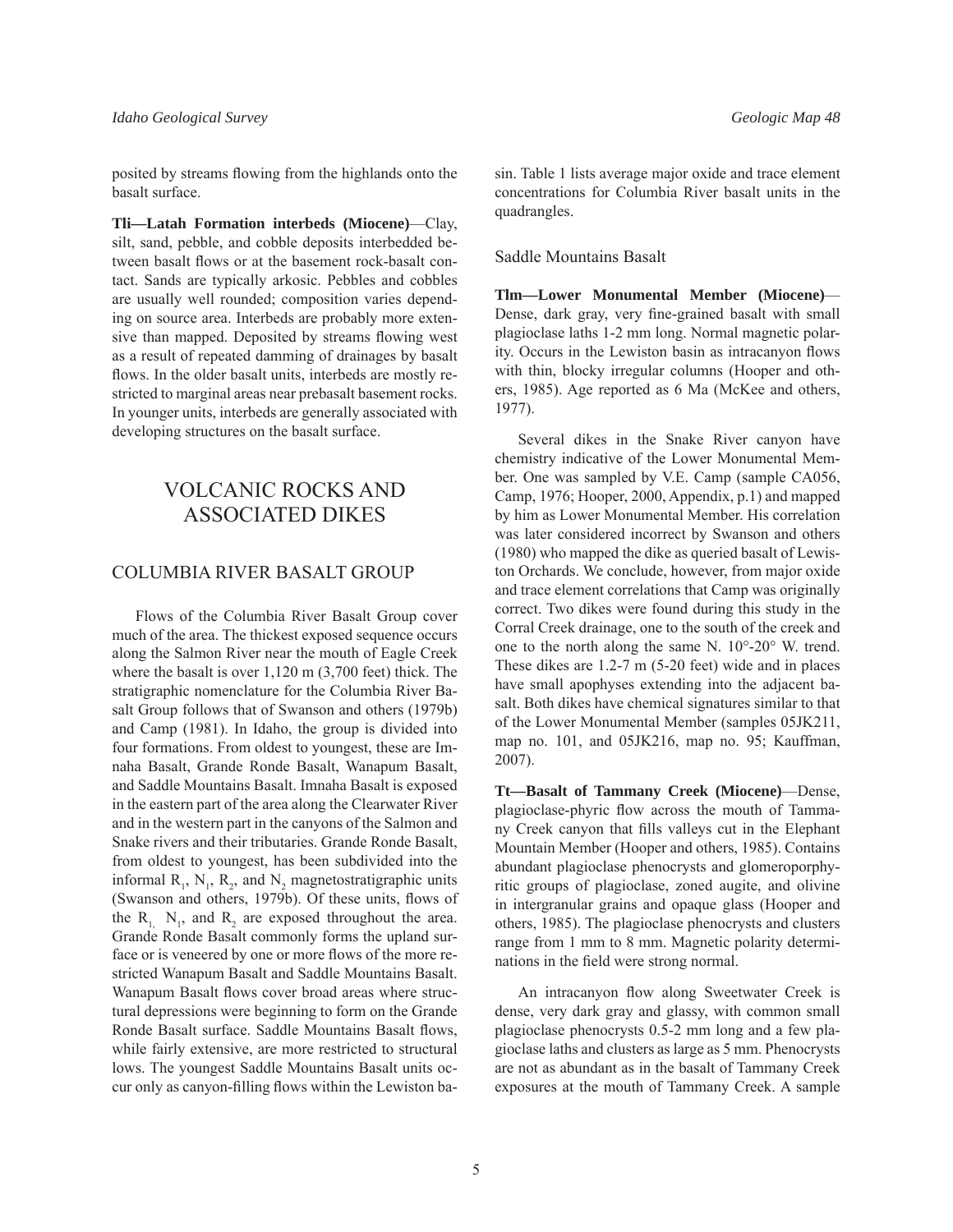collected from this flow (sample  $05$ JK $068$ , map no. 135; Kauffman, 2007) is similar chemically to the Tammany Creek flow (Hooper and others, 1985). Field magnetometer polarity results for this flow were strong normal.

**Tem—Elephant Mountain Member (Miocene)**— Dark gray, fine-grained, aphyric to microphyric basalt. Occurs as canyon-filling flows on the Idaho part of the Clarkston 30' x 60' quadrangle (Hooper and others, 1985). Normal to transitional magnetic polarity (Choiniere and Swanson, 1979). Dated at 10.5 Ma (McKee and others, 1977).

**Tcsc—Basalts of Craigmont and Swamp Creek, undivided (Miocene)—Two flows that form the capping** sequence in the northeast part of the Orofino quadrangle, north of Lolo Creek. Northeast of the map near Weippe, the basalt of Craigmont overlies the basalt of Swamp Creek (Bush and others, 2003). We have combined these units in this area because of their similarity in chemical signatures, their close physical association, and the scarcity of outcrops; elsewhere, only the basalt of Craigmont is present, and it is mapped separately. Each unit is described below. Camp (1981) gave both units informal member status, but we have chosen to drop the member status. Mapping and sampling in the Potlatch 30' x 60' quadrangle (Lewis and others, 2005a), as well as for this project, have shown that these two units, and possibly the basalt of Feary Creek (Camp, 1981), are chemically similar, generally occur in close proximity, and should likely be considered separate flows within one member.

**Tcg—Basalt of Craigmont (Miocene)**—Fine- to medium-grained phyric basalt, uncommon to common plagioclase phenocrysts 2-5 mm long, rarely 7-10 mm long; uncommon olivine about 1 mm in diameter; some dark brown oxide(?) cavity filling. Normal magnetic polarity. Outcrops uncommon and generally poorly exposed. Consists of one flow 15-45 m (50-150 feet) thick, possibly thicker locally. Commonly weathers to red-brown saprolite. Occurs in the northeast part of the map with the basalt of Swamp Creek. Near Craigmont on the Camas Prairie, it locally forms the capping basalt, resting on the basalt of Weippe, the basalt of Grangeville, the basalt of Icicle Flat, or the Grande Ronde Basalt. Distribution of the unit indicates local sources, although none were identified.

**Basalt of Swamp Creek (Miocene)**—Medium- to coarse-grained basalt with common plagioclase phenocrysts as long as 10 mm and olivine phenocrysts 2-3 mm in diameter. Normal magnetic polarity, although some field magnetometer readings inconsistent. Probably fills structural and erosional depressions on older units. Consists of one flow probably less than 25 m (75 feet) thick. Commonly weathers to red-orange or red-brown saprolite. Occurs only in the northeast part of the map where it is combined with the basalt of Craigmont (unit *Tcsc*), but it extends northward and eastward into the Potlatch and Kooskia 30' x 60' quadrangles (Lewis and others, 2005a; Lewis and others, 2007).

**Tp—Pomona Member (Miocene)**—Fine- to mediumgrained basalt with small plagioclase phenocrysts 2-4 mm long and common olivine grains as large as 1 mm. Reverse magnetic polarity (Choiniere and Swanson, 1979). Occurs as canyon-filling flows in the Lewiston area. Has well-developed, commonly radiating or fanning columns that formed perpendicular to the walls of ancestral Salmon River (what is now the Snake River) and Clearwater River canyons. A thick outcrop of welded spatter, hyaloclastite, and associated columnar Pomona Member basalt along Sweetwater Creek, the easternmost known occurrence, has some characteristics of a source vent, although pebbles and sand that underlie this exposure indicate it may be a channel fill rather than a vent. Date reported about 12 Ma (McKee and others, 1977).

**Twe—Basalt of Weippe (Miocene)**—Medium- to coarse-grained basalt with scattered to common plagioclase phenocrysts 2-5 mm long; abundant olivine crystals and clots generally visible to the naked eye. Reverse magnetic polarity as determined in the laboratory; field magnetometer readings are commonly conflicting and weak. Consists of one flow  $15-45$  m  $(50-150$  feet) thick. Commonly weathers to saprolite. Similar chemically to Pomona Member (Swanson and others, 1979a) and mapped as part of the Pomona Member by Camp (1981). Kauffman (2004a) suggests the two units may not be coeval on the basis of different paleomagnetic directions. In addition, no physical connection of the two units was found, and they have unique occurrence characteristics. The basalt of Weippe is a plateau-capping unit over part of the Orofino quadrangle that may locally fill shallow structural depressions but was not found filling erosional channels. Conversely, the Pomona Member occurs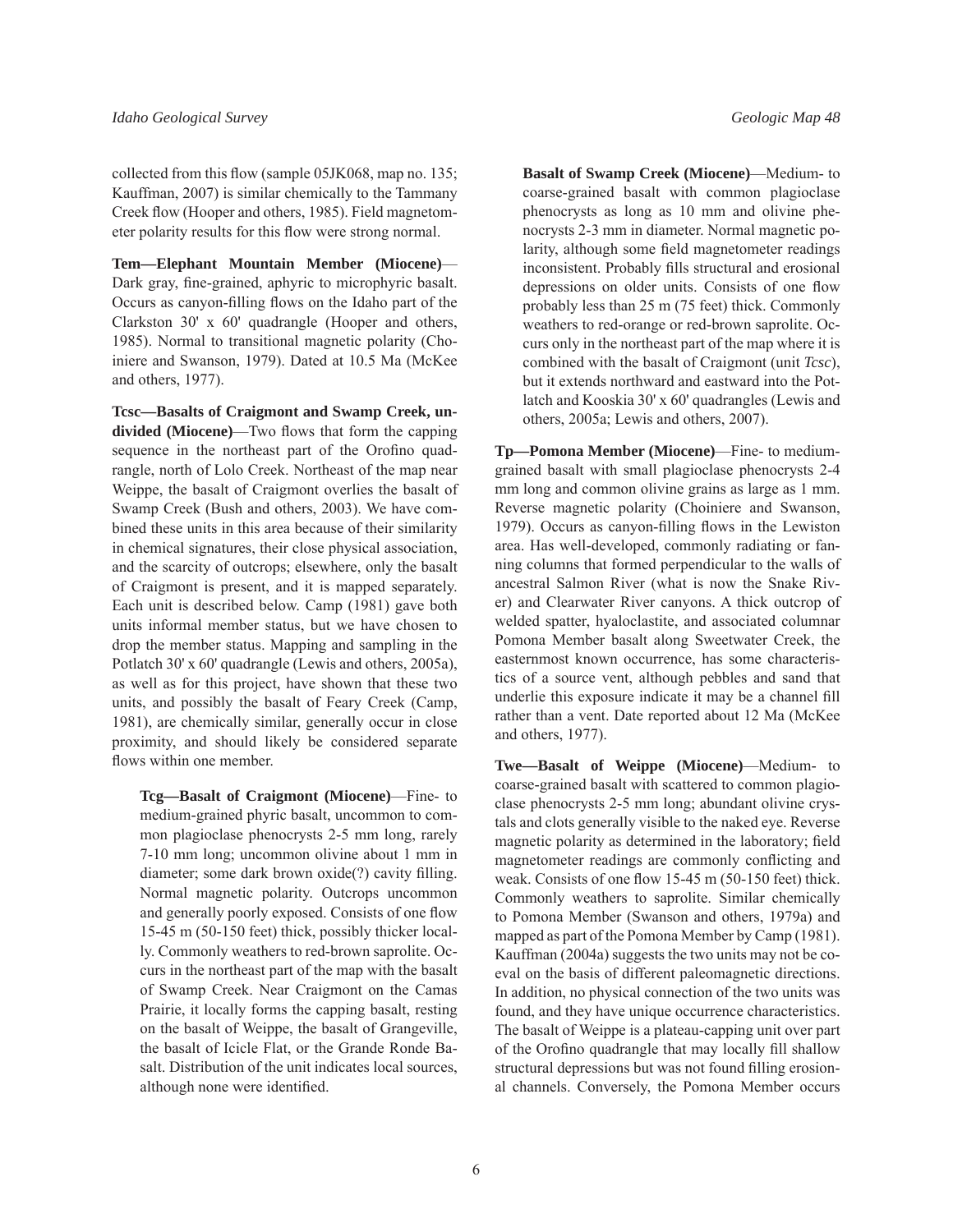only as a canyon-filling unit within the Lewiston basin. Although erosion may possibly have removed evidence of a connection, we conclude that the Pomona Member and Weippe basalt are separate time-stratigraphic units. K/Ar age reported as  $12.9 \pm 0.8$  (Kauffman, 2004a).

**Tgv—Basalt of Grangeville (Miocene)**—Medium to dark gray, fine- to medium-grained basalt with common plagioclase phenocrysts 1-4 mm long and scarce to common olivine grains generally <1 mm in diameter that tend to weather pinkish or orangish. Reverse magnetic polarity as determined in the field and the laboratory. Consists of one flow ranging in thickness from 10 m to  $25 \text{ m}$  (30-80 feet). The Grangeville flow is the uppermost unit over part of the Camas Prairie near Grangeville where it rests on Grande Ronde Basalt. Where not the capping unit, the basalt of Grangeville overlies the Asotin-Wilbur Creek unit or Grande Ronde Basalt and is capped by either the basalt of Weippe or the basalt of Craigmont, or both. It is restricted in extent in the map to the Camas Prairie area, although it has been documented by chemical analysis in the White Bird basin to the south. Stratigraphic position relative to the basalt of Lewiston Orchards is uncertain, but paleomagnetic directions for the basalt of Grangeville are similar to, although slightly different from, those for the basalt of Weippe (Idaho Geological Survey, unpublished paleomagnetic data). We conclude the basalt of Grangeville was most likely erupted during the same reverse polarity epoch as the Pomona Member and basalt of Weippe, which places it stratigraphically above the basalt of Lewiston Orchards. An age of  $12.1 \pm 0.4$  Ma is reported by Evernden and James (1964) for this unit in the White Bird area.

**Twl—Basalt of Lewiston Orchards (Miocene)**—Medium gray, medium-grained, plagioclase- and olivinephyric basalt. Plagioclase phenocrysts typically 2-4 mm long; olivine phenocrysts 0.5-2 mm in diameter. Normal magnetic polarity as determined in the field and from laboratory analysis. Consists of one flow generally less than 15 m (50 feet) thick overlying the Asotin-Wilbur Creek unit or separated from it by a thin, discontinuous sedimentary interbed. Forms the capping unit in the Lewiston Orchards area. Thins eastward and pinches out near Sweetwater Creek. Also mapped at the top of the Lewiston Hill in a northwest-trending shallow syncline. Included in the Weissenfels Ridge Member (Swanson and others, 1979b).

Three dikes with basalt of Lewiston Orchards chemistry occur in the area. Two are associated with anticlinal structures north of the Clearwater River, and one is along the Waha escarpment. The dikes on the Lewiston anticline were intruded parallel or subparallel to the axis. Both are intensely weathered. The dike on the Waha escarpment strikes N. 45° E., again approximately parallel to the structure, and is nearly vertical. The dike, exposed in a roadcut, is about 2 m (6 feet) wide and intrudes the saprolite developed on Grande Ronde Basalt.

**Taw—Asotin Member and Wilbur Creek Member,**  undivided (Miocene)—Dark gray, fine-grained basalt with scattered plagioclase phenocrysts 1-4 mm long and occasional to common olivine grains <1 mm in diameter. Normal magnetic polarity. Entablature forms cliffs or prominent patterned-ground pavement outcrops along upper canyon slopes. Thickness ranges from 30 m to 60 m (100-200 feet) and appears to thin over older structural warps on the basalt surface. Chemistry typical of both members and the intermediate basalt of Lapwai (included in the Wilbur Creek Member; Swanson and others, 1979a; Camp, 1981) is documented in the area (Kauffman, 2004b, 2007). The Asotin-Wilbur Creek unit is the most extensive and lowermost Saddle Mountains Basalt in the area, extending from the Lewiston basin to beyond the eastern edge. It pinches out, except as noted below, against the Waha escarpment and generally thins toward the east along the Clearwater River. It does occur, however, along the eastern edge of the map where it probably flowed into the developing Stites-Kooskia basin. Age is reported about 13 Ma by Tolan and others (1989, Figure 1).

Remnants of a channel fill of *Taw* unit (Asotin chemistry) have been documented on the Craig Mountain uplift and traced nearly 16 km (10 miles) south of Waha. The flow has a maximum thickness of about 30 m (100 feet). Sediments ranging in size from sand to cobble underlie the basalt at several locations. These sediments contain green and purple pebbles and cobbles of Permian to Jurassic metavolcanic units as well as basalt clasts. The basalt apparently flowed into a narrow valley eroded in Grande Ronde  $R_2$  basalt along the present day courses of Lake Creek and West Fork Deer Creek. This valley may have originally drained to the west toward the Snake River. Today, the West Fork Deer Creek drains south to the Salmon River, whereas Lake Creek drains northward toward the Clearwater River. This canyon fill of Asotin basalt south of the Waha es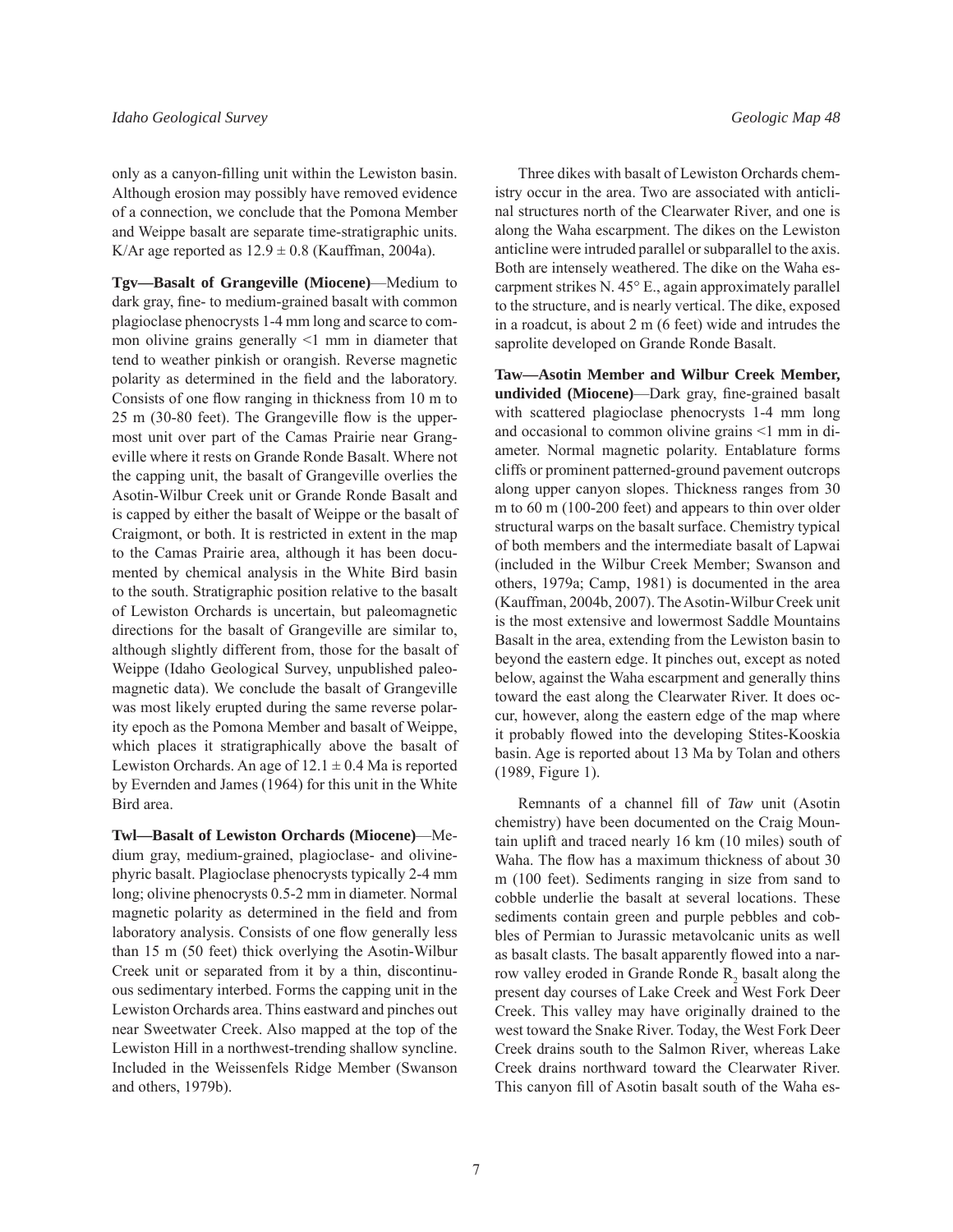carpment provides an important constraint for the timing and amount of uplift on the escarpment relative to the developing Lewiston basin.

#### Wanapum Basalt

**Tpr—Priest Rapids Member (Miocene)**—Medium to dark gray, fine- to coarse-grained basalt with common plagioclase phenocrysts 2-8 mm long and common olivine grains 1-2 mm in diameter. Coarser grained varieties tend to have the larger phenocrysts of both plagioclase and olivine. Reverse magnetic polarity. Consists of one to two flows of Lolo chemical type (Wright and others, 1973) except in the map's northeast part where the Rosalia chemical type (Wright and others, 1973) was documented in a tributary to Jim Ford Creek (Lewis and others, 2005c). Sand, pebbles, and cobbles of the Sweetwater Creek interbed (included in *Tli* unit) are common above the Priest Rapids Member in the Lewiston basin. Age is generally reported as 14.5 Ma (e.g., Tolan and others, 1989, Figure 1).

Several Priest Rapids Member dikes were mapped and sampled by V.E. Camp in 1978 (Swanson and others, 1979b). Some are exposed along a county road just east of U.S. Highway 12 east of the Clearwater River near Greer, and others are southeast of Orofino along Jim Ford Creek road. The dikes along the county road cut Cretaceous plutonic rocks, and those southeast of Orofino cut both Mesozoic Orofino series rocks and R<sub>1</sub> Grande Ronde Basalt.

**Tif—Basalt of Icicle Flat (Miocene)**—Medium to dark gray, fine- to medium-grained basalt with common plagioclase phenocrysts 4-10 mm long and rare to uncommon olivine grains about 1 mm in diameter. In places, the Icicle Flat texturally resembles the Priest Rapids Member. Normal magnetic polarity as determined in the field and the laboratory. Chemically and paleomagnetically indistinguishable from the basalt of Dodge, Eckler Mountain Member (Kauffman, 2004a). One flow with a maximum thickness of about  $30 \text{ m}$  (100) feet), but generally 12-18 m (40-60 feet) thick. Probably flowed into structural depressions developed on Grande Ronde Basalt. Previously included in the Saddle Mountains Basalt (Camp, 1981), but was recently found to be older than Priest Rapids (Kauffman, 2005a). During the course of mapping, the Icicle Flat was documented to directly underlie the Priest Rapids Member and overlie  $R_2$  Grande Ronde Basalt at several locations. It was also extended west of Cottonwood Creek near Myrtle and north of the Clearwater River (in the Juliaetta and Lenore quadrangles) where it had not previously been mapped. No vent or source dike was found for the Icicle Flat, but it most likely was extruded somewhere on the Camas Prairie near Craigmont or Grangeville.

The basalt of Icicle Flat extends from the northeastern flank of Cottonwood Butte eastward nearly to Nezperce and northward irregularly to the Gifford area. Northwest of Gifford, it apparently filled a shallow trough in the Cottonwood Creek area where a thin flow rests on R<sub>2</sub> Grande Ronde Basalt and underlies the Priest Rapids Member. This flow extends a short distance north across the Clearwater River and pinches out to the west. Basalt of Icicle Flat is not found in the Lapwai Creek drainage or its eastern tributaries of Tom Beall Creek and Garden Creek where  $R_2$  Grande Ronde Basalt is directly overlain by the Priest Rapids Member.

#### Grande Ronde Basalt

Grande Ronde Basalt was erupted from about 16.5 to 15.4 million years ago and accounts for over 60 percent by volume of Columbia River basalt (Camp and others, 2003). Although the Grande Ronde Basalt has mappable chemical subdivisions (Reidel and others, 1989; McConnell, 2006; Evarts, 2004), the number of analyses required was not feasible for this project. Therefore, we subdivided the formation on the basis of remanent magnetic polarity. Three of the four Grand Ronde Basalt magnetostratigraphic units occur in the area,  $R_1$ ,  $N_1$ , and  $R_2$ . The youngest unit,  $N_2$  pinches out west of the area. The other three units occur throughout most of the map, although  $R_2$  pinches out toward the southeast. The most complete Grande Ronde Basalt sections are in the canyons of the Snake and Salmon rivers. Reidel (1978) measured and sampled several stratigraphic sections in this part of the Salmon River canyon.

The magnetostratigraphic contacts are problematic because most have been established using field magnetometers. We have found that flows near the reversenormal contacts commonly yield very weak or conflicting results, or results that are extremely sensitive to inclination of the sample, making a definitive location of the magnetostratigraphic break difficult. Samples sensitive to inclination change from normal to reverse or vice versa with minor inclination changes as the magnetometer probe is approached. In other words, normal results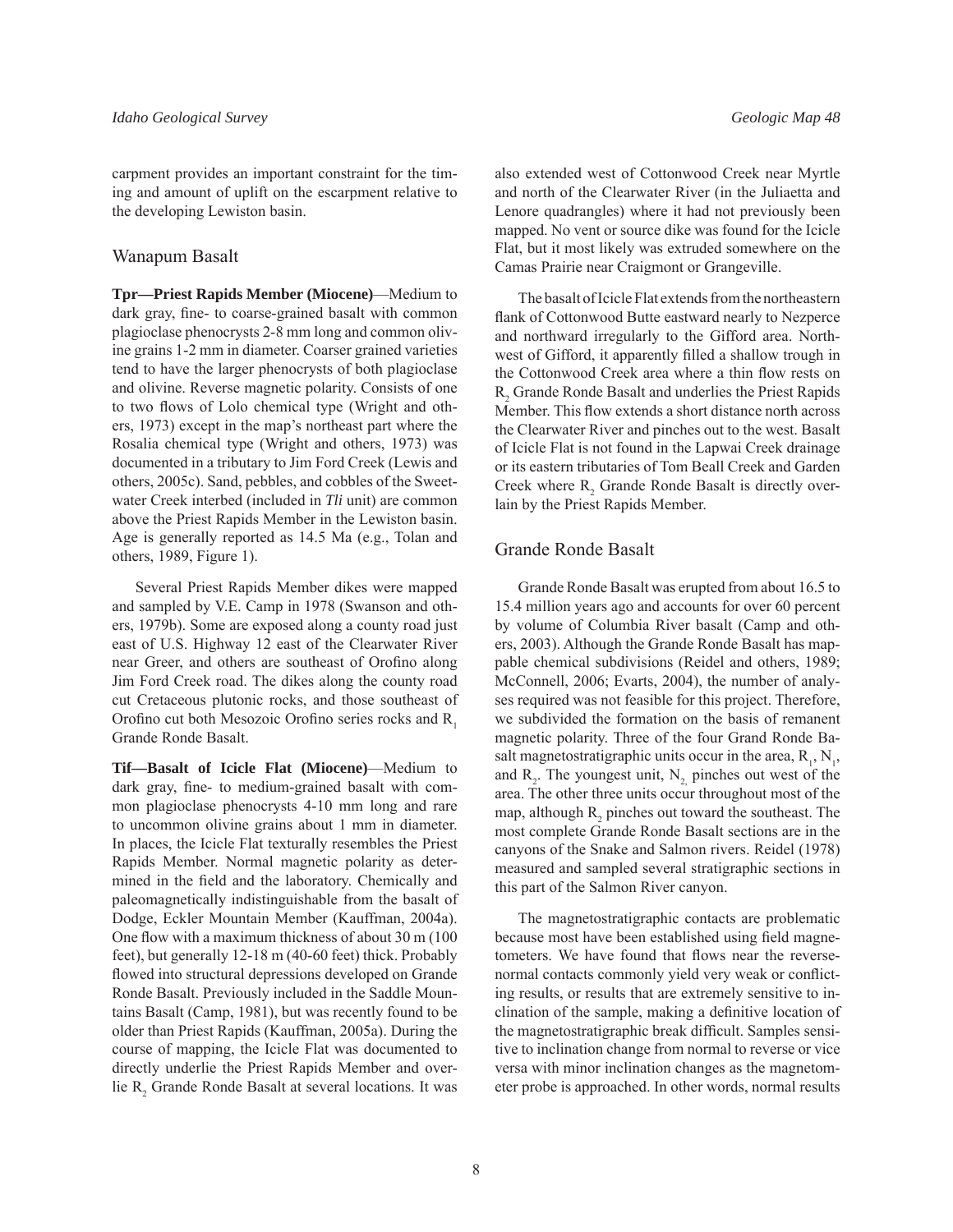do not necessarily mean the unit has normal magnetic polarity, and likewise for reverse results, and may represent basalt eruptions during polarity transitions. In general, we have a contact confidence of plus or minus one or two flows, which can amount to several hundred feet of uncertainty depending on flow thickness. We therefore encourage caution when evaluating stratigraphic thickness of Grande Ronde Basalt magnetostratigraphic units or structure from our mapped contacts for these units.

 $\text{Tgr}_{2}$ —Grande Ronde Basalt, R<sub>2</sub> magnetostrati**graphic unit (Miocene)—Medium to dark gray, fine**grained basalt, commonly with a sugary texture. Some flows have uncommon to common 1-2 mm plagioclase phenocrysts. Reverse magnetic polarity, although field magnetometer readings commonly give weak normal or conflicting results, particularly near the top of the  $R<sub>2</sub>$ section. Consists of four to six flows in the western part of the map with a maximum thickness of about 210 m (700 feet). Most flows have a blocky colonnade jointing character, but a few have well-developed hackly entablatures. Chemical analyses indicate at least four chemical types that are likely equivalent to the Meyer Ridge, Grouse Creek, Wapshilla Ridge, and Mt. Horrible units of Reidel and others (1989), although there is a broad overlap and common repetition of chemical signatures within the  $R_2$ . There also appear to be three chemical variants of the Meyer Ridge unit, as noted in Table 1, although no relative stratigraphic position of the three is implied. We suspect flows may have repeatedly erupted from different sources, allowing them to interfinger and perhaps inject into and inflate nearby flows, as Reidel (2005) has documented for the  $N_2$  Cohassett flow, Sentinel Bluffs Member.

The thickest  $R_2$  sequences are in the Lewiston basin, where the unit consists of at least four to six flows totaling 150-210 m (500-700 feet), and on Craig Mountain where it consists of four to six flows totaling  $120-150$ m (400-500 feet). Eastward from Craig Mountain and the Lewiston basin, the  $R_2$  thins in total thickness, and the number of flows decreases. A few isolated reverse field magnetometer readings in the eastern part of the map indicate possible  $R_2$  remnants, although these are generally included in the  $N_1$  map unit because of their sporadic occurrence and uncertain polarity readings.

One dike, previously mapped as Grande Ronde (Swanson and others, 1980), is included on the map on the Idaho side of the Snake River across from the mouth of the Grande Ronde River, although we were unable to locate the dike during a brief reconnaissance. Reidel and others (1992) map a probable extension of this dike on the Washington side of the Snake River as  $R_2$  Grande Ronde Basalt.

 $Tgn_1$ —Grande Ronde Basalt, N<sub>1</sub> magnetostrati**graphic unit (Miocene)**—Dark gray, fine-grained generally aphyric to plagioclase-microphyric basalt. Normal magnetic polarity. The sequence consists of as many as ten to thirteen flows and is about 240 m (800 feet) thick in the western part of the map and thins eastward. Individual flows range in thickness from  $15 \text{ m}$  (50 feet) to more than 60 m (200 feet). Flows near the top of the sequence are commonly 15-20 m (50-70 feet) thick and typically sugary textured with scarce small plagioclase phenocrysts 1-3 mm long. Flows lower in the sequence are typically thicker, generally 30-60 m (100-200 feet). Colonnades of thin flows and entablatures of thick flows tend to form tiered cliffs on steep canyon slopes. As noted above, the  $N_1$  Grande Ronde Basalt map unit may include remnants of  $R_2$  Grande Ronde Basalt in the eastern part of the map.

 $\text{Tgr}_{1}$ —Grande Ronde Basalt, R<sub>1</sub> magnetostratigraphic unit (Miocene)—Mostly dark gray, finegrained aphyric to microphyric basalt. Very rare plagioclase phenocrysts 2-4 mm long in one or more flows and common to abundant plagioclase phenocrysts 2-8 mm long in the informal Rogersburg unit (Reidel and others, 1989), which is well exposed along the Snake River from Billy Creek to Captain John Creek. Reverse magnetic polarity, although flows near the  $R_1$ - $N_1$  boundary commonly have inconsistent and weak field magnetometer polarity readings; therefore, the mapped contact is poorly constrained. Outcrop characteristics of flows are similar to those in the  $N_1$  unit. Maintains a thickness of 300-360 m (1,000-1,200 feet) across much of the area except where interrupted by topographic highs of older rocks.

#### Imnaha Basalt

**Tim—Imnaha Basalt (Miocene)**—Medium- to coarsegrained, sparsely to abundantly plagioclase-phyric basalt; olivine common; plagioclase phenocrysts generally 0.5-2 cm, but some are as large as 3 cm. Flows examined in the field have normal polarity. Outcrops commonly deeply weathered or degraded forming granular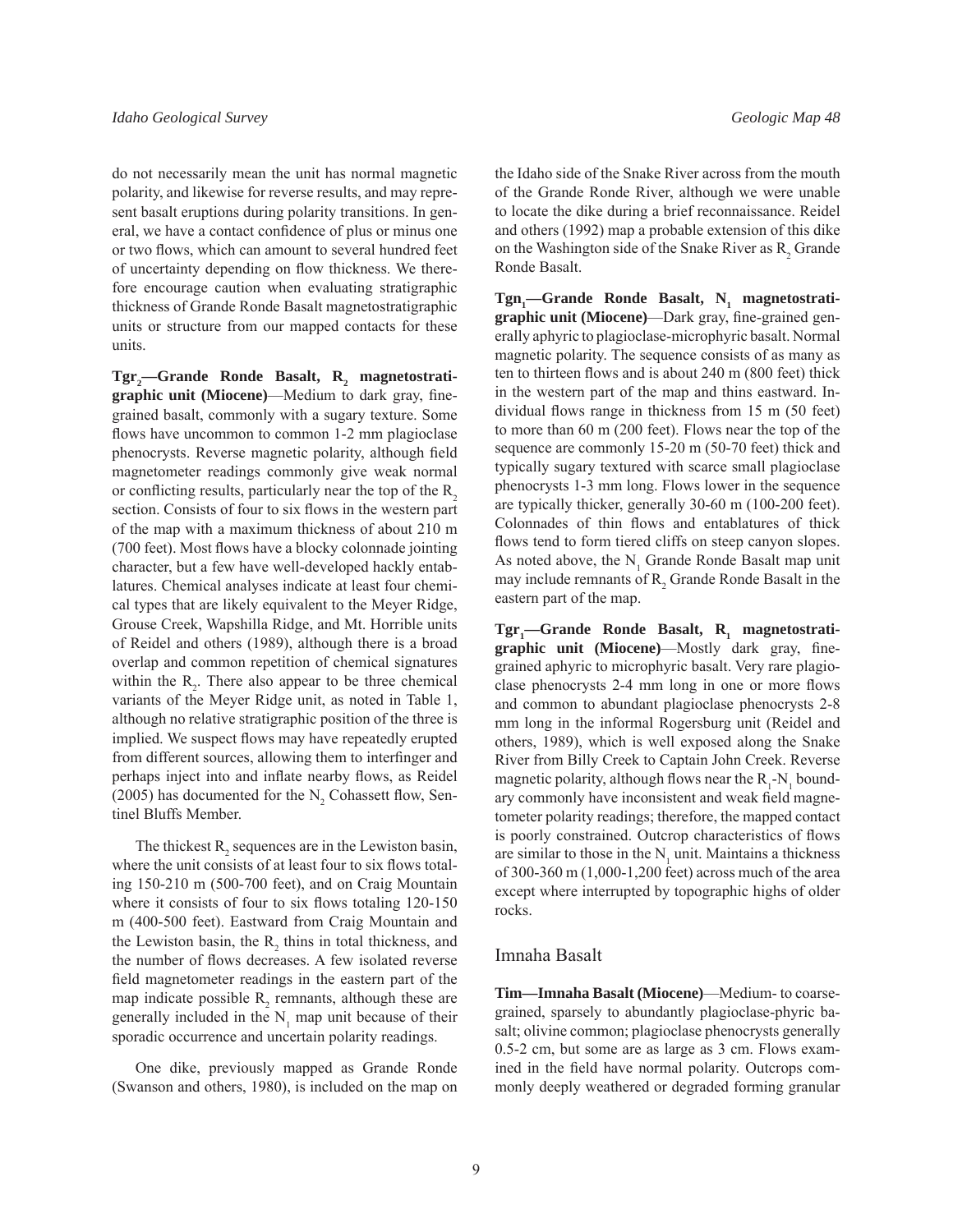detritus. Outcrops of fresh basalt are characterized by well-formed, commonly fanning or radiating columns 0.25-1 m (1-3 feet) in diameter. Best exposures are in the canyons of the Clearwater, Snake, and Salmon rivers and their incised tributaries. At least ten flows with a total thickness of over 460 m (1,500 feet) are exposed in the Eagle Creek drainage. Contact with prebasalt rocks is unconformable and very irregular. Partly indurated sand and silt interbeds, a few of which contain plant fossils, occur locally near contact with basement rocks. These interbeds are not laterally extensive and commonly pinch out within 0.8 km (0.5 mile) of the basalt-basement rock contact.

Several plagioclase-phyric basalt dikes cut the Martin Bridge Limestone near Limekiln Rapids. These dikes, which in places weather as negative-relief features, are mapped as queried Imnaha Basalt. Extensions of these dikes across the Limekiln fault were not found. Some or all of these dikes may possibly be a Columbia River basalt other than Imnaha, or they may be pre-Columbia River basalt in age.

#### POTLATCH VOLCANICS

**Ton—Onaway Member (Oligocene)**—Fine- to medium-grained trachyandesite with scarce, mostly clear plagioclase laths as large as 2 mm. Remanent magnetic polarity not determined. Mapped at one location on a northern outlier of Big Butte where one sample (03JK019, map no. 391; Kauffman, 2004b) has a chemical signature more similar to the Onaway Member, Potlatch Volcanics (Kauffman and others, 2003a, 2006), than to the nearby Kamiah volcanics basalt or Columbia River basalt (Tables 1 and 2). The sample has high total alkalis versus silica and elevated values for  $\text{Al}_2\text{O}_3$ ,  $P_2O_5$ , Sr, Zr, and Nb compared to Columbia River basalt.  $P_2O_5$ , Zr, and Nb are also elevated in this sample compared to the Kamiah volcanics basalt. The Onaway Member was previously included in the Columbia River Basalt Group (Camp, 1981), but has since been found to be older, dated at about 26 Ma (Kauffman and others, 2003a, 2006).

#### KAMIAH VOLCANICS

The Kamiah volcanics consists of basaltic, andesitic, and rhyolitic volcanic rocks exposed on buttes southwest of Kamiah. Originally named by Anderson (1930) and later mapped and described in more detail by Jones (1982). Big Butte and Twin Buttes, along with several smaller outliers, are composed of nearly horizontal basalt, basaltic andesite, and andesite flows overlying dacitic to rhyolitic flows. Total alkalis versus silica for the basalts is greater than in Columbia River Basalt Group but less than in basalt of Onaway. The Kamiah volcanics basaltic rocks also have elevated values for  $\text{Al}_2\text{O}_3$ and Sr relative to Columbia River Basalt Group, but not for  $P_2O_5$ , Zr, and Nb as does the Onaway Member (Tables 1 and 2).

**Tak—Andesite (Oligocene)**—Subhorizontal andesitic volcanic rocks. Consists of andesite, basaltic andesite, and basalt flows. Includes porphyritic andesite tuff(?) with phenocrysts of plagioclase (about 14 percent) and pyroxene (about 1 percent) in a glassy groundmass, which appears to contain relict welded shards. Jones  $(1982)$  reports andesite lava flows and subordinate pyroclastic rocks. The pyroclastic rocks were described as being lower in the section and consisting of lapillistones and tuff breccias. Reported modes from Jones (1982) of the holocrystalline rocks are plagioclase (70-80 percent), pyroxene (10-20 percent), olivine and iddingsite (0-15 percent), and opaques (1-5 percent).

An andesite dike that crosscuts the *Trk* unit probably fed the younger andesite flows. Chemical analysis (sample 02JK633B, map no. 411; Kauffman, 2004b) indicates a composition on the dacite-andesite divide (normalized  $SiO_2 = 63.27$  percent) in the IUGS classification system (LeMaitre, 1984). Nearly identical chemically to sample 02WL040 (map no. 399; Kauffman, 2004b) from the *Tak* unit that has slightly less  $SiO<sub>2</sub>$  $(62.63$  percent) and plots in the andesite field.

**Tbrk—Volcanic breccias (Oligocene)**—Volcanic breccia layer within *Tak* unit on north flank of Big Butte. May be the tuff breccias noted by Jones (1982), which he reported contain lapilli-size vesicular clasts and bombs of dense andesite.

**Trk—Rhyolite (Oligocene)**—Subhorizontal rhyolitic volcanic rocks that underlie the *Tak* unit. Jones (1982) referred to this unit as quartz latite. He reported two chemical analyses that plot in the rhyolite field of the IUGS classification system (LeMaitre, 1984). Jones (1982) described these rocks as being mostly vitrophyric lava flows with subordinate air-fall pyroclastic rocks. Reported phenocrysts are plagioclase (10-20 percent), hornblende (0-2 percent), and pyroxene (trace).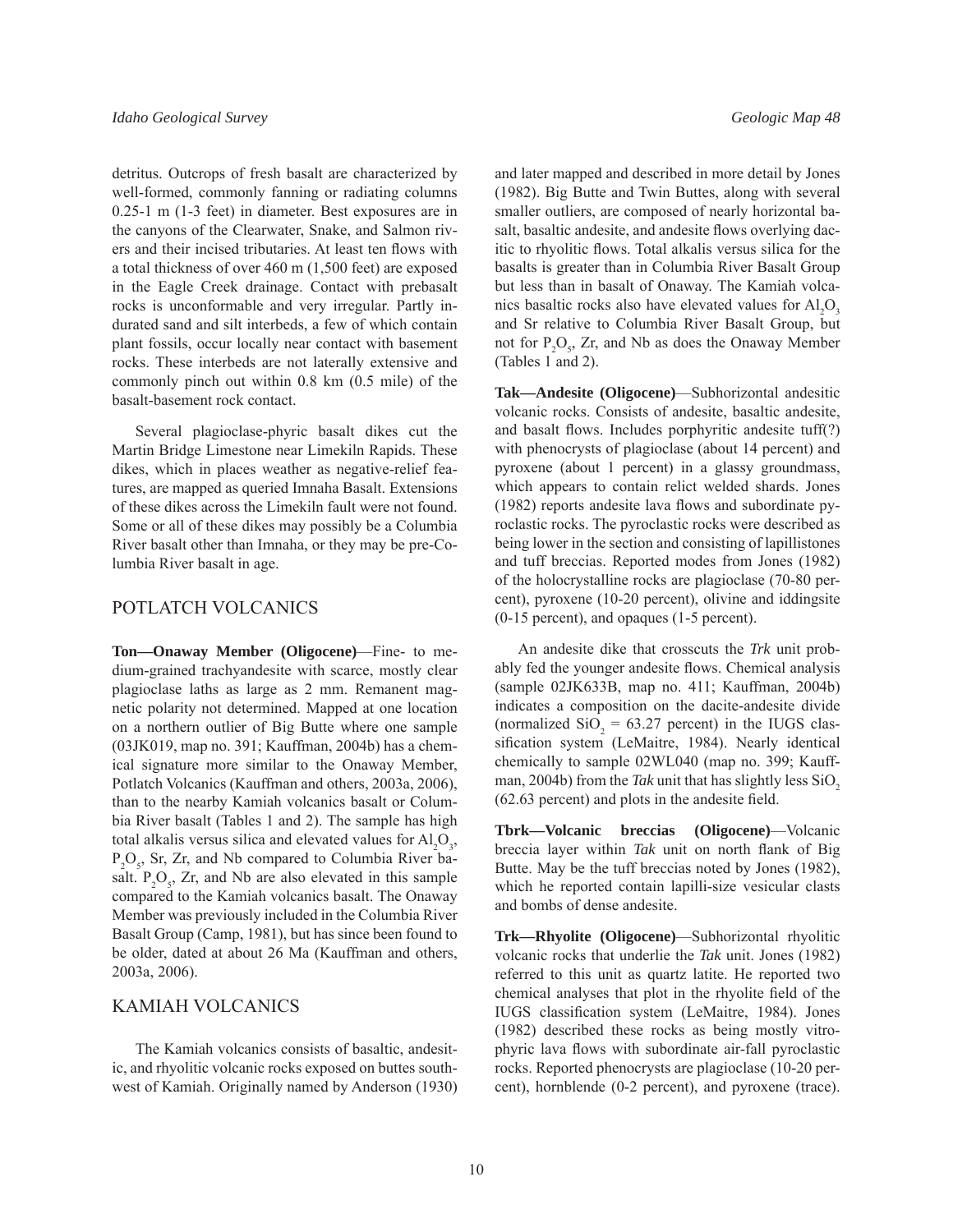The groundmass is glassy and typically partly or entirely devitrified. An  $^{40}Ar/^{39}Ar$  date from plagioclase in the unit yielded a weighted mean age of  $31.82 \pm 0.27$  Ma (New Mexico Geochronological Research Laboratory, Richard Esser, written commun., 2005), indicating an Oligocene age.

## INTRUSIVE ROCKS

**Tab—Andesite and basalt dikes, undivided (Tertiary)**—Several dark andesite and basalt dikes cutting *KJqd* and *KJbt* units south of Greer. One dike along the county road on Fivemile Creek (sample VC78-378, map no. 372; Kauffman, 2004b) is chemically similar to andesite of the Kamiah volcanics exposed on several buttes southeast of Nezperce.

**Tpd—Porphyritic dacite dikes (Eocene?)**—Greenish gray, porphyritic dacite dikes. Two mapped, both along the upper part of Orofino Creek, 18 km (11 miles) east of Orofino. Phenocrysts are euhedral plagioclase laths 5-10 mm long. Age uncertain, but textures and compositions are similar to dated dikes of the Challis magmatic event.

**Kpeg—Pegmatite dikes (Cretaceous)**—Dikes of pegmatite cross-cutting Cretaceous units, mapped only locally. They are typified by coarse plagioclase, quartz, and muscovite grains (Lee, 2001). Includes a large biotite tonalite pegmatite along the slope east of the Clearwater River 3 km (2 miles) southeast of Orofino. A U/Pb zircon laser-ablation ICPMS age of  $93.8 \pm 1.3$  Ma from an undeformed pegmatite is too small to show on map that cross-cuts mylonitic quartz diorite (*KJqdg*) at sample locality 29 (J.D. Vervoort, written commun., 2006).

## INTERMEDIATE INITIAL 87SR/86SR INTRUSIONS

**Ktt—Biotite tonalite and hornblende-biotite tonalite (Cretaceous)**—Biotite tonalite and lesser amounts of hornblende-biotite tonalite grading to hornblende-biotite quartz diorite. Typically foliated. Includes one exposure of biotite granodiorite along the road west of Cedar Creek at the map's northeast edge. Contains about 7-15 percent biotite and 0-10 percent hornblende. Initial  $87Sr/86Sr$  values are transitional between low (<0.704) and high  $(>0.706)$  from west to east across the unit in the Orofino Creek drainage (Criss and Fleck, 1987). Northern part of intrusion separates Neoproterozoic Syringa metamorphic sequence (*Zss*) from Mesozoic Orofino series (*Mzgo*) and has intruded along the folded northern extension of the Salmon River suture (Lund and Snee, 1988).

#### LOW INITIAL 87SR/86SR INTRUSIONS

**Ktr—Biotite-muscovite trondhjemite (Cretaceous)**— Medium-grained, equigranular biotite-muscovite trondhjemite (leucocratic oligoclase-bearing quartz diorite and tonalite). Generally massive. Contains 1-7 percent muscovite, 2-10 percent biotite, 1-3 percent epidote, and minor amounts of magnetite and garnet. Single small exposure west of the mouth of Big Canyon Creek contains 63 percent plagioclase, 25 percent quartz, 7 percent potassium feldspar, 3 percent biotite, and 2 percent muscovite. Intrudes quartz diorite (*KJqd*). No isotopic data are available, but an initial  ${}^{87}Sr/{}^{86}Sr$  value of <0.705 is likely based on close spatial and age association with *Kbto* unit. Zircons from a sample collected along the Clearwater River have been dated by the laser-ablation ICPMS U-Pb method at  $115.7 \pm 2.7$  Ma (Lee, 2004).

**Kbto—Biotite tonalite (Cretaceous)**—Medium-grained, massive to foliated, equigranular biotite tonalite. Grades into muscovite-biotite tonalite towards the contact with *Ktr*. Contains 0-3 percent muscovite, 5-10 percent biotite, and 0-3 percent epidote. The epidote is interpreted as magmatic by Lee (2001, 2004), and some is cored by allanite. Lee (2001, 2004) reported deformed plagioclase twinning and quartz recrystallization. An initial 87Sr/86Sr value of 0.7034 was obtained by Criss and Fleck (1987). Zircons from a sample of the muscovite-bearing phase collected along the Clearwater River have been dated by laser-ablation ICPMS U-Pb method at  $119.1 \pm 1.5$  Ma (Lee, 2004).

**Kbtog—Biotite tonalite gneiss (Cretaceous)**—Fineto medium-grained, well-foliated biotite tonalite gneiss. Grades to biotite quartz diorite gneiss and contains small areas of biotite-hornblende quartz diorite gneiss, amphibolite, and paragneiss not mapped separately. Well-developed foliation masks original igneous textures, but unit is relatively homogeneous and interpreted as mostly igneous in origin. Contains 5-10 percent biotite and 1-5 percent epidote. Locally muscovite-bearing.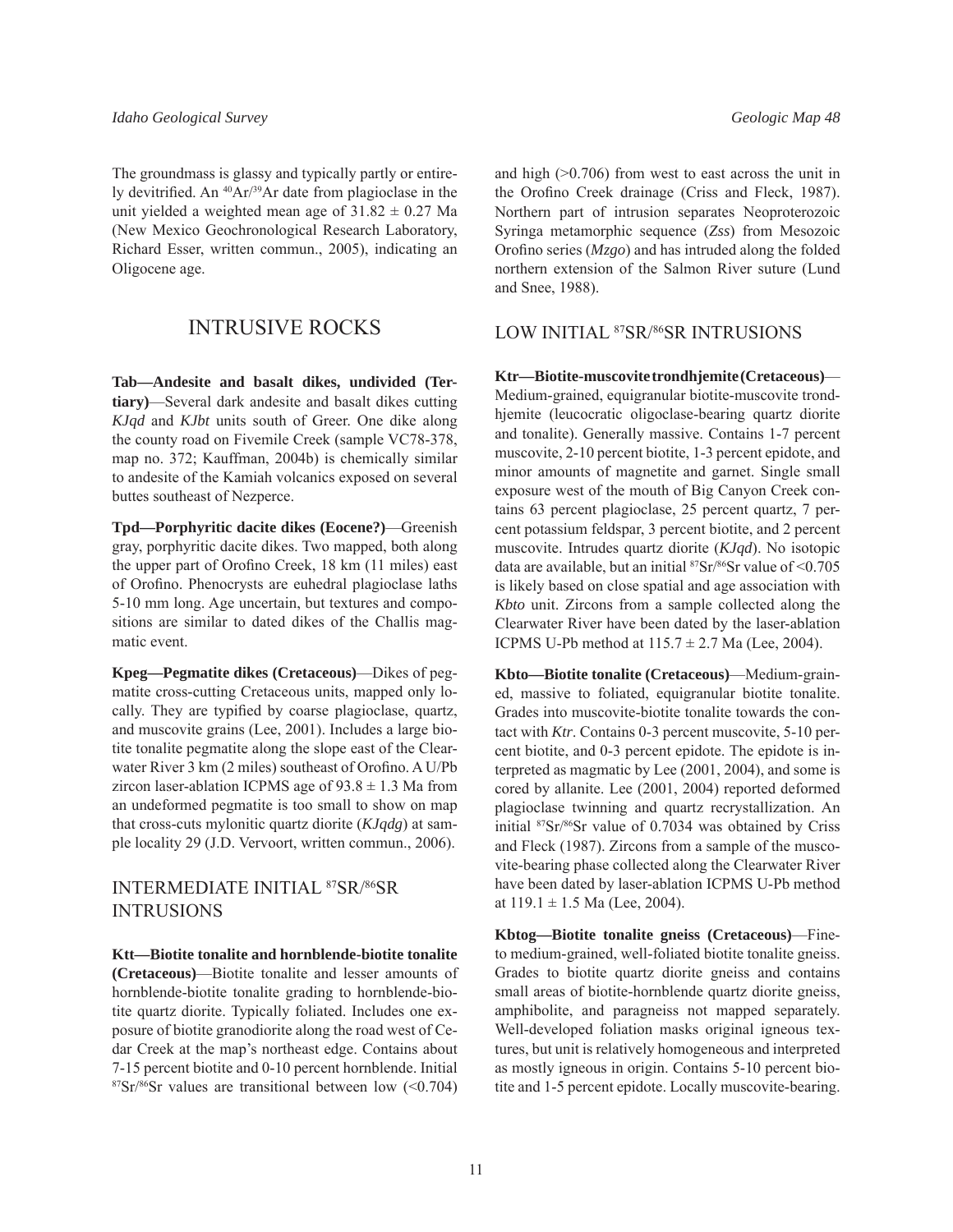Accessory allanite cores in some epidote grains. Epidote is conspicuous in hand specimens, and at least some is likely primary. An initial <sup>87</sup>Sr/<sup>86</sup>Sr value of 0.7037 was obtained by Criss and Fleck (1987).

**KJpeg— Pegmatite and aplite dikes (Cretaceous or Jurassic)**—Undeformed dikes of pegmatite cross-cutting Jurassic or Jurassic-Cretaceous units. Mapped only locally.

**KJhqdt—Hornblende quartz diorite and tonalite (Cretaceous? or Jurassic)**—Three moderately heterogeneous stocks east-northeast of Cottonwood Butte, in the southeast part of map consist of mostly mediumgrained, slightly plagioclase porphyritic, hornblende quartz diorite. Some fine- and coarse-grained varieties are also present, and compositions locally range to tonalite. Rocks generally contain no observable fabric. Consists of 30-40 percent hornblende occurring in clots as large as 1 cm and about 55 percent plagioclase in subhedral to euhedral grains as long as 6 mm. Quartz ranges from 15 to 25 percent and forms grains that are 0.5-4.0 mm. No potassium feldspar was observed. The westernmost stock is notably leucocratic, slightly plagioclase porphyritic, and highly recrystallized in places; it consists of 5-7 percent hornblende in clots as large as 1 mm in diameter, 58-65 percent plagioclase as subhedral to euhedral grains as long as 6 mm, and 30-35 percent quartz as equant grains that range from 0.5 to -4.0 mm. No isotopic data are available, but an initial  $87Sr/86Sr$  value of <0.705 is likely from its position west of rocks with values <0.705.

**KJqd—Biotite-hornblende quartz diorite and quartz diorite (Cretaceous or Jurassic)**—Medium- to coarsegrained, equigranular, massive to foliated quartz diorite that generally occurs southwest of the Ahsahka thrust fault. Includes minor amounts of granodiorite, hornblende gneiss, and dioritic rocks. Contains 8-32 percent hornblende, 0-20 percent biotite, 0-5 percent epidote, 10-25 percent quartz, and 0-5 percent K-feldspar. Apatite is a conspicuous accessory mineral, and sphene, allanite, and rutile (in biotite) were noted in some of the samples. Hornblende is locally cored by pyroxene in the Kamiah area. An outcrop in Big Canyon Creek, south of Peck, contains 8-10 percent microcline. Most samples within 10 km (6 miles) of the Ahsahka thrust along the map's northern and northeastern boarders contain a few percent epidote, some of which is cored by allanite and appears to be primary. At several locations, mutually cross-cutting relationships and mingling textures are observable between quartz diorite and hornblende diorite and gabbro (*KJdg*), suggesting that *KJqd* and *KJdg* are, at least in part, comagmatic units. These relationships are particularly evident along Cold Spring Creek west of Craigmont, along the Greencreek road 5 km north of Cottonwood, and in Meadow Creek due south of Ferdinand, where spectacular exposures of microgabbroic enclave swarms occur. At a location 1.5 km (~1 mile) north of Greencreek, a transitional margin was observed in which mafic quartz diorite containing about 40 percent hornblende and 5 percent quartz grades into normal quartz diorite across a distance of  $\sim$ 200 m ( $\sim$ 600 feet). Initial 87Sr/86Sr values in this unit are low (0.7033- 0.7037; Criss and Fleck, 1987). Dates from both U-Pb zircon and 40Ar/39Ar hornblende systematics indicate a Jurassic to Cretaceous range for the quartz diorite unit. A U-Pb TIMS zircon age of  $157.0 \pm 0.5$  Ma was obtained from a quartz diorite exposure northwest of Kamiah (sample locality 21 on map; W.C. McClelland, written commun., 2003), and another sample from near Greer had a U-Pb zircon laser-ablation ICPMS age of  $88.8 \pm 1.2$  Ma (J.D. Vervoort, written commun., 2006). However, a sample from the quartz diorite near Snow Hole Rapids on the Lower Salmon River along the map's southern border area had a slightly discordant U/ Pb TIMS zircon age of about 220 Ma from two fractions (Borovicka, 1988), indicating that some of the quartz diorite may be as old as Triassic in age, although the data for this analysis are unavailable. A sample from northwest of Kamiah had a hornblende <sup>40</sup>Ar/<sup>39</sup>Ar plateau age of  $157.9 \pm 2.8$  Ma (Criss and Fleck, 1987), and two samples from exposures south of Peck had plateau ages of  $138.0 \pm 0.4$  Ma and  $134.4 \pm 0.5$  Ma (Davidson, 1990; Criss and Fleck, 1987). A younger hornblende <sup>40</sup>Ar/<sup>39</sup>Ar plateau of  $121.9 \pm 0.5$  Ma was obtained from the quartz diorite exposed along the Clearwater River east of the mouth of Big Canyon Creek north of Peck (Davidson, 1990).

**KJqdg—Quartz diorite gneiss (Cretaceous or Jurassic)**—Medium-grained, equigranular, well-foliated quartz diorite gneiss that occurs northeast of the Ahsahka thrust fault. Similar composition to quartz diorite unit (*KJqd*) except biotite locally more abundant than hornblende. Contains 3-40 percent hornblende, 0-15 percent biotite, 1-2 percent epidote, and <1 percent apatite. At least some of the epidote appears to be primary. In places, biotite has replaced hornblende. This unit grades southwest into *KJqd* across the Ahsahka thrust.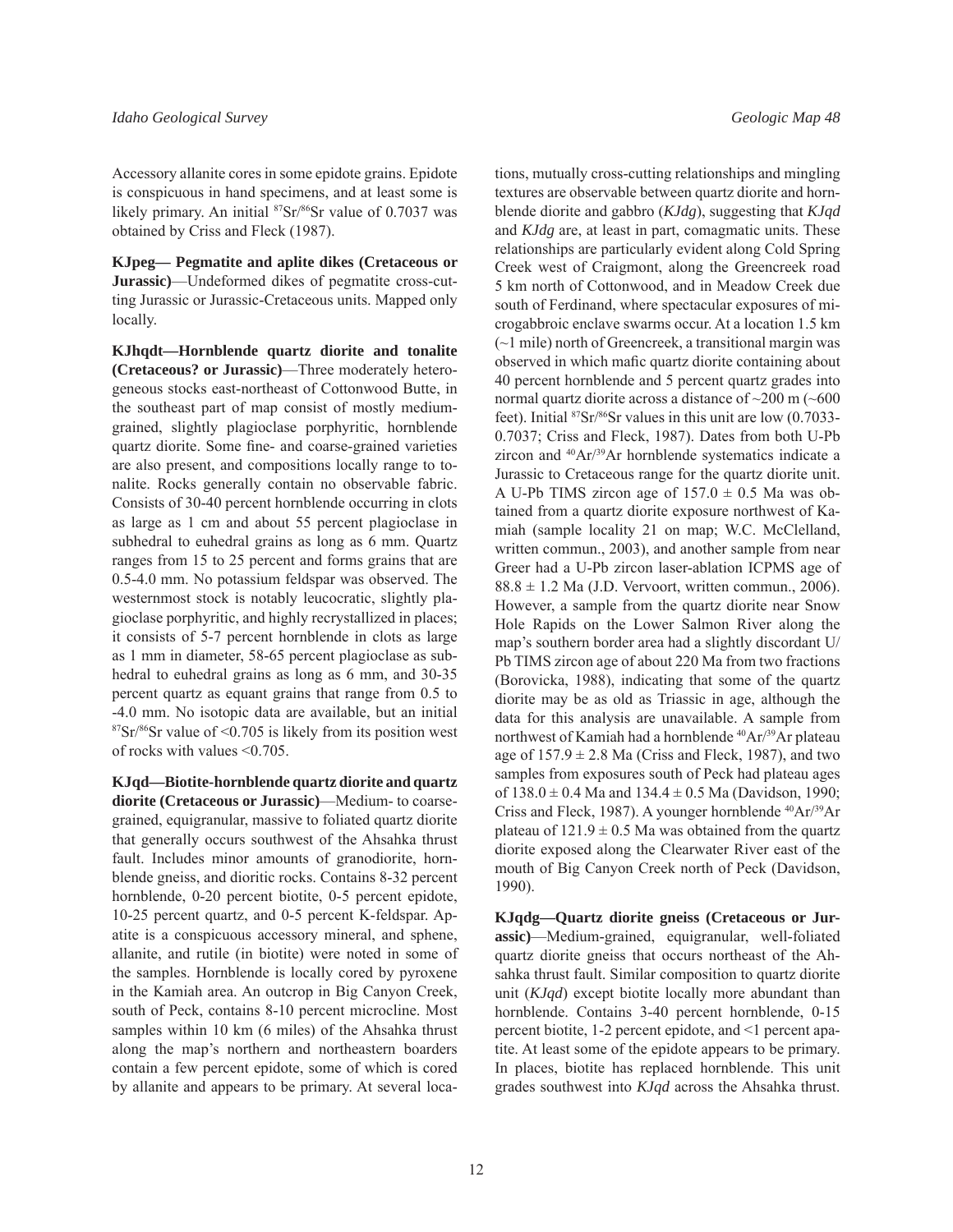Initial 87Sr/86Sr values are low (0.7031-0.7034; Criss and Fleck, 1987). A quartz diorite gneiss from west of Ahsahka, immediately north of the map, had a U-Pb zircon laser-ablation ICPMS age of  $115.8 \pm 1.3$  Ma (J.D. Vervoort, written commun., 2006).

**KJfqd—Fine-grained hornblende quartz diorite (Cretaceous? or Jurassic)**—Fine- to medium-grained, equigranular biotite-hornblende quartz diorite with weak magmatic foliation. Contains 10-15 percent biotite ranging from 0.1 to 2 mm in length, 8-13 percent hornblende as long as 2 mm, and 15-18 percent quartz occurring in grains 0.1-1 mm. Plagioclase constitutes about 60 percent of the rock and is as long as 4 mm. A few percent potassium feldspar and epidote occur in anhedral grains as large as 2 mm. No isotopic data are available, but an initial  ${}^{87}Sr/{}^{86}Sr$  value of <0.705 is likely from its position west of rocks with values <0.705.

**KJdg—Diorite and gabbro (Cretaceous or Jurassic)**—Hornblende-rich, typically very heterogeneous, igneous and meta-igneous rocks, primarily diorite and gabbro. Exposures west of Big Canyon Creek are dominated by medium- to coarse-grained hornblende and plagioclase and contain abundant secondary epidote and minor quartz. Minor hornblendite and pyroxene-bearing ultramafic rocks are also present. Exposures along the east side of Big Canyon Creek are finer grained, typically gneissic, and include abundant amphibolite. Exposures along the Clearwater River east of the mouth of Big Canyon Creek are less metamorphosed, generally medium grained, and dominated by rocks that are clearly plutonic in origin. Compositions there include hornblende-pyroxene diorite or gabbro, hornblende quartz diorite, and hornblendite that are cut by numerous narrow, discreet mylonitic shear zones. An initial 87Sr/86Sr value of 0.7030 was obtained by Criss and Fleck (1987) near Peck. Hietanen (1962) gives detailed descriptions for this unit in the Orofino area. In exposures north and east of Cottonwood Butte in the map's southern part, the unit is strongly heterogeneous and consists of fine- to coarse-grained, equigranular to porphyritic, hornblende diorite, gabbro, anorthositic gabbro, and gabbroic anorthosite. Magnetite is a common oxide mineral. Samples typically contain as much as 10 percent biotite and minor pyroxene. Fabrics are mostly massive with uncommon, weak igneous foliation. Igneous layering and mylonitic fabrics occur rarely adjacent to contacts with metavolcanic host rocks. Diorite to the west of Cottonwood Butte shows an apparently gradational contact along its eastern border with andesite porphyry (*JPap*) that forms a border phase. A hornblende diorite from east of Peck yielded a U-Pb zircon laserablation ICPMS age of  $125.2 \pm 1.2$  Ma (J.D. Vervoort, written commun., 2006). Two samples of hornblende gneiss from the Peck area yielded hornblende <sup>40</sup>Ar/<sup>39</sup>Ar plateau ages of  $123.9 \pm 0.7$  Ma and  $119.4 \pm 1.2$  Ma (Davidson, 1990).

**KPd—Dike rocks, undivided (Cretaceous? to Permian?)**—Compositionally diverse unit consisting of dikes and sills that intrude mostly metavolcanic and metasedimentary rocks as well as the *KPi* unit. Lithologies include plagioclase-hornblende andesite porphyry, fine-grained hornblende diorite and quartz diorite, and plagioclase-quartz dacite porphyry.

**KPi—Plutonic rocks, undivided (Cretaceous? to Permian?)**—Compositionally diverse igneous unit; includes gneissic rocks that may be metasedimentary or metavolcanic. Exposures west of the Clearwater River south of Kamiah are primarily foliated biotite tonalite with lenticular plagioclase and quartz grains, which no longer reflect original igneous textures, and abundant secondary epidote. Exposures northeast of Kamiah are less deformed and include quartz diorite, tonalite, diorite, and fine-grained hornblende-plagioclase rocks that may be meta-andesite. Along Cottonwood Creek in the southeast part of map, includes biotite tonalite and hornblende-biotite quartz diorite. Some biotite in the tonalite is in fine-grained masses and may be secondary. Exposures northeast of Cottonwood include altered, massive, medium-grained, leucocratic, hornblende-bearing, porphyritic tonalite with prominent quartz phenocrysts. No isotopic data are available, but an initial  ${}^{87}Sr/{}^{86}Sr$  value of <0.705 is likely from its position west of rocks with values <0.705.

**JPap—Andesite porphyry (Jurassic to Permian)**— Amphibole-plagioclase andesite porphyry occurring mostly as stocks, although some may be extrusive. Typically contains 10-40 percent phenocrysts of mostly plagioclase ranging from 0.5 mm to 2 cm in length with subordinate hornblende  $\leq$  2 mm in length, which is commonly replaced by actinolite. Groundmass is dark to medium gray and felty to trachytic. Unit commonly weathers greenish gray owing to abundant chlorite and epidote that occur as lower greenschist-grade metamorphic minerals. Cleavage development varies in this unit, indicating intrusion may have occurred over an extend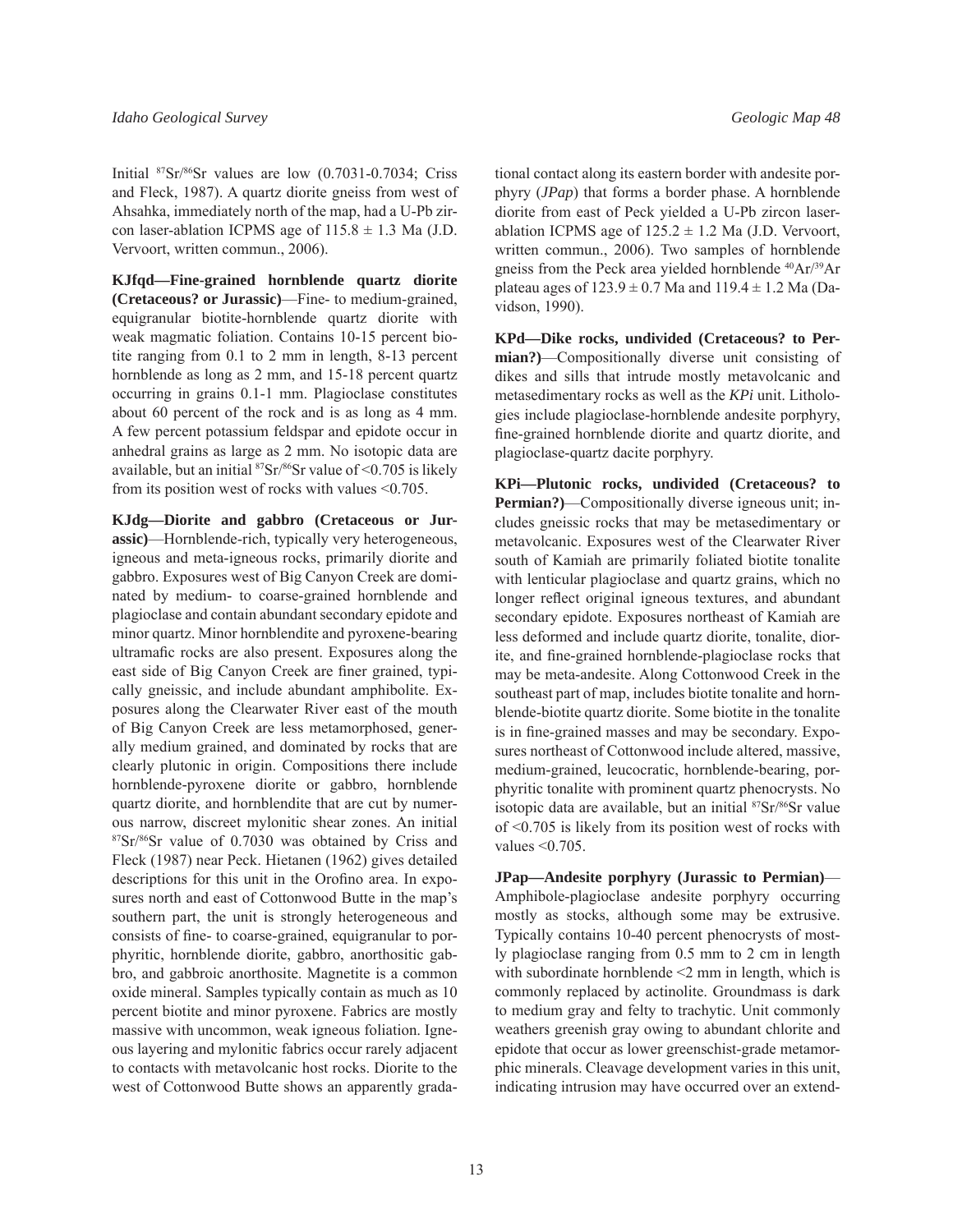ed time. Probably represents hypabyssal intrusions. No isotopic data are available, but an initial <sup>87</sup>Sr/<sup>86</sup>Sr value of <0.705 is likely from its position west of rocks with values  $\leq 0.705$ .

Several amphibole-plagioclase andesite porphyry dikes are intruded into the andesite porphyry. Similar in appearance to *JPap* and may have fed andesite porphyry lava flows within the volcanic sequence.

## ISLAND-ARC METASEDIMENTARY AND METAVOLCANIC ROCKS

Island-arc metasedimentary and metavolcanic rocks consist of Permian to Jurassic metasedimentary, metavolcanic, and intrusive rocks of the exotic (accreted) Wallowa island-arc terrane; amphibolite facies rocks of uncertain age near Orofino (Orofino series); and lower amphibolite facies metasedimentary and metavolcanic(?) rocks near Peck that are either Wallowa terrane or part of the Orofino series.

#### WALLOWA TERRANE

The Wallowa terrane includes volcanic and sedimentary strata of the Permian and Triassic Seven Devils Group and sedimentary rocks of the Triassic Martin Bridge Limestone, Jurassic-Triassic Hurwal Formation, and Jurassic Coon Hollow Formation (Vallier, 1977). Strata are intruded by rare to abundant (as much as half of the outcrops in some locations) sills, dikes, and stocks of plagioclase-hornblende andesite porphyry, fine-grained diorite, and plagioclase-quartz dacite porphyry. In places where the intrusions are most abundant, the rocks are mapped as *JPap* (andesite porphyry) and *KPd* (dike rocks, undivided); they are commonly difficult to distinguish from volcanic flow rocks. All rocks are metamorphosed to lower greenschist grade and commonly contain metamorphic epidote, albite, actinolite, and chlorite. Locally, near contacts with large intrusive bodies, upper greenschist-grade metamorphism is apparent with the appearance of garnet and calc-silicate minerals.

**Jch—Coon Hollow Formation (Jurassic)**—Thinly bedded to thickly laminated, intercalated black shale and gray siltstone, with less common lithic sandstone and pebble conglomerate. Poorly sorted cobble conglomerate occurs in discontinuous lenses <1 m in thickness. Clasts, mostly chert and rarely limestone, are commonly rounded and 0.5-5 cm long, but locally 10 cm. Hornblende andesite sills are abundant between Corral Creek and Cave Gulch, but less abundant elsewhere. Uncommon fossils include plant hash and tree bark from exposures along the Snake River and an ammonite from exposures in Deer Creek (lat 46.0572°N, long 116.7219°W). The ammonite is likely an outer whorl fragment of *Lilloettia*, which would suggest an early Callovian age, but the fragment is also possibly from a juraphyllitid and would have little chronologic value for these rocks (David Taylor, written commun., 2007). The Callovian (late Middle Jurassic) age is typical for the fault-bounded, structurally highest part of the Coon Hollow Formation (Turbidite Unit) in the Pittsburg Landing area 50 km south of Deer Creek (Imlay, 1981; White and Vallier, 1994), but in the type area immediately south of the map, the oldest known beds are Oxfordian (early Late Jurassic; Morrison, 1964, Imlay, 1986). Lies in angular unconformity on rocks of the Wild Sheep Creek Formation.

**JPr—Rhyolite tuff (Jurassic to Permian)**—Distinctive red-purple to gray-blue porphyritic rhyolite tuff that shows little metamorphism. The groundmass is devitrified with abundant welded(?) ghost glass fragments, about 75 percent compacted pumice(?) fragments 1-3 cm long, and scarce small volcanic fragments. Phenocrysts compose about 18 percent of the rock and consist of nearly equal amounts of euhedral to slightly embayed quartz 0.1-1 mm in diameter and plagioclase 0.2-2 mm long, and a lesser amount of euhedral sanidine 0.3-0.7 mm. Layering strikes east-northeast, and cleavage is poorly developed. Exposed only on the hill about 2.4 km (1.5 miles) east of Keuterville. Age and correlation to other units are uncertain. Chemical composition of the tuff (map no. 65, sample 03JK141; Lewis and Frost, 2005) is similar in major oxides and trace elements to a sample of quartz keratophyre south of the map along the lower Salmon River reported by Borovicka (1988), which he tentatively correlated with the Permian Windy Ridge Formation. Recent mapping in the White Bird area to the south, however, identified similar rocks which appear to be part of a less metamorphosed volcanic sequence younger than the Seven Devils Group and likely Jurassic in age (Idaho Geological Survey, unpublished mapping). Additional study is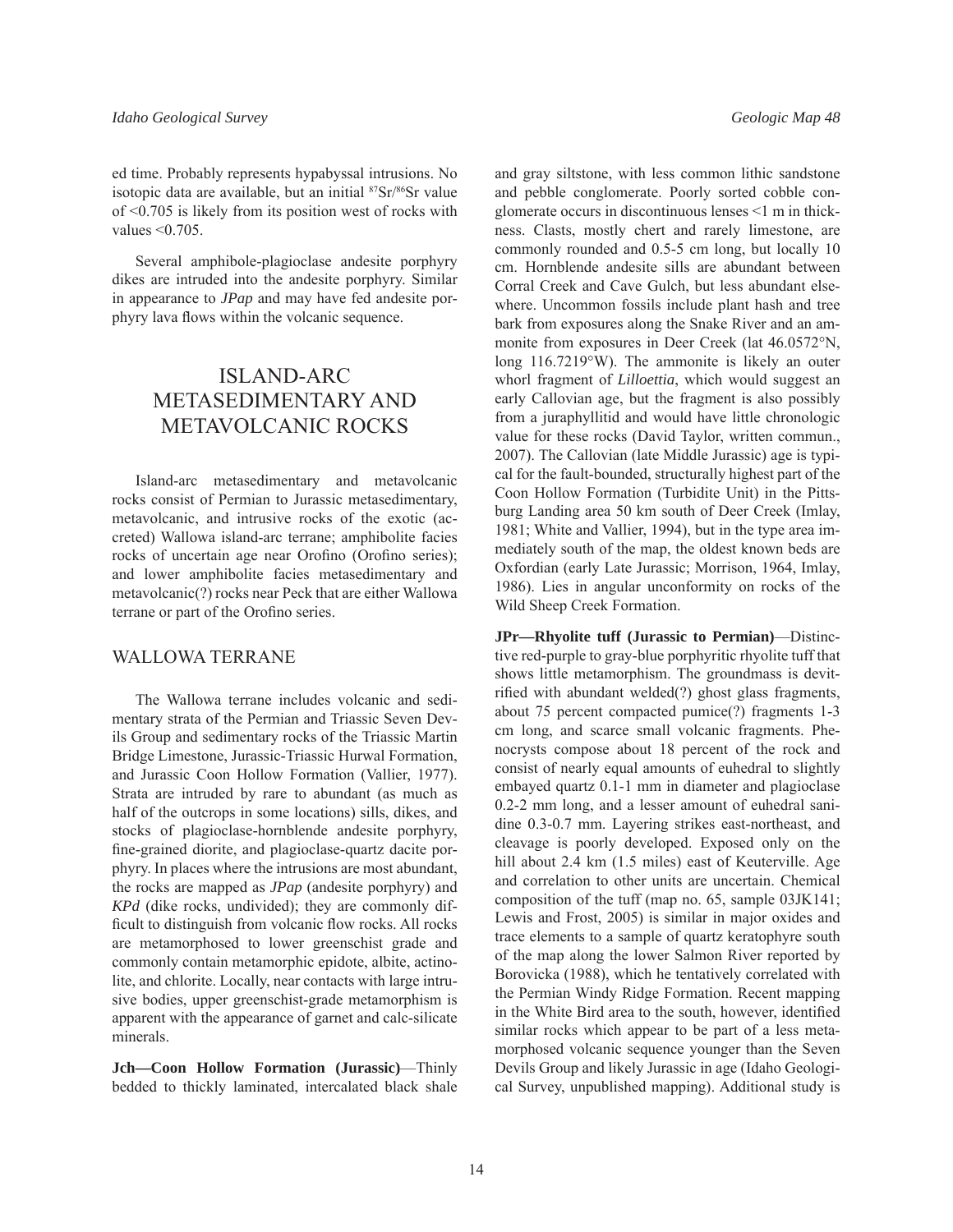needed to determine the proper stratigraphic position of the tuff.

**JTRh—Hurwal Formation (Jurassic and Triassic)**— Thinly bedded, phyllitic, fine-grained graywacke, siltstone, and shale with less common pebble conglomerate and thin limestone beds. Mostly calcareous. Common sedimentary structures include load casts and graded bedding. Gradational contact with underlying Martin Bridge Limestone is ill-defined because upper part of Martin Bridge unit consists of similar thinly bedded calcareous clastic rocks. Occurs in Billy Creek, where it is in contact with the Martin Bridge Limestone, in Captain John Creek, and in a northeast-trending set of isolated erosional windows along the uplifted side of the Waha escarpment. The Hurwal Formation has been defined as Late Triassic to Early Jurassic in age in the Wallowa Mountains of northeastern Oregon (Follo, 1994).

**TRmb—Martin Bridge Limestone (Triassic)**—Limestone and marble, mostly recrystallized massive sparite and micrite with chert lenses and uncommon thinly bedded calcareous siltstone and shale. Lower 5-10 m (15- 30 feet) interval consists of gray-green colored thinly bedded calcareous graywacke and siltstone, and argillaceous limestone. In Mission Creek, light gray to black high-calcium, steeply dipping marble and limestone are exposed in a quarry (Bush and McFaddan, 1986). Near the confluence between the Snake and Grande Ronde rivers, the unit is also steeply dipping, and the base of the Martin Bridge Limestone appears to be sheared in the contact area with underlying Doyle Creek Formation. No fault was mapped because little of the stratigraphic section is missing. Considered to be Late Triassic by the fossil assemblage and similar in character to carbonate rocks of the Martin Bridge Limestone in eastern Oregon and western Idaho. Stanley (1979) considered the Mission Creek limestones to be slightly younger.

#### Seven Devils Group

**TRPsd—Seven Devils Group, undivided (Triassic and Permian)**—Strongly heterogeneous phyllitic to schistose, quartzo-feldspathic, calcite-actinolite-epidotechlorite greenstone and uncommon actinolite amphibolite of mostly volcanic and volcaniclastic protolith. Common recognizable protolith lithologies include the following:  $(1)$  plagioclase-quartz dacite $(?)$  lava flows and possibly tuff that include 10-30 percent phenocrysts of quartz and plagioclase ranging in length from 0.05 to

3 mm and volcanic clast fragments as large as 3 mm; (2) medium to dark gray plagioclase porphyritic basalt and andesite and aphyric basalt and andesite lava flows that are lithologically similar to rocks of the intrusive andesite porphyry unit (*JPap*); (3) medium- to thin-bedded argillite and immature siltstone and sandstone; and (4) clast-supported conglomerate with round to subangular clasts as large as 10 cm that consist of both tuffs(?) and porphyritic volcanic rocks. In exposures south of Kamiah, the unit is apparently metamorphosed to higher grade, and one sample contains plagioclase (58 percent), hornblende (27 percent), quartz (10 percent), biotite (2 percent), epidote (2 percent), opaque oxides (1 percent), and minor amounts of secondary potassium feldspar.  $Metadacite(?)$  tuff and fine-grained volcanic siltstone are included with rocks at this location. Most likely correlatives are the Wild Sheep Creek or Doyle Creek formations of the Seven Devils Group of Vallier (1977).

**TRdc—Doyle Creek Formation (Triassic)**—Greenschist metamorphosed, dominantly reddish to purplish, thin- to medium-bedded, mostly epiclastic rocks consisting of arkosic pebble conglomerate and sandstone, graywacke, siltstone, and argillite. Mud rip-up clasts are common. Volcanic flows, volcanic breccias, and dikes and sills are less common. Fine-grained rock (chert? or tuff?) west of Soldiers Meadow Reservoir is tentatively assigned to the Doyle Creek (*TRdc?* on map). Unit also occurs along the Snake River south of confluence with Grand Ronde River, northwest of Soldiers Meadow Reservoir west of Webb Creek, and in upper Corral Creek and Cave Gulch along the Snake River, where it is inferred to lie in fault contact with the Coon Hollow Formation. Base of formation is poorly defined and appears gradational with rocks of the underlying Wild Sheep Creek Formation. Inferred Late Triassic age determined by fossil assemblages in bounding formations (Vallier, 1977).

**TRws—Wild Sheep Creek Formation (Triassic)**— Greenschist metamorphosed, dominantly green to greenish gray volcaniclastic, volcanic, and epiclastic rocks. Recognizable protoliths include plagioclase-pyroxene(?) porphyritic volcanic flow and intrusive rocks (mostly sills), volcanic breccias, and epiclastic conglomerate, graywacke and arkose, siltstone, and argillite. Epiclastic rocks contain common feldspar crystals in addition to volcanic lithic fragments. Occurs along the east side of the Snake River north of Corral Creek and along the northwest side of the Waha escarpment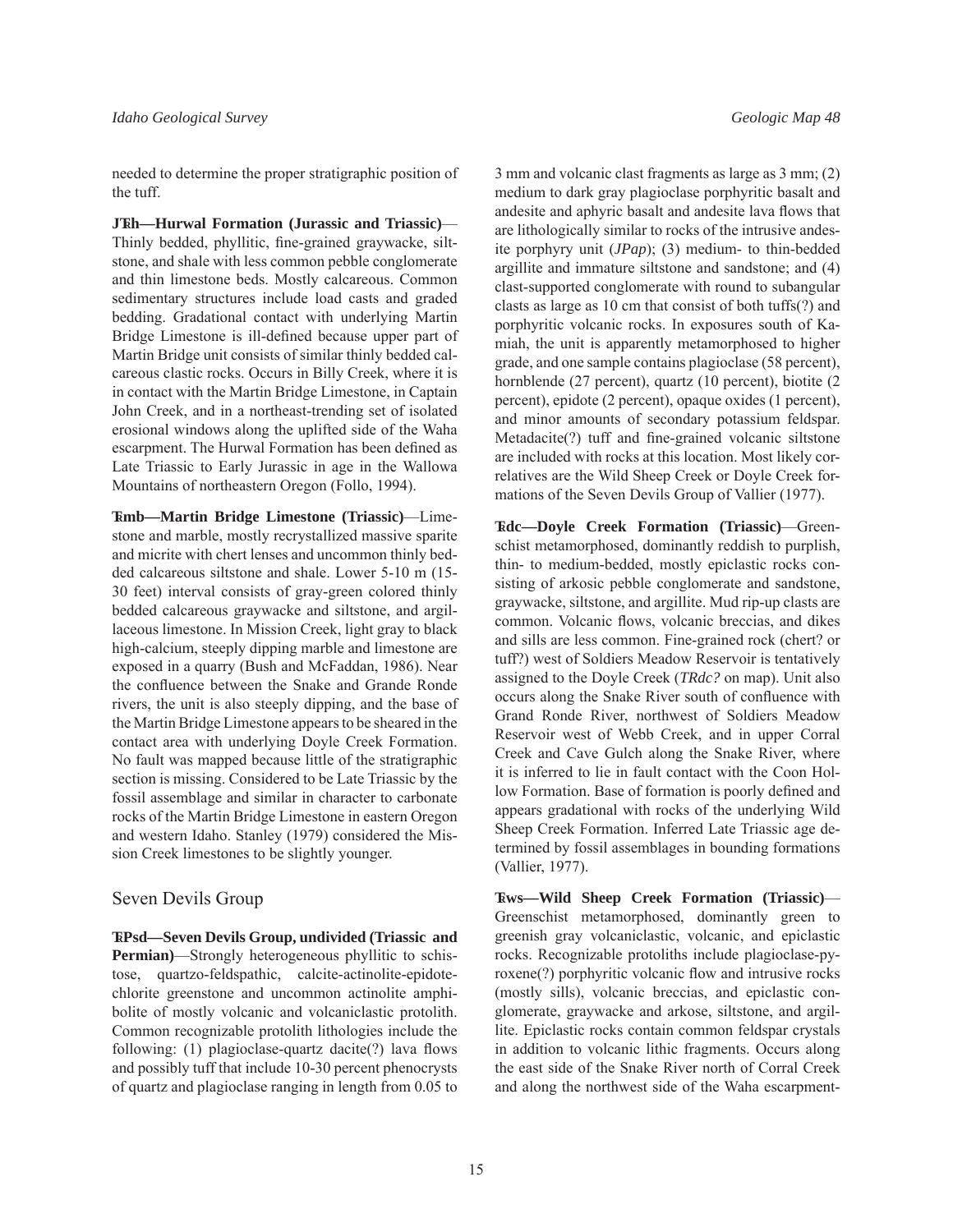Limekiln fault structure north of the confluence with the Grand Ronde River where it is in fault contact with Hurwal Formation. A small area of the unit was also mapped in lower Deer Creek where it lies in unconformable contact with the Coon Hollow Formation. Considered latest Middle to early Late Triassic in age on the basis of fossil assemblages (Vallier, 1977).

**TRwsm—Wild Sheep Creek Formation, marble (Triassic)**—Massive marble with rare layering that may represent bedding. Occurs in Chimney Creek, where it lies in fault contact with greenstone rocks of the Wild Sheep Creek Formation. Possibly Martin Bridge Limestone, but this correlation would require kilometers of displacement on the west-bounding fault, which is not apparent to south.

#### OROFINO SERIES

The Orofino series consists of amphibolite-facies metasedimentary (and metavolcanic?) rocks first recognized near Orofino (Anderson, 1930; Hietanen, 1962). Commonly sulfide-rich with iron-stained exteriors. Lithologically varied at outcrop scale. Includes marble commonly associated with dark gray, fine-grained, garnet-diopside-hornblende gneiss of fairly uniform appearance. These metamorphic rocks with a carbonate-rich protolith may belong to the Wallowa accreted terrane assemblage, but could alternatively be part of another terrane, or a younger suite deposited east of the Wallowa terrane as they straddle the initial  $87\text{Sr}/86\text{Sr}$  $0.704-0.706$  line defined by isotopic values in plutonic rocks (Criss and Fleck, 1987) from Orofino to Kooskia. May be equivalent to parts of the Riggins Group (upper part of Squaw Creek schist?) exposed 100 km (60 miles) to the south and described by Hamilton (1963).

**Mzao—Amphibolite (Mesozoic)**—Foliated or lineated plagioclase-hornblende rocks with less than 10 percent quartz. Locally contains garnet and biotite. Probably meta-igneous rocks (metamorphosed mafic sills or lava flows). Described in more detail by Hietanen (1962).

**Mzgo—Gneiss and schist (Mesozoic)**—Fine- to medium-grained hornblende gneiss that grades into biotite gneiss, schist, and amphibolite. Consists of quartz (3- 63 percent), plagioclase (20-69 percent), hornblende (0-35 percent), and biotite (0-35 percent). Locally contains garnet (0-5 percent), diopside (0-12 percent), epidote (0-4 percent), graphite (0-3 percent), sphene (1 percent or less), and scapolite. Includes minor calcsilicate quartzite containing about 50 percent quartz, 35 percent plagioclase, and various amounts of biotite, pyroxene, actinolite, epidote, graphite, and sphene. Uncertain protolith. Quartz-rich and calc-silicate parts of unit are clearly metasedimentary, but may include some metavolcanic rocks. Hietanen (1962) provides a detailed description of exposures along the railroad track north of Orofino Creek, east of the mouth of Whiskey Creek, where quartz-plagioclase-anthophyllite-garnet-kyanite rocks are present in addition to more abundant hornblende-biotite gneiss, biotite schist, and calc-silicate lithologies. Biotite-quartz-plagioclase schist, sampled by R. Fleck (written commun., 2002; Criss and Fleck, 1987, sample 837-24F), had a relatively low initial 87Sr/86Sr ratio (0.7048 calculated at 80 Ma), indicating affinity with the Wallowa terrane rather than with the continental metasedimentary rocks to the northeast.

**Mzcso—Calc-silicate gneiss and granofels (Mesozoic)**—Calc-silicate gneiss and granofels containing various amounts of diopside, epidote, zoisite, clinozoisite, scapolite, calcite, amphibole, garnet, quartz, plagioclase, biotite, and wollastonite. Wide range of layering thickness and grain size; some very fine to medium grained and thinly layered (millimeter to centimeter scale), and others coarse grained (skarnlike) and thickly layered (decimeter to meter scale). Hietanen (1962) reported  $An_{37-40}$  plagioclase compositions. The garnet is locally abundant, in places constituting as much as half of the rock, light brownish red, and mainly grossularite (Hietanen, 1962). Small grains of graphite rare.

**Mzmo—Marble (Mesozoic)**—Tan-weathering, white to light bluish gray graphitic marble in discontinuous lenses. Layers are decimeter to meter scale and concentrated in sections as much as 20 m (60 feet) thick. Most layers are pure calcite (grains 0.5-5 mm in diameter) with only a few small grains of pyrite, tremolite, diopside, quartz, and sphene (Hietanen, 1962). Kopp (1959) reported plagioclase, mica, and graphite.

**Mzqo—Quartzite (Mesozoic)**—Small exposures of biotite-plagioclase quartzite in the northeastern part of map. Described as thin-bedded, fine- to mediumgrained gray quartzite with some layers rich in biotite and others in plagioclase (Hietanen, 1962). Exposures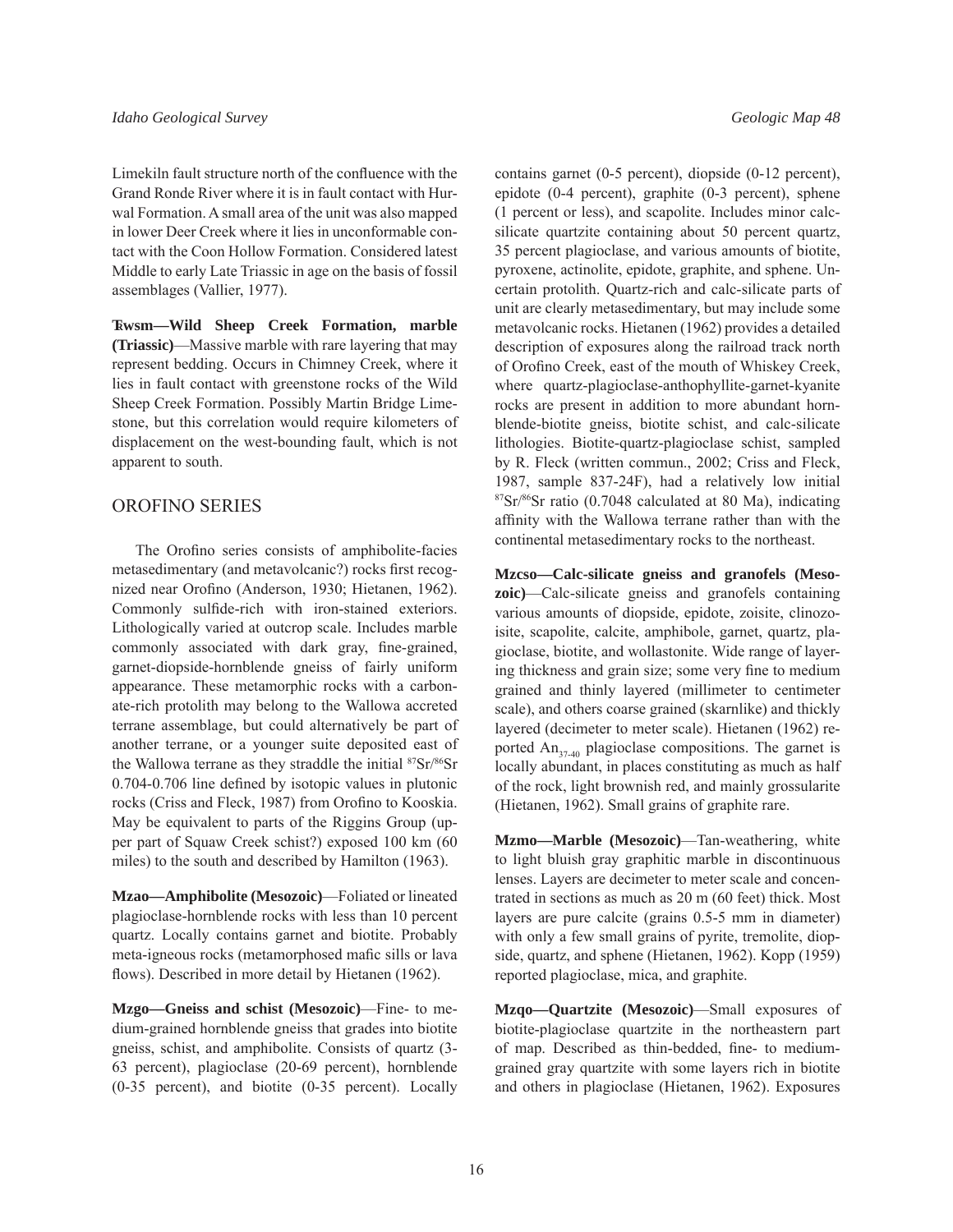southeast of Orofino Creek are mylonitic biotite quartzite and biotite-plagioclase-quartz schist. Contains 50-80 percent quartz, 10-35 percent plagioclase feldspar, and 0-7 percent biotite. Locally present are minor garnet, hornblende, pyroxene, actinolite, muscovite, graphite, and sillimanite.

#### ISLAND-ARC ROCKS, UNASSIGNED

The unassigned island-arc rocks include metasedimentary and metavolcanic(?) rocks near Peck mapped by Hietanen (1962) as part of the Orofino series. Davidson (1990) distinguished these rocks from the Orofino series and called them "island arc rocks" and postulated affinities with the Wallowa terrane south of the map area. Hietanen (1962) also noted that the metamorphic rocks near Peck differ in appearance, texture, and mineralogy from the metasedimentary rocks near Orofino. Davidson (1990) noted that the rocks near Peck are lower metamorphic grade (lower amphibolite facies) and farther outboard from the initial <sup>87</sup>Sr/<sup>86</sup>Sr 0.704/0.706 line. They may be, however, similar in age to the Orofino series. Also includes garnetiferous hornfels west of **Winchester** 

**JPg—Gneissic and hornfelsic rocks (Jurassic? to Permian?)**—Mixed unit that near Peck in the northcentral part of map consists of biotite-quartz-plagioclase gneiss, biotite-hornblende gneiss, calc-silicate hornfels, muscovite-quartz schist, and lenses of gabbro and amphibolite. The biotite-quartz-plagioclase gneiss is dark gray and fine grained and contains 15-50 percent quartz and a similar range of plagioclase. Biotite content is 15 percent or less. Those rocks with high quartz content do not have igneous compositions and are assumed to be metasedimentary. The calc-silicate hornfels contains epidote, diopside, actinolite, quartz, plagioclase, garnet, and cordierite(?). Minor marble is associated with the hornfels. The hornfels west of Winchester occurs as roof pendants in a quartz diorite pluton. It is dark greenish gray and contains quartz, plagioclase, and biotite. Garnet, sillimanite, and muscovite are present locally. More quartz-rich than other units in the Wallowa terrane.

## **CONTINENTAL** METASEDIMENTARY ROCKS

#### SYRINGA METAMORPHIC SEQUENCE

The Syringa metamorphic sequence consists of amphibolite-facies metasedimentary rocks first recognized east of Kooskia near Syringa (Lewis and others, 1992; Lewis and others, 1998). Regionally, the sequence contains muscovite-biotite schist, relatively pure quartzite, and calc-silicate rocks. Typically, it is exposed east of the initial 87Sr/86Sr 0.704-0.706 line (Criss and Fleck, 1987) and is thought to be part of continental North America. The Syringa sequence appears to be Neoproterozoic on the basis of detrital zircon analysis (Lund and others, 2005). At the map's northeast edge, the Syringa sequence is farther outboard (southwestward toward the accreted terranes) than elsewhere. This outboard position may result from folding of the Syringa-Orofino series contact or from fault slivers of Syringa rocks intercalated with Orofino series rocks. Biotite tonalite (*Ktt* unit) has intruded along the contact, obscuring the boundary relationships.

**Zss—Schist and gneiss (Neoproterozoic)**—Mediumgrained garnet-plagioclase-sillimanite-biotite-quartz schist. Exposed only in the northeast part of map north of Orofino Creek. Garnet porphyroblasts are as large as 1 cm in diameter.

## **STRUCTURE**

Major structural features (see illustration on map) are (1) the Salmon River suture (Woodrat Mountain fault) at the northeast corner and east of the map, (2) the Ahsahka thrust in the northeast part of the map, (3) the Orofino shear zone north and east of (and within?) the map, and (4) the Lewiston basin and associated bounding structures in the northwest part of the map. Several less prominent structures are also discussed, including the Cottonwood Creek and Grave Creek faults. In addition, cleavage, bedding, and other outcrop-scale features are outlined below.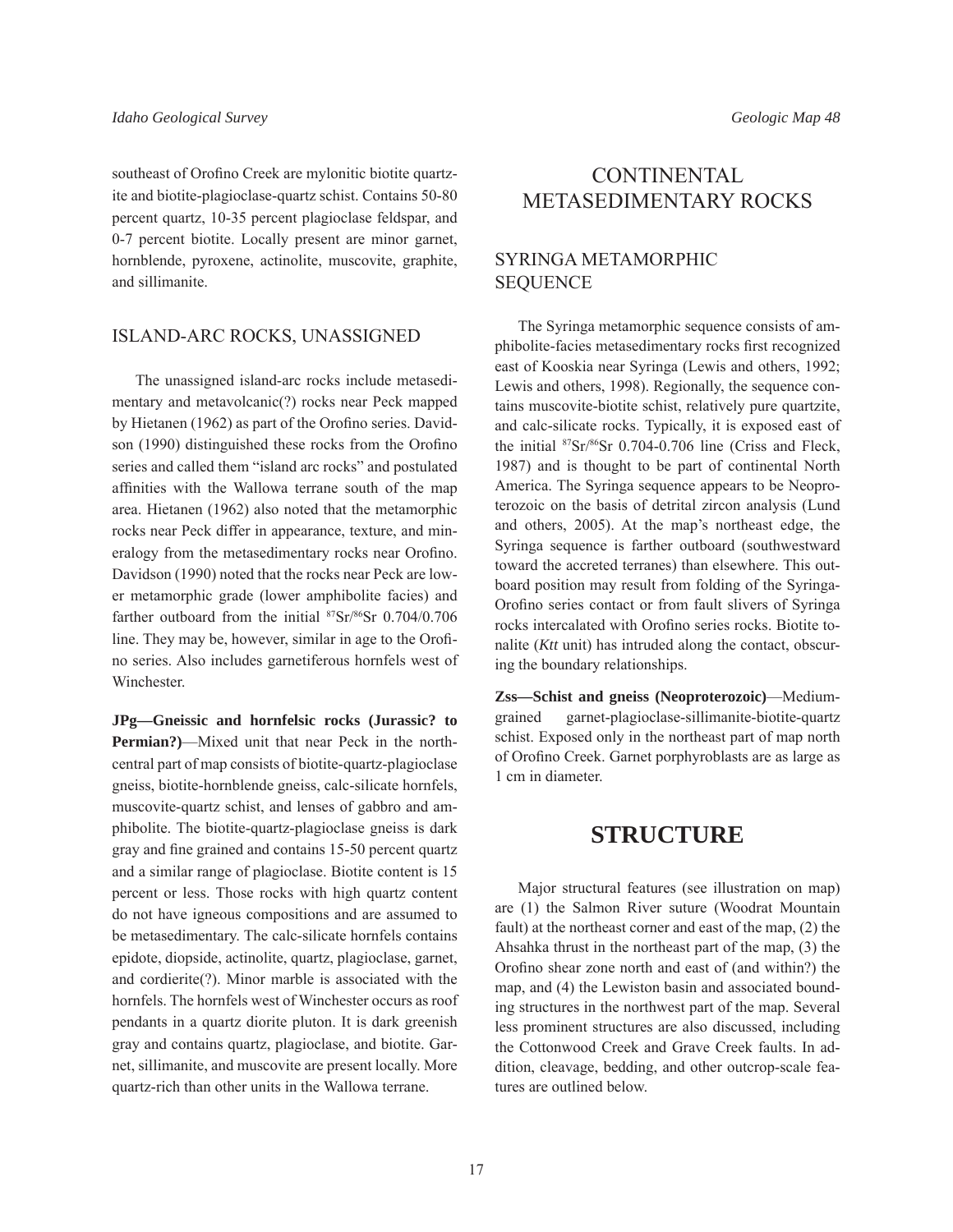## SALMON RIVER SUTURE

The Salmon River suture forms the boundary between accreted island-arc terranes of western Idaho and continental North America (Lund and Snee, 1988). Along much of its length, the suture is intruded by plutonic rocks that postdate accretion and have subsequently been deformed. South of the area, between Mc-Call and Riggins, it strikes north-south (Lund and Snee, 1988). East of Grangeville, it bends from north-south striking to northeast striking where offset by the Mt. Idaho-Syringa fault system. The suture continues northwest from the Syringa fault as the Woodrat Mountain fault where mylonitic Neoproterozoic metasedimentary rocks of the Syringa metamorphic sequence are faulted against Mesozoic metasedimentary (and metavolcanic?) rocks of the Orofino series. East-northeast-dipping foliations, down-dip lineations, and kinematic indicators along this zone indicate a period of west-southwestdirected thrusting, but the age of this deformation is unknown. The Woodrat Mountain fault extends under a long covered interval to the northeast corner of the map, where it swings west, perhaps at the intersection with the Orofino shear zone discussed below. Although partly covered by basalt and intruded by tonalite (*Ktt*), the suture extends into the northeast corner of the map where it has been either folded or complexly faulted. The folding, or fault slivers, account for the anomalous "outboard" (southwestward toward the accreted terranes) position of the Syringa sequence. The suture then continues west, mostly covered by basalt, across Dworshak Reservoir and to the base of the Lewiston Hill, where the relatively young Wilma thrust fault (Camp, 1976; Kehew, 1977; Garwood, 2001) places basalt over younger gravels and is the likely surface expression of the reactivated structure.

## AHSAHKA THRUST

The Salmon River suture has been overprinted by a broad zone of shearing, 10-15 km (6-10 miles) wide, referred to as the western Idaho shear zone (McClelland and others, 2000; Tikoff and others, 2001). The Ahsahka thrust is a northwest-striking ductile shear zone in basement rocks that forms the southwest edge of the

western Idaho shear zone in the Orofino quadrangle and marks a major change in deformational style, metamorphic grade, and 40Ar/39Ar ages in the region (Davidson, 1990). Near Orofino, the Ahsahka thrust is characterized by a zone about 250 m (700 feet) wide of moderately to steeply northeast-dipping banded gneiss consisting of both mafic hornblende-rich bands and more felsic tonalite bands (Davidson, 1990). Rocks northeast of the thrust are pervasively foliated to form coarse-grained mylonite gneiss. Foliation strikes northwest and dips steeply northeast; lineation plunges steeply down the dip of the foliation. Kinematic indicators in the shear zone show consistent northeast-side-up (thrusting) shear sense (Strayer and others, 1989; Davidson, 1990). Rocks southwest of the Ahsahka thrust lack the pervasive gneissic foliation but are cut by numerous discrete ductile shear zones centimeters to meters in width. These discrete shears have a variety of orientations and shear sense, including reverse and normal motion, but most are northeast-side up. The discrete shears cut a more pervasive foliation fabric oriented nearly orthogonal to the Ahsahka thrust. This foliation strikes northeast, dips nearly vertical, and is interpreted to predate deformation along the Ahsahka thrust.

## OROFINO SHEAR ZONE

The bend in the western Idaho shear zone in the Orofino area has been attributed to a relatively young (80-60 Ma) southwest-vergent structure termed the Orofino shear zone (Payne and McClelland, 2002; Payne, 2004; McClelland and Oldow, 2004). Coincident with the trans-Idaho discontinuity (Yates, 1968), this structure is defined by mylonitic rocks in the Brown Creek Ridge area east of the map that have been dated by U-Pb zircon methods at 72 Ma. Although Payne and McClelland (2002) and McClelland and Oldow (2004) attribute foliation in rocks at Orofino to this structure, recent U-Pb dating of undeformed pegmatite there at 93.8  $\pm$  1.3 Ma (J.D. Vervoort, written commun., 2006) indicates older deformation at Orofino than at Brown Creek Ridge. We speculate that the trans-Idaho discontinuity (and Orofino shear zone) is northeast of Orofino and that the fabrics mapped in the northeast part of the map at Orofino are related to the western Idaho shear zone.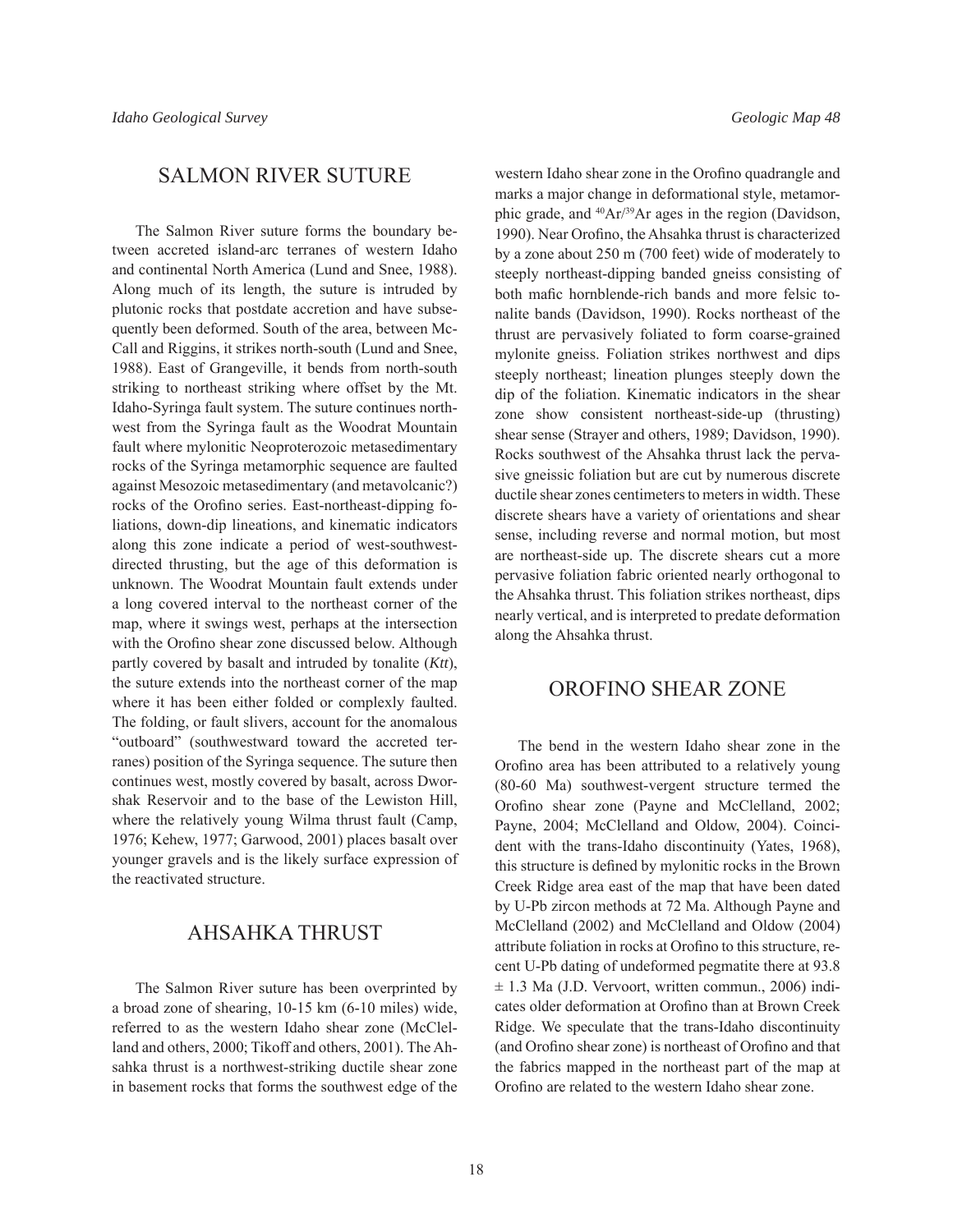### LEWISTON BASIN

The Lewiston basin is a broad asymmetrical synclinal trough with complex, poorly understood bounding structural zones—the east-northeast-trending Lewiston Hill escarpment to the north and northeast-southwesttrending Waha escarpment-Limekiln fault to the south. A major component of these two bounding structures is the downwarping of the Columbia River basalt sequence into the basin axis, located along the westward-plunging Lewiston syncline. On the map, the syncline extends east from about the Snake River south of Lewiston Orchards to Lapwai Creek where the axial trace bends to the northeast and follows Tom Beall Creek. The syncline bifurcates into opposing monoclines in the upper forks of Tom Beall Creek; the monoclines are then disrupted by the Cottonwood Creek fault. East of the fault, a westward-plunging syncline extending eastward up Magpie Creek is likely the continuation of the Lewiston syncline. The structure dies out near the head of Magpie Creek. Several northwest-trending, low-amplitude anticlines and synclines crosscut the Lewiston syncline nearly parallel to Columbia River Basalt Group dike trends.

#### LEWISTON HILL ESCARPMENT

North of the confluence of the Clearwater and Snake rivers, the Lewiston Hill escarpment is underlain by an asymmetrical east-trending anticline with an undulating crest developed in the Columbia River basalts. Fold geometry is complicated by syntectonic extrusion, evident as changes in the thickness of Wanapum and Saddle Mountains basalt flows across structures, and by postextrusion northwest-trending, low-amplitude, long-wavelength cross folds, which cause the undulating crest of the anticline. Because several faults are associated with the main anticline beneath the escarpment, geologists disagree on the relative roles of folding and faulting in disrupting the basalt sequence (Garwood and Bush, 2005). Camp (1976) and Swanson and others (1980) depict a major east-west fault, the Vista fault, a few hundred feet below and south of the crest of Lewiston Hill. Hooper and others (1985) show this same fault in Washington across the eastern part of the Clarkston 15-minute quadrangle. We show the fault on the Idaho part of the Clarkston 30' x 60' quadrangle but do not continue it into the Orofino  $30'$  x  $60'$  quadrangle. Detailed mapping across the projected fault zone in Idaho, using geochemical, paleomagnetic, and stratigraphic methods, demonstrates that stratigraphic offset is less than 8 m (25 feet; Garwood and Bush, 2005). Garwood and Bush (2005) interpret breccias, slickensides, and minor faults exposed in roadcuts on the Lewiston Hill as related to anticlinal deformation and the intrusion of Lewiston Orchards basalt dikes. In Washington, the structure becomes more complex, and faulting appears to play a more important role.

The east-striking Wilma thrust fault near the base of the Lewiston Hill escarpment is exposed in a small cut north of the Clearwater River near Hatwai Creek (Garwood and Bush, 2005). At this location,  $R_2$  Grande Ronde Basalt has been thrust over late Pliocene(?) Clearwater gravel on a fault dipping 25-30 degrees to the north. Kehew (1976) describes a similar exposure about 1.6 km (1 mile) west of this location. From about Hatwai Creek eastward, the thrust fault appears to be absent and is replaced by an anticline-syncline couplet that continues along the same trend as the fault to the northern edge of the map. The syncline is a subtle, lowamplitude feature, whereas the anticline is asymmetrical with a shallow-dipping northern limb and a steeply dipping southern limb. Near Myrtle, the anticline is probably faulted. The thrust and anticline-syncline pair may represent reactivation of basement structures, such as those in the Orofino area. The Lewiston Hill escarpment lies along the westward projection of the initial 87Sr/86Sr 0.704-0.706 line of Armstrong and others (1977) and Fleck and Criss (2004).

## WAHA ESCARPMENT AND LIMEKILN FAULT

#### WAHA ESCARPMENT

The Waha escarpment extends from about Gifford on the northeast nearly to the Snake River on the southwest, a distance of about 40 km (27 miles). The structural zone begins on the northeast as a broad series of low-amplitude monoclinal flexures that gradually increase in amplitude to the southwest. From Lapwai Creek southwestward, the escarpment becomes a more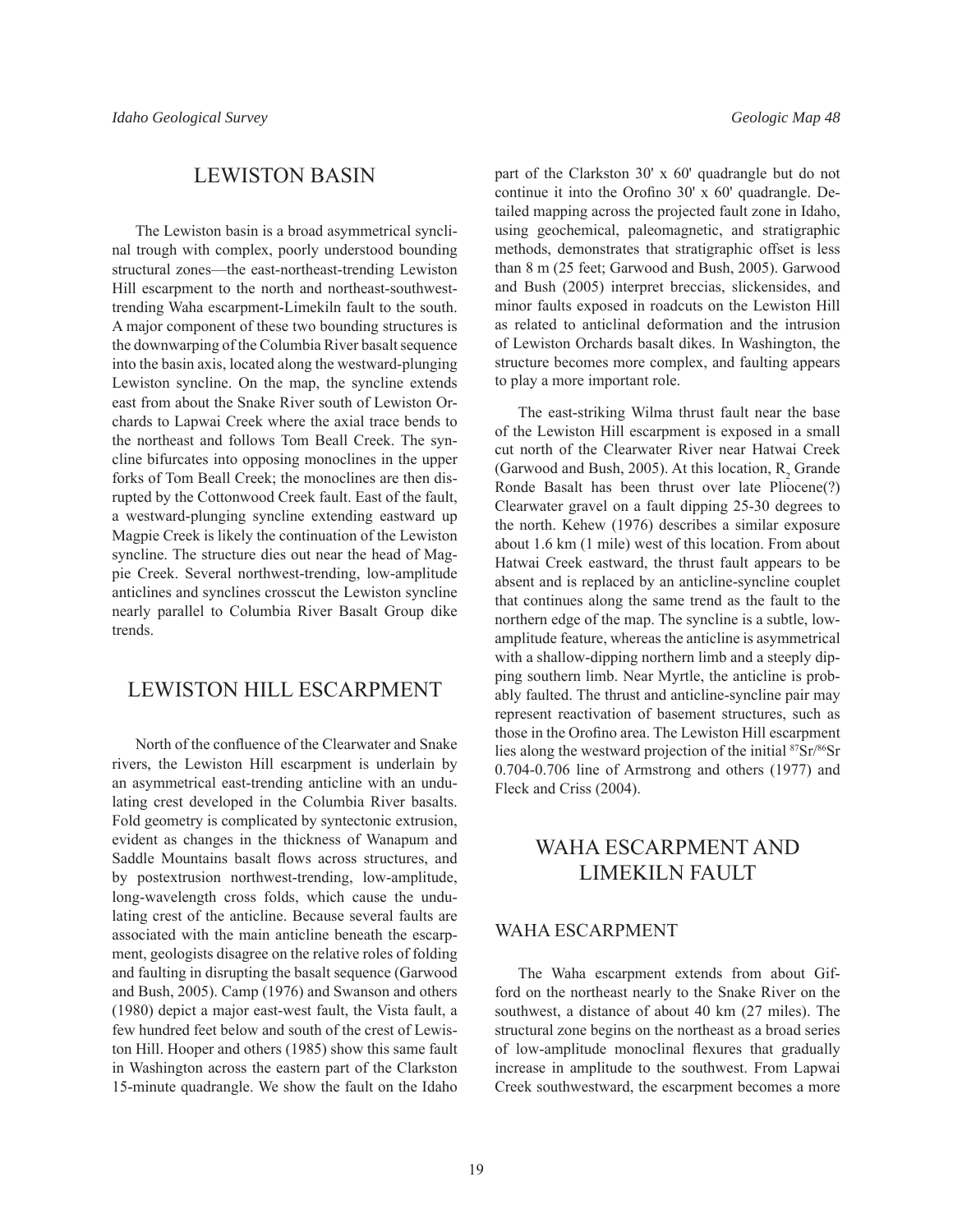prominent feature. From Rock Creek southwestward, the structural zone appears to be bounded on the southeast by a steeply dipping fault, the Waha fault, with an adjacent zone about 5 km (3 miles) wide to the northwest of mostly northwest-dipping, in places broken, monoclinal flexures. This northwest flank of the structure also has northwest-trending, low-amplitude cross folds that are not present on the uplifted southeast side. The linear expression of the fault indicates a steep dip, although it is unclear whether a normal or reverse sense of motion. The overall displacement across the escarpment is down-to-the-northwest. In Webb Creek and drainages to the southwest, nearly horizontal  $R_1$  Grande Ronde Basalt on the structurally higher southeast side of the escarpment is juxtaposed with slightly northwestdipping  $N_1$  Grande Ronde Basalt on the downthrown northwest side. Stratigraphic displacement across the structure is about 180 m (600 feet). Near the community of Waha, the structure becomes more complex with multiple fault splays and folds, and we suspect many others are unrecognized. Grande Ronde Basalt flows are tilted as much as 25 degrees northward at the base of the escarpment northwest of Waha. A steptoe of metavolcanic rocks of the Triassic Wild Sheep Creek Formation forms the escarpment west of Waha to the Snake River canyon.  $R_2$  Grande Ronde Basalt flows cap the eastern end of the steptoe, dip northwestward on the northern flank, and appear to dip southwest on the southern flank;  $R_1$  Grande Ronde Basalt flows near the Snake River north of Captain John Creek also dip southwest. The steptoe may be a westward-plunging antiform that dies out at the Snake River, because flows west of the river are nearly horizontal. This prebasalt basement remnant is also at the juncture of the Waha fault of the Waha escarpment and its continuation to the south-southwest as the Limekiln fault, discussed below, which contains many of the same structural features. The present expression of these faults probably reflects reactivation along an original Mesozoic structure.

#### LIMEKILN FAULT

The Limekiln fault is another complex structure whose extent and displacement are not fully understood. The fault forms the south-southwestward continuation of the south-bounding fault of the Waha structural zone. The Limekiln fault has down-to-the-west displacement in Columbia River basalt units and is likely a reactivated Mesozoic strike-slip or oblique-slip fault with kilometers of displacement in basement rocks. The linear nature of the fault trace suggests the fault is nearly vertical at present erosional levels. We have depicted the fault as steeply west-dipping on cross section C-C′, suggesting it is a normal fault; however, we note that typical extensional-related features such as back rotation of hangingwall sequences are absent along the fault. An alternative explanation, favored by Jones (2003), is that the fault dips steeply east at depth and that the latest movement was compressional or transpressional. The presence of Wild Sheep Creek Formation rocks on the northwest side of the fault, north of Madden Creek, and younger Hurwal Formation rocks on the southeast side, with a considerable intervening stratigraphic section missing, may signify far greater (kilometers) displacement in basement rocks than is apparent in the Miocene basalts. Stratigraphic reconstructions across the fault would require 5 km (3 miles) or more of throw in a down-tothe-east sense if the fault were strictly dip-slip, a sense opposite to that shown in Miocene units and an unreasonable amount of throw considering the similarity in metamorphic grade in rocks on either side of the fault. Alternatively, and more likely, the fault accommodated 10-20 km (6-12 miles) of displacement in a dominantly right-lateral sense before basalt emplacement and reactivation. A gently (20 degrees) southwest-plunging lineation along the fault north of Madden Creek is consistent with strike-slip motion along this structure, but the age of this fabric is unknown.

West of the Snake River in Washington,  $R_2$  Grande Ronde Basalt occurs on the northwest side but not on the southeast side of the fault (Reidel and others, 1992), suggesting movement on the structure in Grande Ronde Basalt time. Younger displacement occurred after the eruption of the 13 Ma Asotin-Wilbur Creek unit of the Columbia River basalt with a relative sense of motion down-to-the-northwest. The Asotin-Wilbur Creek unit occurs only as a valley-filling remnant on the uplifted block southeast of the Waha escarpment-Limekiln fault at an elevation of 1,400 m (4,600 feet), but is a continuous unit on the north flank of the escarpment and west of the Snake River at about 850 m (2,800 feet). Basalt units younger than the Asotin-Wilbur Creek unit do not cross the structure, indicating sufficient relief existed to contain those flows in the Lewiston basin.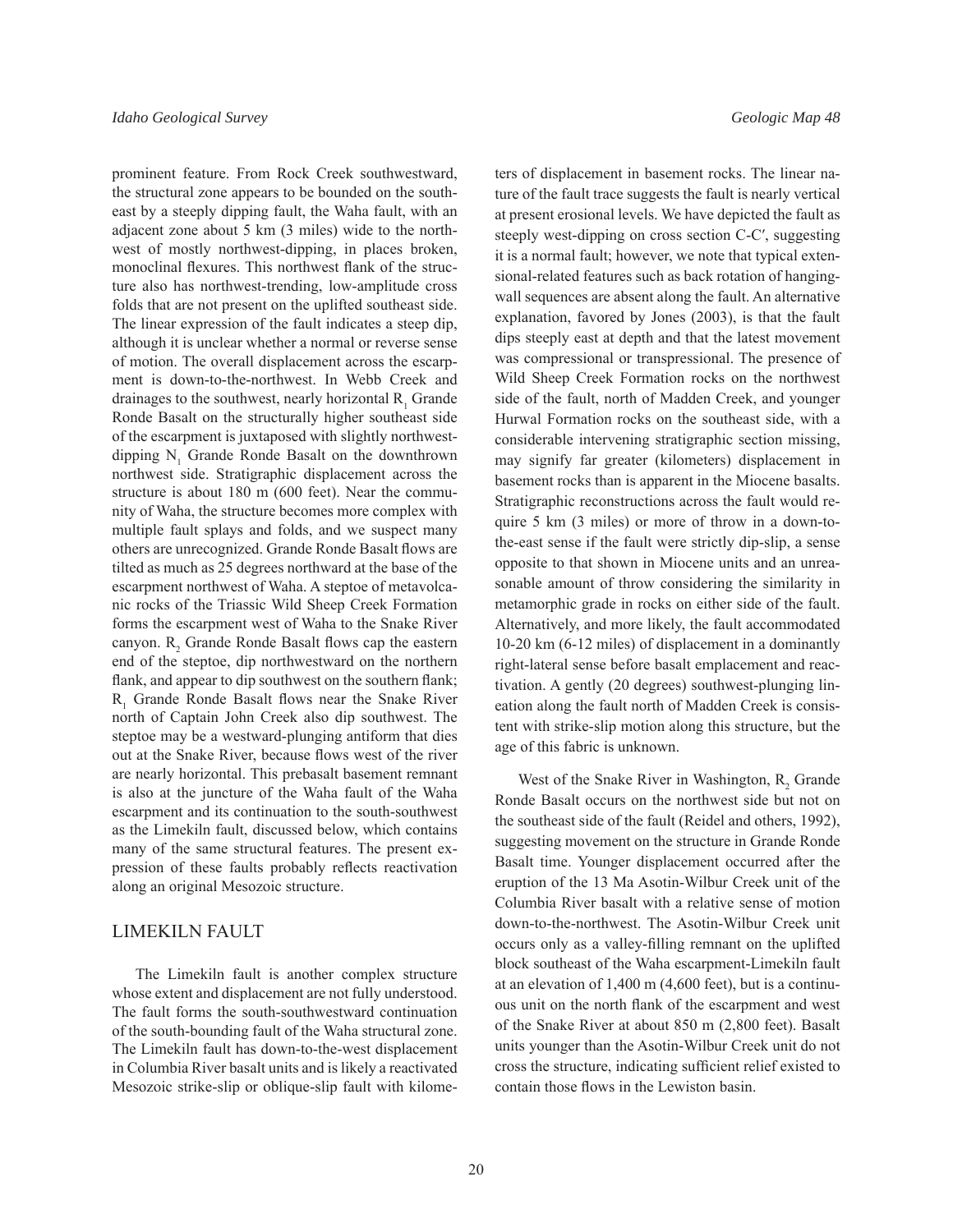## FAULTS IN COLUMBIA RIVER **BASALT**

#### COTTONWOOD CREEK FAULT

The Cottonwood Creek fault (Bond, 1963; Bush and others, 2001) is a northwest-trending structure extending from 16 km (10 miles) northwest of the map boundary north of Myrtle to about 6 km (4 miles) southeast of the Clearwater River. The fault crosses the Clearwater River near Myrtle and follows Cottonwood Creek. At both ends, the fault gradually dies out, changing to monoclinal flexures. Displacement is down-to-the-east with about 400 m (1,200 feet) of maximum offset of Grande Ronde, Wanapum, and Saddle Mountains units (Kauffman, 2005a). The fault, therefore, is younger than 13 Ma, the age of the Asotin-Wilbur Creek unit, the youngest Saddle Mountains Basalt unit in the area. We interpret the fault to be near vertical on the basis of its linear trace.

#### GRAVE CREEK FAULT

The Grave Creek fault is a steep north-south-striking structure that extends from the town of Cottonwood southward along the west side of Grave Creek and continues south beyond the map, where it was mapped as the Rice Creek fault by Holden (1973). North of Cottonwood, the fault either bends to the northeast or splits into two segments, one northeast-striking and the other north-striking. The northeast segment appears to change to a monoclinal flexure several kilometers northeast of Cottonwood. The north-south segment is suggested by a topographic linear that extends northward several kilometers from Cottonwood, but no physical evidence of a fault was found along that segment. Displacement along the segment south of Cottonwood is difficult to determine because the exposed basalt on either side of the structure is  $N_1$  Grande Ronde Basalt. South of the map, Holden (1973) reported as much as 150 m (500 feet) of offset. Initiation of this fault, possibly originally as a monoclinal flexure, is likely post- $R_2$  Grande Ronde Basalt extrusion and prebasalt of Grangeville extrusion, because the Grangeville flow is restricted to the east side of the structure.

## CLEAVAGE, BEDDING, AND SMALL-SCALE STRUCTURAL FEATURES

The Permian to Jurassic metavolcanic and metasedimentary rocks of the accreted Wallowa terrane southwest of the Clearwater River show a moderately to strongly developed, spaced to penetrative cleavage that is mostly steeply dipping and northeast to north striking. Microcrystalline, lower greenschist-grade metamorphic minerals, such as chlorite, epidote, and actinolite, mostly define cleavage. Most intrusive rocks show only minor solid-state fabric development, or the fabrics are absent. The southern boundary of the map appears to coincide with the location of a north-to-south cleavage intensity gradient. The basement rocks north of the map boundary have generally much better developed cleavage, commonly to the point that many primary volcanic and sedimentary features have been obliterated. To the south, other geologists' mapping and our own reconnaissance suggest that cleavage is developed to a much lesser degree. This is true in the Snake River canyon (Goldstrand, 1994) and in the lower Salmon River canyon, where Borovicka (1988) noted a distinct lack of cleavage south of the river and a northward-increasing gradient in cleavage intensity north of the river.

Bedding in metavolcanic and metasedimentary rocks is mostly northeast striking and moderately to steeply northwest dipping. Much of the Triassic to Permian section is exposed as a nearly contiguous northwestdipping panel along the Snake River canyon and upper Waha escarpment. The section is intensely and tightly folded in places, such as in China Garden Creek along the Snake River at the southwestern margin of the map, but folding occurs at a scale of meters to hundreds of meters and is intraformational. We have not determined if the northwest-dipping panel of section is actually a limb of a much larger fold set.

The units exposed on Cottonwood Butte in the southeastern part of the map contain bedding orientations that are more complicated. Northeast-striking bedding is common, but anomalous west- and northweststriking bedding is also present. A well-developed mylonite zone (denoted by mylonitic foliation symbols) occurs in septa of metavolcanic strata between quartz diorite and diorite plutons west-southwest of Ferdinand. The limited exposure of the mylonite zone prevents us from establishing its extent or importance.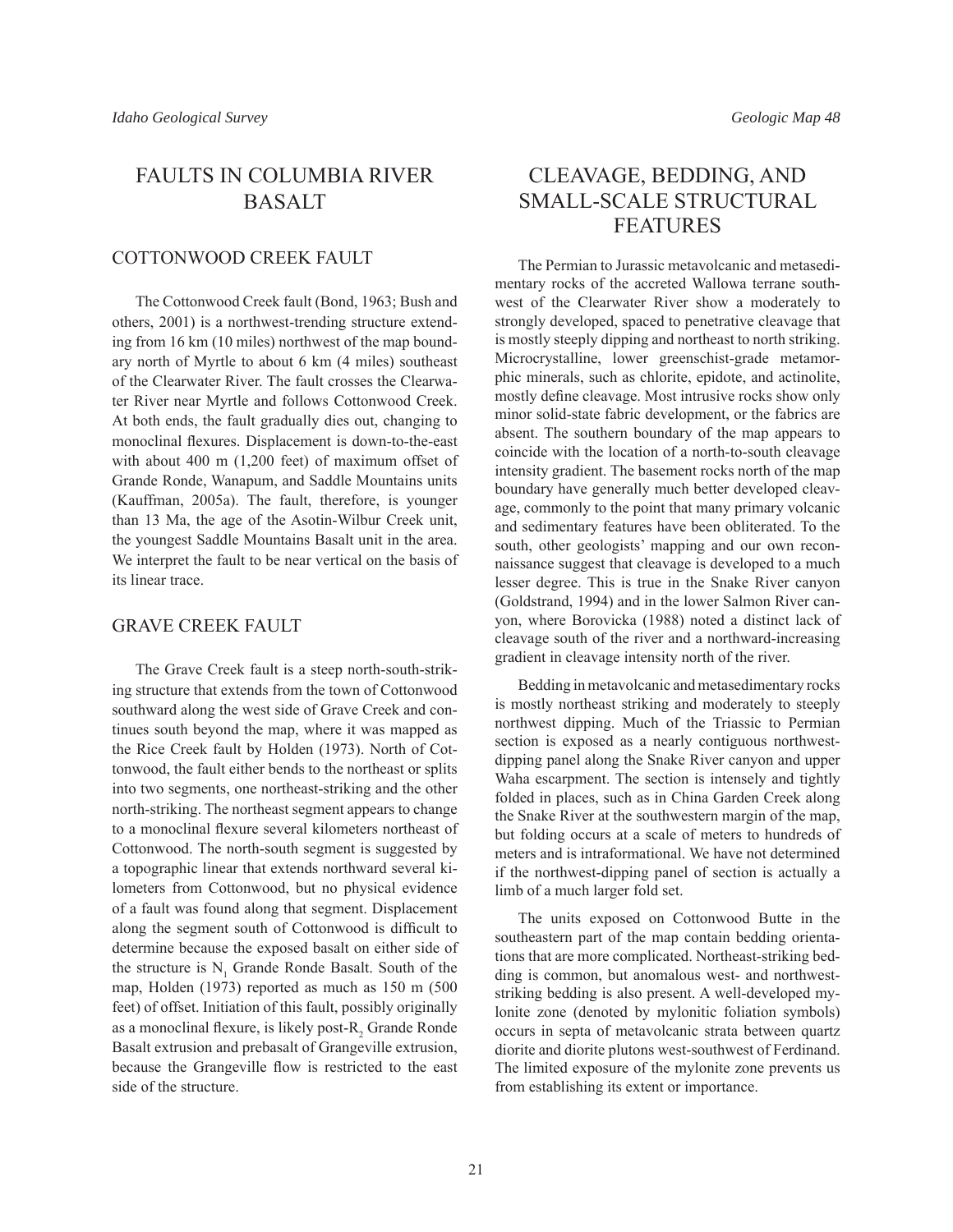## **GEOCHEMISTRY**

More than 650 volcanic rock samples and 40 intrusive and metamorphic rock samples from the quadrangles were analyzed for major oxide and trace element concentrations at the Washington State University GeoAnalytical Laboratory as part of this study and from previous work. A selected suite of these samples and their locations are noted on the map. Map numbers 1 through 30 are intrusive or metamorphic rock samples, and numbers 31 through 470 are extrusive volcanic rock or dike samples. Information on the volcanic rock samples, including locations and analytical results, can be found in Kauffman (2004b, 2007); information on the intrusive and metamorphic rocks is compiled in Lewis and Frost (2005) and in Table 3.

Most volcanic rock samples are from the Columbia River Basalt Group, but a few are from the Kamiah volcanics and other volcanic rocks. Tables 1 and 2 list average values of major oxide and trace element concentrations for Columbia River Basalt Group units (Table 1) and for Kamiah volcanics units and one sample of possible Potlatch Volcanics, Onaway Member basalt (Table 2). Most of the analyses of Columbia River basalt units match well with previously published results (Swanson and others, 1979b; Wright and others, 1973, 1979, 1980; Reidel and others, 1989). Chemistry of Grande Ronde Basalt units should be used with caution in making stratigraphic determinations, unless a partial or complete stratigraphic section is measured and sampled. Compositions for the Grande Ronde Basalt magnetostratigraphic subdivisions commonly overlap, which may be caused by flows interfingering from several sources over time, by eruptions continuing from one source across magnetostratigraphic breaks, by a flow of one chemistry invading and inflating a flow of a different chemistry, or by a unit being misidentified because of false or conflicting magnetic polarity readings.

Samples of pre-Tertiary units include several gneissic and a few basaltic to andesitic rocks, but most samples are from intrusive units (Lewis and Frost, 2005; and Table 3). Quartz diorite is a common intrusive rock in the area with ages that range from 157 Ma to 89 Ma in units that are similar mineralogically. Analyses of five samples of quartz diorite (Table 3) indicate similar majorelement compositions for the Jurassic and Cretaceous plutons. Concentrations of Sr are lower, and Cu higher,

in the Jurassic sample (02RL983), but more samples from dated outcrops are needed to confirm this relationship. Quartz diorite near Headquarters, 20 km (12 miles) northeast of the map, has a high initial  $87\text{Sr}/86\text{Sr}$ ratio (>0.706) relative to the quartz diorite in the area (<0.704) and also some differences in major and trace element concentrations, as shown in Table 3 (sample 90TF038). Relative to the Headquarters sample, the quartz diorite is enriched in FeO\* (total Fe as FeO) and MgO, and depleted in  $P_2O_5$ , Zr, Nb, La, and Ce.

## **GEOLOGIC HISTORY**

The oldest event in the quadrangles is the deposition of the argillaceous protoliths of the Syringa metamorphic sequence in the Neoproterozoic. During the late Paleozoic and early Mesozoic, volcanic and volcaniclastic rocks of the Wallowa island-arc terrane were forming off the continental margin somewhere west or south relative to their present-day position in North America. In the Mesozoic, the Wallowa terrane was accreted to continental North America along the Salmon River suture zone (Lund and Snee, 1988). The mechanics of this accretionary event are unclear, in part because of continued deformation along the suture zone following accretion. Deformation subsequent to suturing (as late as 72 Ma) may play a strong role in the present configuration of the boundary and the "bend" in the initial  $87Sr/86Sr$  0.704/0.706 line at the latitude of the Orofino quadrangle (McClelland and others, 2000; Payne and McClelland, 2002; Payne, 2004). The Orofino series has an unclear role in the accretion history. Rocks of this series straddle the 0.704/0.706 line in the Orofino Creek area and contain minor amounts of quartzite, suggesting some continental affinity, yet they have chemical and lithologic affinities with the arc complex. The series must be older than its metamorphic age of about 80 Ma (Davidson, 1990).

Mesozoic magmatism began in the Jurassic in the island-arc terrane. By the Cretaceous, magmatism was widespread throughout the northeast part of the area. Plutons near Orofino formed at depth; they contain primary epidote, a mineral indicative of pressures in excess of 9 kb (Zen and Hammarstrom, 1984). The Cretaceous also accommodated much of the metamorphism in the area, although an earlier (Proterozoic?) metamorphic history in the Syringa metamorphic sequence cannot be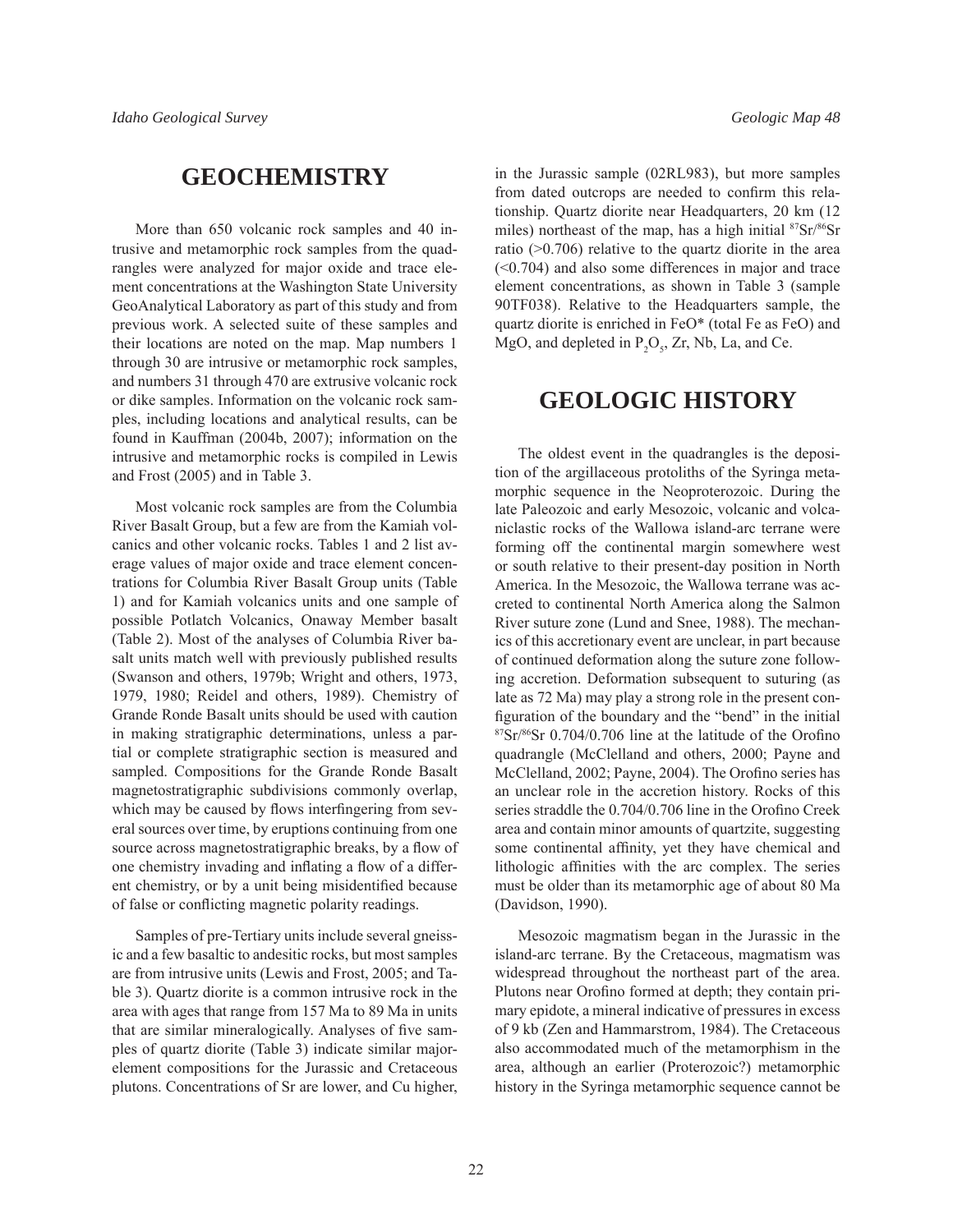**Table 1.** Average major oxide and trace element concentrations for Columbia River Basalt Group units in the Idaho parts of the Orofino and Clarkston  $30 \times 60$  minute quadrangles.

| Average major oxide concentrations (weight percent). |  |  |
|------------------------------------------------------|--|--|
|------------------------------------------------------|--|--|

| Unit                               | n              | SiO <sub>2</sub> | TiO <sub>2</sub> | AI <sub>2</sub> O <sub>3</sub> | FeO*  | MnO   | <b>MgO</b> | CaO   | Na <sub>2</sub> O | K,O  | $P_2O_5$ |
|------------------------------------|----------------|------------------|------------------|--------------------------------|-------|-------|------------|-------|-------------------|------|----------|
| <b>SADDLE MOUNTAINS BASALT</b>     |                |                  |                  |                                |       |       |            |       |                   |      |          |
| Lower Monumental Member            | 2              | 50.35            | 2.979            | 13.77                          | 13.94 | 0.227 | 5.05       | 8.76  | 2.75              | 1.50 | 0.665    |
| Lower Monumental dikes             | $\overline{2}$ | 50.51            | 2.788            | 13.94                          | 13.36 | 0.212 | 5.33       | 9.45  | 2.84              | 0.97 | 0.605    |
| <b>Basalt of Tammany Creek</b>     | 2              | 53.72            | 3.090            | 13.43                          | 13.03 | 0.202 | 3.72       | 7.65  | 2.91              | 1.77 | 0.480    |
| Elephant Mountain Member           | 3              | 51.90            | 3.746            | 13.03                          | 13.77 | 0.219 | 4.28       | 8.64  | 2.50              | 1.32 | 0.592    |
| <b>Basalt of Craigmont</b>         | 13             | 53.38            | 3.064            | 13.83                          | 13.11 | 0.213 | 3.42       | 7.73  | 3.02              | 1.72 | 0.504    |
| <b>Basalt of Swamp Creek</b>       | 2              | 51.95            | 2.767            | 13.57                          | 13.74 | 0.268 | 4.51       | 8.85  | 2.74              | 1.23 | 0.377    |
| Pomona Member                      | 3              | 52.20            | 1.709            | 14.70                          | 10.38 | 0.180 | 6.63       | 10.95 | 2.33              | 0.66 | 0.260    |
| <b>Basalt of Weippe</b>            | 31             | 51.76            | 1.828            | 14.80                          | 10.80 | 0.190 | 6.33       | 11.00 | 2.55              | 0.51 | 0.232    |
| <b>Basalt of Grangeville</b>       | 18             | 53.16            | 1.375            | 15.46                          | 9.16  | 0.180 | 6.32       | 10.98 | 2.49              | 0.71 | 0.168    |
| <b>Basalt of Lewiston Orchards</b> | 12             | 49.33            | 2.390            | 14.71                          | 11.62 | 0.200 | 7.03       | 11.27 | 2.43              | 0.47 | 0.553    |
| <b>Asotin-Wilbur Creek Members</b> |                |                  |                  |                                |       |       |            |       |                   |      |          |
| Asotin Member                      | 54             | 50.44            | 1.454            | 16.32                          | 9.47  | 0.159 | 7.73       | 11.46 | 2.28              | 0.50 | 0.183    |
| <b>Wilbur Creek Member</b>         | 9              | 54.06            | 1.890            | 14.67                          | 10.95 | 0.175 | 4.58       | 8.77  | 2.72              | 1.70 | 0.496    |
| <b>Basalt of Lapwai</b>            | 8              | 52.28            | 1.719            | 15.22                          | 10.93 | 0.166 | 5.93       | 9.66  | 2.51              | 1.21 | 0.375    |
| Asotin-Wilbur Creek mix?           | 3              | 52.74            | 1.706            | 15.99                          | 9.67  | 0.156 | 5.05       | 10.55 | 2.60              | 1.19 | 0.345    |
|                                    |                |                  |                  |                                |       |       |            |       |                   |      |          |
| <b>WANAPUM BASALT</b>              |                |                  |                  |                                |       |       |            |       |                   |      |          |
| <b>Priest Rapids Member</b>        |                |                  |                  |                                |       |       |            |       |                   |      |          |
| Lolo chemical type                 | 32             | 50.00            | 3.254            | 13.67                          | 13.59 | 0.235 | 5.29       | 9.36  | 2.67              | 1.14 | 0.800    |
| Rosalia chemical type              | 5              | 50.26            | 3.694            | 12.96                          | 15.10 | 0.270 | 4.20       | 8.69  | 2.73              | 1.30 | 0.800    |
| Priest Rapids mix?                 | 2              | 50.24            | 3.557            | 14.28                          | 12.98 | 0.226 | 4.04       | 9.93  | 2.73              | 1.13 | 0.894    |
| <b>Basalt of Icicle Flat</b>       | 23             | 52.00            | 1.429            | 15.41                          | 11.33 | 0.217 | 5.54       | 9.92  | 3.05              | 0.78 | 0.324    |
| <b>GRANDE RONDE BASALT</b>         |                |                  |                  |                                |       |       |            |       |                   |      |          |
| <b>Grande Ronde R2</b>             |                |                  |                  |                                |       |       |            |       |                   |      |          |
| Meyer Ridge 1                      | 7              | 53.86            | 1.670            | 14.70                          | 10.32 | 0.192 | 5.32       | 9.71  | 2.86              | 1.09 | 0.268    |
| Meyer Ridge 2                      | 15             | 54.21            | 1.783            | 14.55                          | 10.74 | 0.207 | 4.92       | 9.16  | 2.94              | 1.18 | 0.293    |
| Meyer Ridge 3                      | 9              | 55.08            | 1.751            | 14.50                          | 10.52 | 0.189 | 4.69       | 8.63  | 3.13              | 1.24 | 0.273    |
| Grouse Creek/Mt. Horrible          | 40             | 55.25            | 2.109            | 14.07                          | 11.45 | 0.200 | 3.96       | 7.88  | 3.19              | 1.52 | 0.382    |
| Wapshilla Ridge                    | 64             | 55.58            | 2.479            | 14.04                          | 11.53 | 0.199 | 3.40       | 7.23  | 3.21              | 1.85 | 0.476    |
| <b>Grande Ronde N1</b>             | 124            | 55.21            | 2.115            | 14.10                          | 11.47 | 0.202 | 4.00       | 7.89  | 3.17              | 1.49 | 0.363    |
| <b>Grande Ronde R1</b>             | 47             | 55.31            | 2.211            | 13.90                          | 11.62 | 0.192 | 3.91       | 7.72  | 3.15              | 1.65 | 0.340    |
|                                    |                |                  |                  |                                |       |       |            |       |                   |      |          |
| <b>IMNAHA BASALT</b>               | 2              | 50.18            | 2.589            | 15.26                          | 12.43 | 0.189 | 5.43       | 9.67  | 3.05              | 0.84 | 0.361    |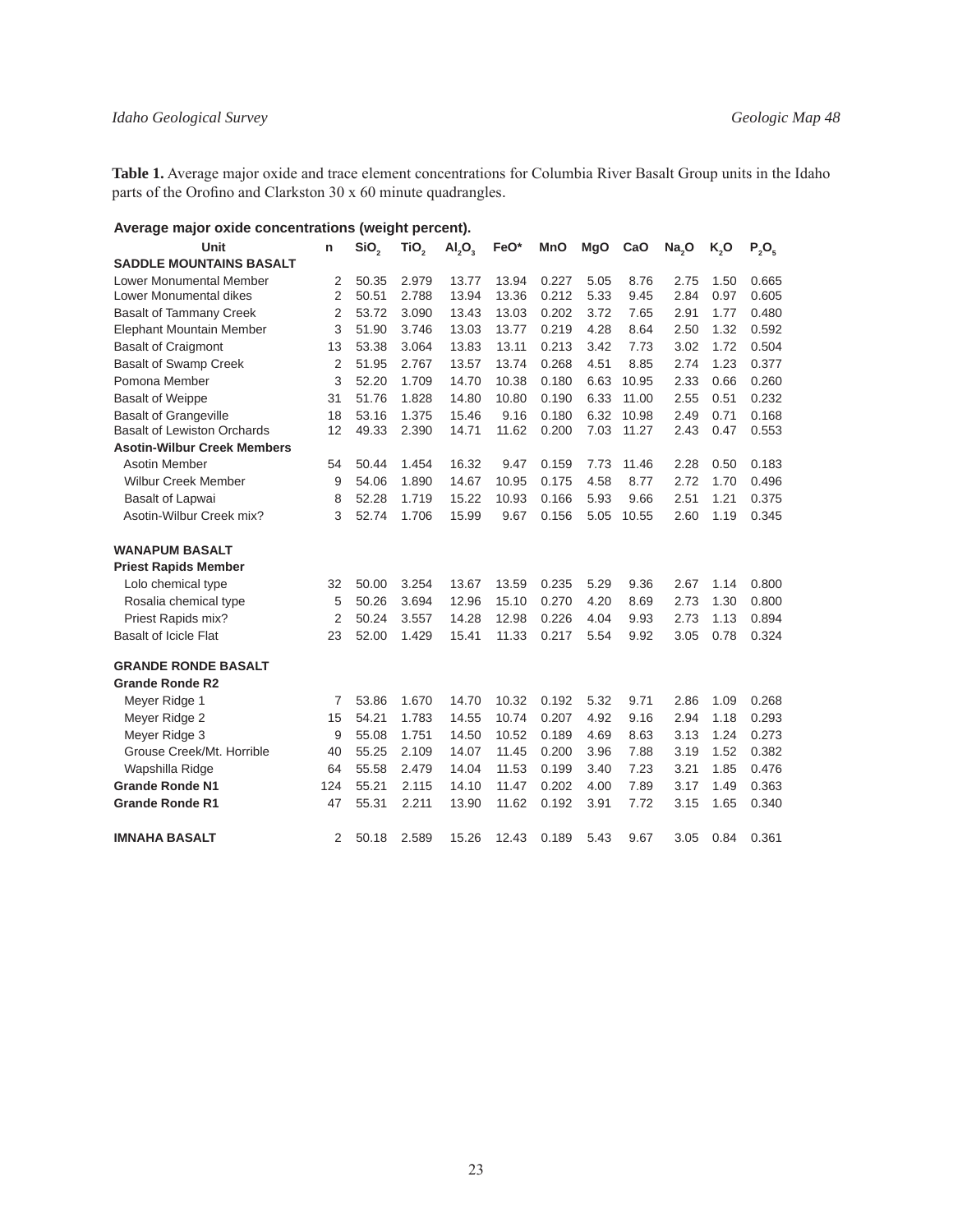### **Table 1.** (Continued).

#### **Average trace element concentrations (ppm).**

| Unit                               | n              | Ni            | Cr        | <b>Sc</b> | v   | Ba  | <b>Rb</b> | Sr  | Zr  | Υ  | <b>N<sub>b</sub></b> | Ga | Cu  | Zn      | Pb             | La | Ce Th |                |
|------------------------------------|----------------|---------------|-----------|-----------|-----|-----|-----------|-----|-----|----|----------------------|----|-----|---------|----------------|----|-------|----------------|
| <b>SADDLE MOUNTAINS BASALT</b>     |                |               |           |           |     |     |           |     |     |    |                      |    |     |         |                |    |       |                |
| Lower Monumental Member            | 2              | 11            | 38        | 30        | 327 | 482 | 33        | 347 | 181 | 36 | 26.9                 | 21 | 13  | 138     | 4              | 33 | 76    | 6              |
| Lower Monumental dikes             | $\overline{2}$ | 42            | 77        | 38        | 370 | 576 | 20        | 319 | 207 | 42 | 20.9                 | 21 | 26  | 129     | 4              | 31 | 69    | 1              |
| <b>Basalt of Tammany Creek</b>     | 2              | 14            | 16        | 28        | 335 | 714 | 47        | 273 | 239 | 45 | 24.3                 | 23 | 21  | 132     | 10             | 41 | 85    | $\overline{7}$ |
| Elephant Mountain Member           | 3              | 13            | 36        | 35        | 426 | 518 | 32        | 234 | 260 | 52 | 25.8                 | 24 | 22  | 154     | 7              | 39 | 74    | 5              |
| <b>Basalt of Craigmont</b>         | 13             | 22            | 25        | 32        | 354 | 783 | 42        | 290 | 262 | 51 | 27.2                 | 24 | 28  | 141     | 11             | 49 | 81    | $\overline{7}$ |
| <b>Basalt of Swamp Creek</b>       | 2              | 34            | 46        | 35        | 370 | 561 | 27        | 288 | 215 | 46 | 23.6                 | 24 | 43  | 129     | $\overline{7}$ | 33 | 76    | 3              |
| Pomona Member                      | 3              |               | 46 107    | 38        | 279 | 305 | 14        | 235 | 137 | 31 | 11.8                 | 19 | 51  | 97      | 4              | 15 | 42    | 3              |
| <b>Basalt of Weippe</b>            | 31             | 35            | 68        | 38        | 292 | 302 | 9         | 243 | 127 | 30 | 13.2                 | 19 | 56  | 94      | 4              | 20 | 40    | 3              |
| <b>Basalt of Grangeville</b>       | 18             |               | 34 135    | 36        | 229 | 397 | 15        | 251 | 130 | 27 | 14.4                 | 19 | 61  | 81      | 3              | 22 | 41    | 4              |
| <b>Basalt of Lewiston Orchards</b> | 12             |               | 73 268 40 |           | 309 | 464 | 7         | 249 | 177 | 40 | 19.4                 | 18 | 56  | 112     | 4              | 25 | 65    | 1              |
| <b>Asotin-Wilbur Creek Members</b> |                |               |           |           |     |     |           |     |     |    |                      |    |     |         |                |    |       |                |
| Asotin Member                      |                | 54 128 283 32 |           |           | 253 | 262 | 9         | 253 | 110 | 26 | 9.7                  | 18 | 84  | 81      | 3              | 15 | 31    | 2              |
| <b>Wilbur Creek Member</b>         | 9              | 39            | 59        | 31        | 275 | 846 | 37        | 283 | 234 | 43 | 17.1                 | 21 | 27  | 119     | 12             | 39 | 77    | $\overline{7}$ |
| <b>Basalt of Lapwai</b>            | 8              | 75            | 139       | 29        | 266 | 601 | 25        | 263 | 186 | 37 | 14.4                 | 19 | 48  | 103     | 8              | 32 | 61    | 6              |
| Asotin-Wilbur Creek mix?           | 3              | 71            | 175       | 33        | 275 | 542 | 24        | 277 | 181 | 35 | 13.4                 | 19 | 62  | 104     | 8              | 25 | 61    | $\overline{2}$ |
| <b>WANAPUM BASALT</b>              |                |               |           |           |     |     |           |     |     |    |                      |    |     |         |                |    |       |                |
| <b>Priest Rapids Member</b>        |                |               |           |           |     |     |           |     |     |    |                      |    |     |         |                |    |       |                |
| Lolo chemical type                 | 32             | 43            | 100       | 39        | 367 | 539 | 26        | 291 | 186 | 46 | 15.8                 | 22 | 39  | 141     | 5              | 23 | 59    | 3              |
| Rosalia chemical type              | 5              | 17            | 33        | 42        | 437 | 633 | 29        | 294 | 218 | 52 | 18.8                 | 22 | 21  | 150     | 5              | 36 | 55    | 3              |
| Priest Rapids mix?                 | 2              | 34            | 99        | 39        | 387 | 641 | 25        | 309 | 200 | 49 | 16.9                 | 22 | 38  | 152     | 6              | 26 | 67    | $\overline{4}$ |
| <b>Basalt of Icicle Flat</b>       | 23             | 35            | 99        | 43        | 364 | 451 | 11        | 347 | 103 | 33 | 7.5                  | 19 | 115 | 108     | 5              | 13 | 27    | 2              |
| <b>GRANDE RONDE BASALT</b>         |                |               |           |           |     |     |           |     |     |    |                      |    |     |         |                |    |       |                |
| Grande Ronde R <sub>2</sub>        |                |               |           |           |     |     |           |     |     |    |                      |    |     |         |                |    |       |                |
| Meyer Ridge 1                      | 7              | 39            | 114       | 40        | 323 | 494 | 24        | 313 | 135 | 32 | 10.4                 | 19 | 67  | 103     | 4              | 17 | 35    | 3              |
| Meyer Ridge 2                      | 15             | 27            | 76        | 38        | 333 | 526 | 27        | 308 | 145 | 34 | 11                   | 20 | 59  | 111     | 5              | 20 | 41    | 4              |
| Meyer Ridge 3                      | 9              | 10            | 26        | 36        | 322 | 508 | 30        | 331 | 148 | 33 | 10.3                 | 21 | 30  | 108     | 6              | 15 | 39    | 4              |
| Grouse Creek/Mt. Horrible          | 40             | 12            | 25        | 36        | 365 | 609 | 37        | 329 | 171 | 38 | 12.3                 | 22 | 33  | 125     | 6              | 20 | 48    | 4              |
| Wapshilla Ridge                    | 64             | 13            | 18        | 34        | 376 | 817 | 47        | 336 | 198 | 42 | 14.1                 | 22 | 25  | 134     | 9              | 27 | 56    | 5              |
| Grande Ronde N <sub>1</sub>        | 124            | 10            | 23        | 37        | 365 | 632 | 36        | 328 | 170 | 38 | 11.9                 | 21 | 25  | 123     | 7              | 20 | 45    | 4              |
| Grande Ronde R.                    | 47             | 14            | 28        | 34        | 349 | 585 | 42        | 327 | 193 | 38 | 13.6                 | 21 | 49  | 119     | 7              | 22 | 48    | $\overline{4}$ |
| <b>IMNAHA BASALT</b>               | 2              |               | 73 109 35 |           | 355 | 304 | 19        | 358 | 185 |    | 40 13.4              | 21 |     | 140 124 | 6              | 16 | 49    | $\overline{2}$ |

n = number of samples analyzed.

\* Major elements are normalized on a volatile-free basis, with total Fe expressed as FeO.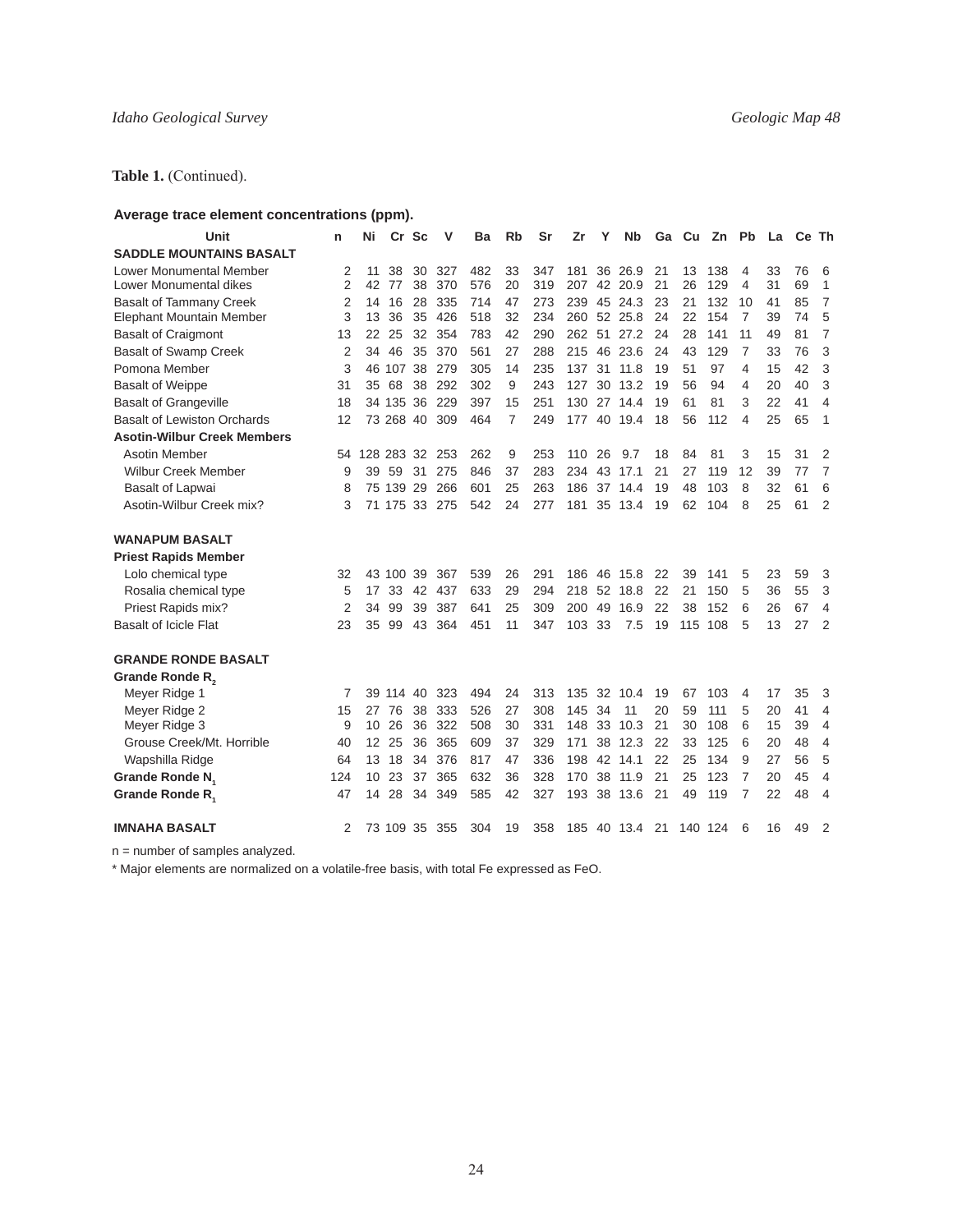#### *Idaho Geological Survey Geologic Map 48*

**Table 2.** Average major oxide and trace element concentrations for Kamiah volcanics and one Potlatch volcanics unit sample in the Idaho parts of the Orofino and Clarkston  $30 \times 60$  minute quadrangles.

| Average major oxide concentrations (weight percent). |   |       |                                        |                                                   |      |                    |  |      |      |  |                 |  |  |
|------------------------------------------------------|---|-------|----------------------------------------|---------------------------------------------------|------|--------------------|--|------|------|--|-----------------|--|--|
| Unit<br><b>KAMIAH VOLCANICS</b>                      | n | SiO.  |                                        | TiO, Al,O, FeO* MnO MgO CaO Na,O K,O P,O,         |      |                    |  |      |      |  |                 |  |  |
| <b>Basalt</b>                                        | 2 | 50.09 |                                        | 1.653 18.17 10.31 0.164 5.93 8.82 3.74 0.80 0.332 |      |                    |  |      |      |  |                 |  |  |
| Basaltic andesite                                    | 4 | 54.49 | 1.299                                  | 18.05                                             | 8.27 | 0.136 4.31         |  | 8.03 | 4.00 |  | 1.09 0.329      |  |  |
| Andesite                                             |   |       | 59.42 1.058 17.26 6.62 0.117 3.21 6.11 |                                                   |      |                    |  |      |      |  | 4.13 1.70 0.369 |  |  |
| <b>POTLATCH VOLCANICS</b>                            |   |       |                                        |                                                   |      |                    |  |      |      |  |                 |  |  |
| Onaway Member?                                       | 1 | 52.71 | 1.874                                  | 16.99                                             |      | 10.57  0.222  3.22 |  | 6.03 | 5.34 |  |                 |  |  |

| Average trace element concentrations (ppm).           |   |    |     |     |              |     |                |             |            |    |                    |      |      |                         |                |     |              |     |
|-------------------------------------------------------|---|----|-----|-----|--------------|-----|----------------|-------------|------------|----|--------------------|------|------|-------------------------|----------------|-----|--------------|-----|
|                                                       | n | Ni | Cr. | Sc. | $\mathsf{v}$ | Ba  |                | Rb Sr Zr    |            | Y  |                    |      |      | Nb Ga Cu Zn Pb La Ce Th |                |     |              |     |
| <b>KAMIAH VOLCANICS</b>                               |   |    |     |     |              |     |                |             |            |    |                    |      |      |                         |                |     |              |     |
| Basalt                                                | 2 | 53 | 29  | 27  | -241         | 274 | 8 <sup>1</sup> |             |            |    | 545 140 27 12.9 20 |      | - 52 | 85                      | $\overline{2}$ | -17 | $33 \quad 2$ |     |
| Basaltic andesite                                     | 4 | 51 | 29  | 21  | 197          | 502 | 13             |             | 566 150 26 |    | 12.0               | -18  | 48   | 83                      | 4              | 19  | 41           | - 2 |
| Andesite                                              |   | 34 | 60  | 20  | 122          | 536 | 26             | 477         | 194        | 27 | 12.3               | 19   | 27   | 75                      | 5              | 20  | 42 3         |     |
| <b>POTLATCH VOLCANICS</b>                             |   |    |     |     |              |     |                |             |            |    |                    |      |      |                         |                |     |              |     |
| Onaway Member?                                        |   | 20 | 36  | 14  | 88           | 458 | 14             | 1305 444 49 |            |    | 42.7               | - 22 | -33  | 141                     | .5             | 48  | 1163         |     |
| المستنب والشعبين السماء والمتعاشر والمستنفين المتناور |   |    |     |     |              |     |                |             |            |    |                    |      |      |                         |                |     |              |     |

n = number of samples analyzed.

\* Major elements are normalized on a volatile-free basis, with total Fe expressed as FeO.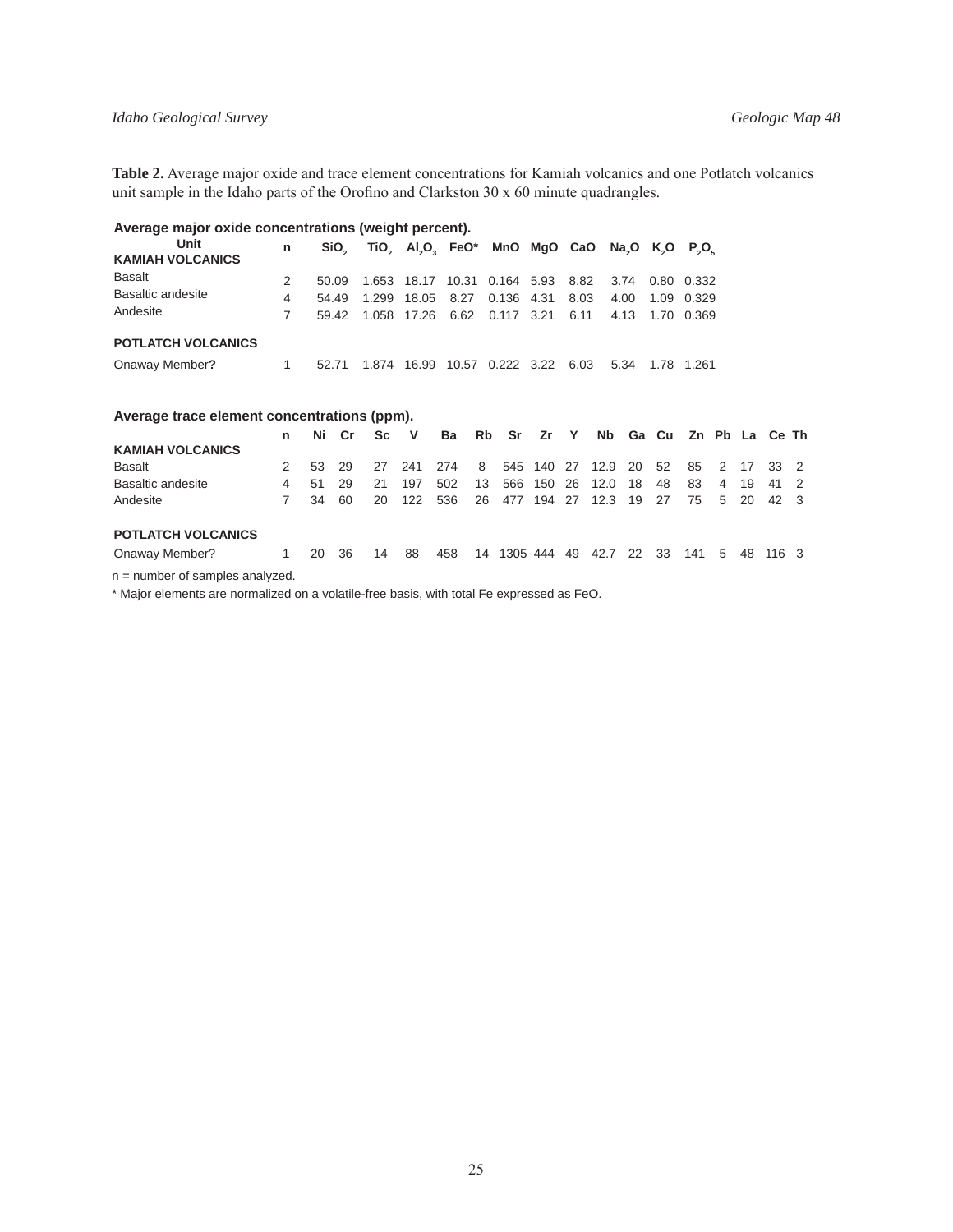Table 3. Whole-rock analyses of selected intrusive rocks from the Orofino 30 x 60 minute quadrangle. Includes one sample from Headquarters 30 x 60 minute quadrangle (90TF038; Lewis and Frost, 2005) for comparison. Units listed as "KJ" may include intrusives of Cretaceous or Jurassic age; ages listed in the table are for specific locations within the unit from dated samples. All analyses by XRF except La and Ce in 90TF038, which were analyzed by neutron activation analysis. Total Fe expressed as FeO.

| Map no.                      | 26             | 27             | 28               | 29                            | 30               | 21             |                |
|------------------------------|----------------|----------------|------------------|-------------------------------|------------------|----------------|----------------|
| Sample no.                   | 05RL321        | 06RL400        | 06RL401          | 06RL403                       | 06RL404          | 02RL983        | 90TF038        |
| <b>Mineralogy</b>            | hornblende-    | epidote-       | epidote-         | epidote-                      | biotite-         | biotite-       | hornblende-    |
|                              | biotite        | biotite-       | biotite-         | biotite                       | hornblende       | hornblende     | biotite        |
|                              |                | hornblende     | hornblende       |                               |                  |                |                |
| Lithology                    | quartz         | quartz         | quartz           | tonalite                      | quartz           | quartz         | quartz diorite |
|                              | diorite        | diorite        | diorite          |                               | diorite          | diorite        |                |
| Form                         | pluton         | pluton         | pluton           | sill                          | pluton           | pluton         | pluton         |
| Unit                         | KJqd           | KJdg           | KJqdg            | Kbtog                         | KJqd             | KJqd           | Kqd            |
| 7.5' quad.                   | Waha           | Peck           | Orofino          | Orofino                       | Orofino          | Woodland       | Headquarters   |
|                              |                |                | West             | West                          | East             |                |                |
| Latitude                     | 46.18225       | 46.49719       | 46.4955          | 46.4955                       | 46.38517         | 46.2650        | 46.6498        |
| Longitude                    | $-116.87125$   | $-116.40630$   | $-116.27713$     | $-116.27713$                  | $-116.17344$     | $-116.0903$    | $-115.8254$    |
| Age                          | uncertain      | Cretaceous     | Cretaceous       | Cretaceous                    | Cretaceous       | Jurassic       | Cretaceous     |
| Initial 87Sr/86Sr            | < 0.704        | < 0.704        | < 0.704          | < 0.704                       | < 0.704          | < 0.704        | >0.706         |
|                              |                |                |                  | Major elements (weight $\%$ ) |                  |                |                |
| SiO <sub>2</sub>             | 63.90          | 57.76          | 59.84            | 72.15                         | 52.44            | 58.81          | 63.50          |
| TiO,                         | 0.577          | 0.746          | 0.889            | 0.165                         | 0.825            | 0.654          | 0.62           |
| Al,O,                        | 16.73          | 17.91          | 16.64            | 16.29                         | 20.70            | 16.32          | 17.00          |
| FeO*                         | 4.06           | 6.22           | 6.39             | 1.22                          | 7.11             | 7.60           | 3.56           |
| <b>MnO</b>                   | 0.074          | 0.116          | 0.111            | 0.029                         | 0.148            | 0.150          | 0.06           |
| <b>MgO</b>                   | 2.98           | 4.27           | 3.21             | 0.44                          | 4.05             | 3.85           | 1.91           |
| CaO                          | 4.88           | 7.24           | 6.05             | 3.36                          | 8.37             | 7.45           | 6.37           |
| Na, O                        | 4.68           | 3.95           | 3.88             | 5.43                          | 4.99             | 2.75           | 4.04           |
| K,Õ                          | 1.49           | 1.26           | 1.46             | 0.63                          | 0.18             | 1.30           | 1.31           |
| $\overline{P_2O_5}$<br>Total | 0.180<br>99.56 | 0.193<br>99.66 | 0.258<br>98.72   | 0.066<br>99.78                | 0.213<br>99.03   | 0.099<br>98.98 | 0.46<br>98.84  |
|                              |                |                |                  | Trace elements (ppm)          |                  |                |                |
|                              |                |                |                  |                               |                  |                |                |
| Ni                           | 42             | 43             | 16               | 6                             | 17               | 13             | 10             |
| Cr                           | 95             | 75             | 24               | 4                             | 25               | 30             | $20$           |
| Sc                           | 10             | 21             | 19               | $\overline{\mathbf{3}}$       | 20               | 27             |                |
| $\bf{V}$                     | 103            | 170            | 161              | 24                            | 170              | 197            |                |
| Ba                           | 600            | 399            | 695              | 557                           | 94               | 398            | 670            |
| <b>Rb</b>                    | 25             | 25             | 33               | 13                            | $\boldsymbol{0}$ | 31             | 38             |
| <b>Sr</b>                    | 1061           | 562            | 666              | 905                           | 918              | 331            | 670            |
| Zr<br>Y                      | 82<br>$\,8\,$  | 131<br>18      | 216<br>23        | 60<br>6                       | 128<br>19        | 78<br>21       | 245<br>22      |
| <b>Nb</b>                    | 2.5            | 3.4            | 5.5              | 1.8                           | 3.0              | 3.4            | 12             |
| Ga                           | 19             | 19             | 20               | 18                            | 21               | 16             |                |
| Cu                           | 9              | 52             | 31               | 13                            | 63               | 96             | 14             |
| Zn                           | 54             | 73             | 87               | 23                            | 86               | 73             | 66             |
| Pb                           | $\,8\,$        | $\sqrt{5}$     | 6                | 10                            | $\overline{4}$   | $\overline{4}$ |                |
| La                           | 12             | 17             | 12               | $\sqrt{6}$                    | $\overline{4}$   | 9              | 26.3           |
| <b>Ce</b>                    | 23             | 31             | 33               | 16                            | 21               | 15             | 62.8           |
| Th                           | $\mathfrak{Z}$ | $\overline{2}$ | $\boldsymbol{0}$ | $\overline{c}$                | $\mathbf{1}$     | $\overline{4}$ |                |
| Nd                           | 15             | 19             | 21               | $\overline{7}$                | 17               |                |                |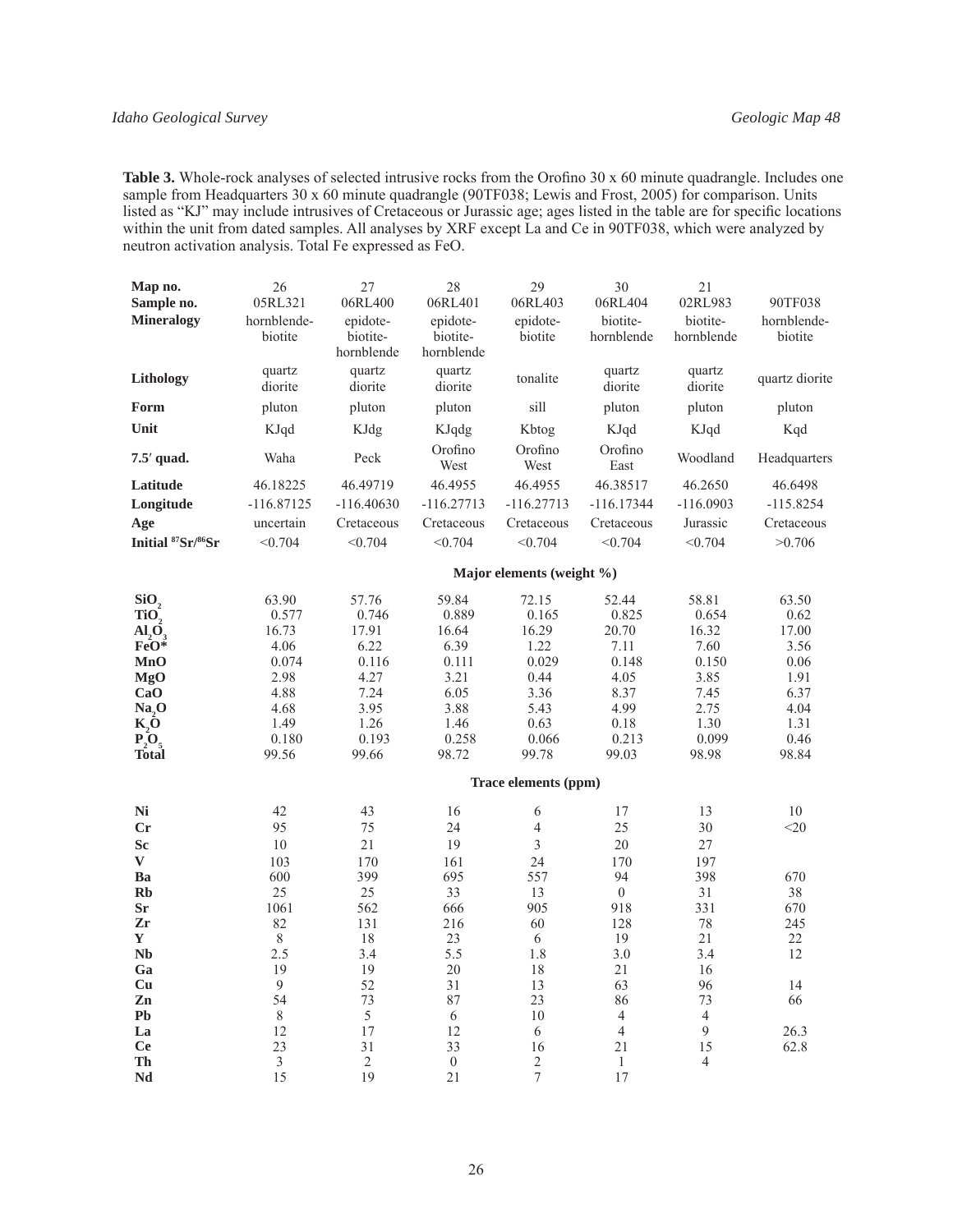discounted. Amphibolite-grade conditions progressed northeast from late Cretaceous in the island-arc terrane to early Paleocene toward the northeast, as the uplift and cooling of rocks presently at the surface progressed in that direction (Davidson, 1990).

Oligocene volcanism is recorded in the Kamiah volcanics and the minor occurrence of the Onaway Member of the Potlatch Volcanics exposed on Twin Buttes, Big Butte, and a small unnamed butte, collectively referred to locally as Kamiah buttes. Sources for these units and the original extents are unknown, but the presence of rhyolitic lava flows, bombs, and dikes suggests a local source. Volcanic rocks of similar age have been reported from northern Idaho (Kauffman and others, 2006), southern Idaho (Norman and others, 1986), and several locations in Oregon (Walker and Robinson, 1990; Robinson and others, 1990; Ferns, 2002), which suggest the rocks on Kamiah buttes may be remnants of more widespread regional volcanism during the Oligocene.

About 17 million years ago, extrusion of Columbia River Basalt Group flows began as Imnaha Basalt inundated the area. Streams dammed by these flows deposited sediments in temporary marginal lakes and on flow surfaces; these sediments were covered by subsequent flows. Rapid extrusion of Grande Ronde Basalt began shortly after the Imnaha Basalt eruption ended. Contacts of Imnaha and Grande Ronde basalts are conformable, with little indication of weathering or erosion on the Imnaha surface. The lack of significant interbeds within the Grande Ronde sequence, except at the eastern margin of the plateau, indicates very rapid extrusion rates. Throughout Grande Ronde magmatism, the Pasco basin was forming to the west and causing a gentle westward tilt to the region. Before  $R_2$  extrusion, subtle warping began along the Waha escarpment, as indicated by thinning of the  $R_2$  over the crest and thickening in the Lewiston basin. The Limekiln fault was also developing at this time, as indicated by the absence of  $R<sub>2</sub>$ , flows southeast of the fault (Reidel, 1982). Regional tilting to the west continued and caused the  $N_2$  to pinch out in the west part of the Lewiston basin in Washington. The exposed  $R_2$  and  $N_1$  surfaces then had sufficient time before eruption of Wanapum Basalt to develop significant saprolite surfaces.

Following this period of volcanic quiescence, Wa-

napum Basalt flows began to be extruded. The basalt of Icicle Flat was probably extruded from local vents and filled subtle structural depressions that had developed on the Grande Ronde surface. The Icicle Flat basalt flowed toward the Lewiston basin from the Camas Prairie, but pinched out west of Lapwai Creek, suggesting either the volume was insufficient to flow farther or the Lewiston basin was not the lowest area at that time. The later Priest Rapids Member, however, is thickest within the Lewiston basin and thins significantly or is absent east of Cottonwood Creek near Gifford. It also pinches out against the Waha escarpment, documenting the continued development of the structure, and thins but covers the Lewiston anticline and extends northward to Genesee and Moscow. The Priest Rapids marked the end of Wanapum Basalt extrusion.

Following Priest Rapids extrusion, streams became established and supplied sediment into the developing basins, although evidence of significant downcutting is absent. Within the Lewiston basin, sediments of the Sweetwater Creek interbed were deposited. These sediments are more than 30 m (100 feet) thick near the center of the basin but thin outward rapidly. They were deposited on the Priest Rapids Member or, where that unit is absent, on  $R_2$  Grande Ronde Basalt. The distribution of the interbed indicates continued and possibly slightly accelerated downwarping of the Lewiston basin. Eruption of Saddle Mountains Basalt then began with the extrusion of the Asotin-Wilbur Creek unit flows, possibly from sources east of the map. This extensive unit lapped against the Waha escarpment-Limekiln fault structure and partly filled a narrow valley eroded about 90 m (300 feet) into  $R_2$  Grande Ronde Basalt south of the escarpment. The presence of this eroded valley indicates at least 90 m (300 feet) of uplift along the escarpment at this time. To the north, however, the Asotin-Wilbur Creek unit and the later basalt of Lewiston Orchards were able to override the Lewiston anticline, although both thin across this structure. The tilting of Asotin-Wilbur Creek basalt along the base of the Waha escarpment and the restriction of Lewiston Orchards basalt to the north side of the escarpment indicate continued and probably increased post-Asotin subsidence. The Lewiston Orchards basalt may have been extruded from dikes along the Lewiston anticline and Waha escarpment. Other Saddle Mountains Basalt units — the basalt of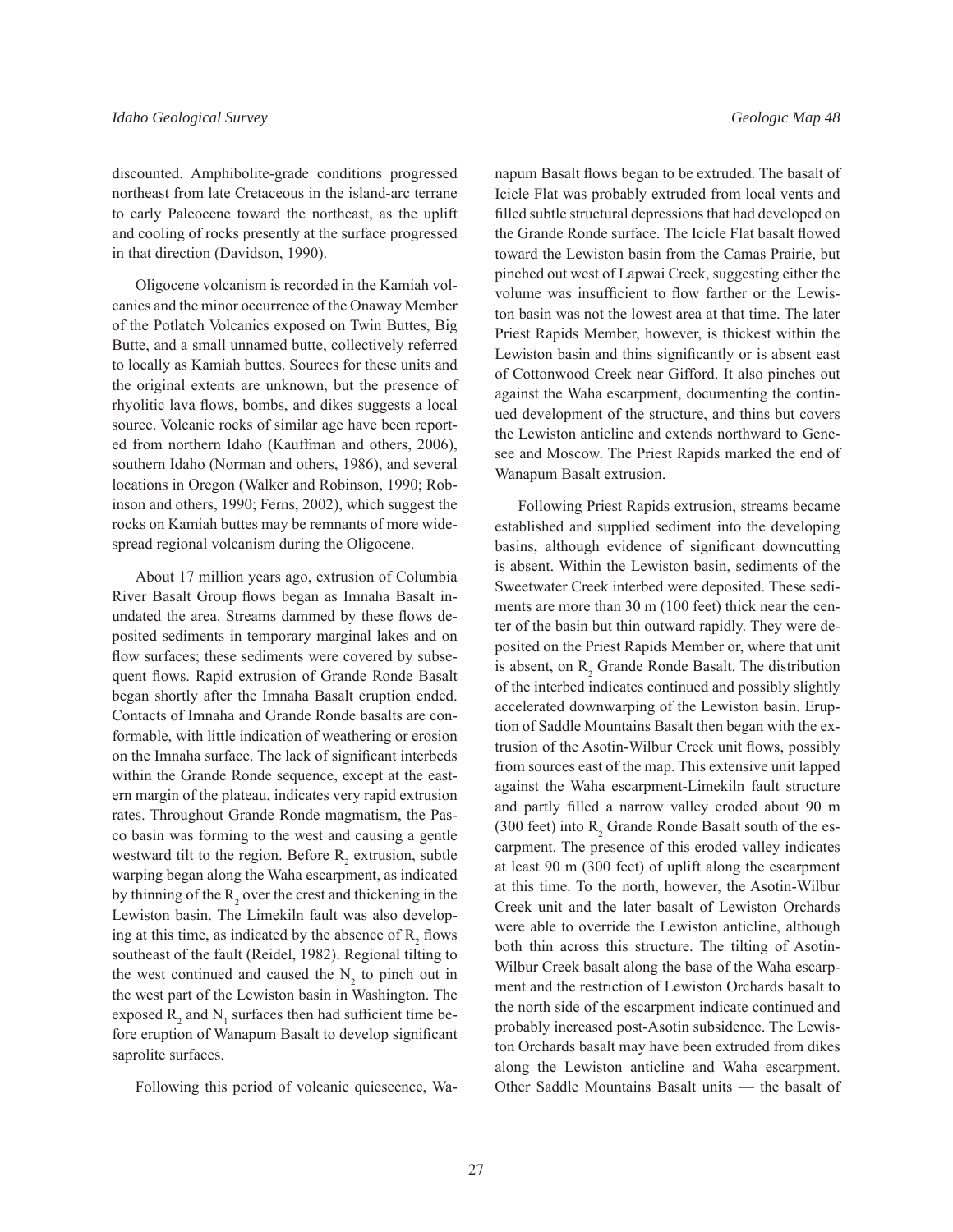Grangeville, basalt of Weippe, basalt of Craigmont, and basalt of Swamp Creek — were then erupted and spread across a slightly warped upland surface in the eastern half of the Orofino quadrangle. These flows, which were most likely erupted from dikes south or east of the area, did not reach the Lewiston basin. About 12 million years ago, the ancestral Salmon River began cutting its canyon in the Lewiston area. The Pomona Member filled the developing channel, followed sequentially by the Elephant Mountain Member, the basalt of Tammany Creek, and the Lower Monumental Member. Major development of the Lewiston basin and associated structures, therefore, probably began about 13 to 12 Ma and likely continued into the Pliocene, as indicated by the thrusting of Grande Ronde Basalt over Clearwater Gravel deposits along the Wilma fault.

By 6 Ma, the ancestral rivers at the west edge of the area had cut canyons to a level similar to today's as determined from elevations at the base of the Lower Monumental Member, which was emplaced into a stream channel. Sometime later, the valley was aggraded with gravel, probably in response to a rising base level downstream. As described by Kehew (1977), Webster and others (1982), and Hooper and others (1985), the Clearwater gravel and its downstream correlative, the Clarkston Heights gravel, represent major aggradation in which the ancestral valleys were filled to about an elevation of 345 m (1,150 feet). Webster and others (1982) suggest the Clarkston Heights gravel, and therefore the Clearwater gravel, predate the capture of the Snake River drainage into the Columbia River drainage. They also suggest equivalency with the Middle Ringold Formation, which is early to middle Pliocene and formed in response to a base level event near the outlet of the Pasco basin in Washington state. Therefore, the Clearwater and Clarkston Heights gravels are probably Pliocene in age.

In late Pliocene or early Pleistocene, the ancestral Snake River cut Hells Canyon and captured the drainage of the western Snake River Plain (Wheeler and Cook, 1954; Malde, 1991; Othberg, 1994). The capture coincided with, and was probably augmented by, the change toward glacial climates that characterized the Pleistocene worldwide. Increased stream discharges and the erosion of downstream nickpoints resulted in renewed downcutting to the present river levels. However, late Pleistocene gravel terraces document that the Clearwater and its tributaries were somewhat aggraded

before the Lake Missoula Floods. During the Holocene, the Clearwater and Snake rivers varied their levels as shown by deposits in point bars and terraces that are above modern stream levels. Dworshak and Hells Canyon dams have contributed to some of the change, but the evidence also exists on the Clearwater River upstream of its confluence with the North Fork.

The warm, moist climate that characterized the Miocene in the region continued into the Pliocene and promoted weathering that formed deep, brightly colored, highly leached soils whose kaolinitic clay mineralogy contrasts with the shallow, dull, illite-vermiculite soils of the Quaternary. Many nearly flat basalt surfaces in the eastern part of the map show evidence of spheroidal weathering and saprolite formation. The cooler and drier glacial climate of the Pleistocene changed the weathering processes and brought on the cyclical deposition of wind-blown silt that forms the thick loess of the Palouse Formation in the northwest part of the map. Being southeast of the primary source area for windblown dust, the Lewiston basin has only a thin mantle of loess on gently sloping basalt surfaces. Eastward, loess forms a thin discontinuous mantle on the basalt plateau and mountain foothills.

In the late Pleistocene, the Snake and Clearwater rivers were inundated by both Bonneville and Missoula Floods. Giant gravel bars deposited by the Bonneville Flood are prominent features along the Snake River. Multiple catastrophic floods from the emptying of Glacial Lake Missoula reversed the flow of the rivers depositing silt, sand, and ice-rafted cobbles and boulders in the valleys up to an elevation of 360 m (1,200 feet). Rhythmically bedded sediments typical of Missoula Floods backwater deposits mantle parts of the landscape in the lower elevations of the canyons. Kamiah was the approximate upstream limit of the floods and is the location of a delta built into the backwater by the Clearwater River and Lawyer Creek.

Large slumps of late Pleistocene- and Holocene-age landslide deposits form the valley sides in many locations along the Snake and Clearwater rivers and their tributaries. These large landslides occur where sedimentary interbeds have been exposed along valley sides. Smaller landslide deposits are common on steep canyon slopes, and many have been historically active.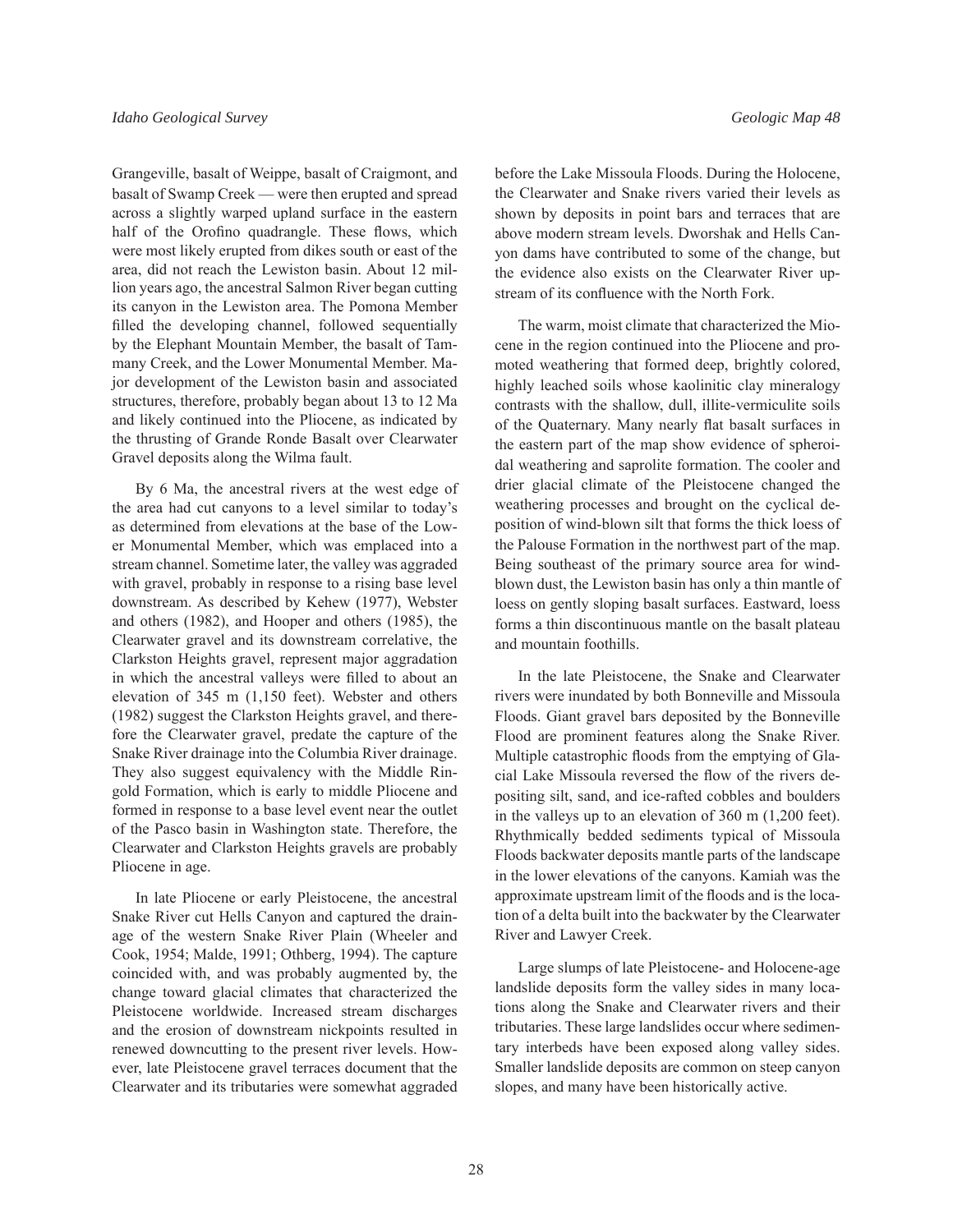## **GASCOME GASCO COTTONWOOD NO. 1-26 EXPLORATION WELL**

In late 1981, Gascome Oils, Inc., began drilling a wildcat gas exploration well several miles northwest of the town of Nezperce. The location is shown on the geologic map, and cross-section A-A′ intersects the well. Surface elevation at the wellhead was 3,267 feet (the metric system was not used on the well log), and the total depth was 5,701 feet. The lithologic log reports fine-grained basalt with a few tuffaceous or sand interbeds to a depth of 1,119 feet where a "microgabbro dyke" is reported from 1,119 to 1,331 feet. We are uncertain what this microgabbro unit is, but interpret the base of the Columbia River Basalt Group (probably all Grande Ronde Basalt) to be at 1,119 feet. The microgabbro unit could be Imnaha Basalt, which would place the base of the Columbia River Basalt Group at 1,331 feet. Below the microgabbro dike to a depth of 2,581 feet is a sequence of interlayered basalt flows, tuffs, sandstones, and pyroclastic deposits. These units may correlate with the nearby Kamiah volcanics, but could include Potlatch Volcanics or other unknown volcanic deposits. From 2,581 to 2,602 feet, the log records "shale with marble interbeds" that may be equivalent to the Hurwal Formation, or alternatively may be part of the Martin Bridge Limestone. From 2,602 to 4,724 feet, the drill hole intersected marble with minor quartzite bands below 2,880 feet. We interpret this marble as the Martin Bridge Limestone. Actual thickness cannot be determined because the attitude is unknown, but Follo (1994) reports a thickness of 200-350 m (600-1,000 feet) for the unit in Oregon. Unit attitude and thickness depicted on the cross-section are speculative, although the reported thickness of over 2,000 feet in the drill hole log suggests the unit has a moderate to steep dip or is folded. At 4,724 feet, the hole passes into metavolcanic rocks, probably meta-andesite, with a few marble bands. We show this as Seven Devils Group, undivided, on the cross-section, but the lithologic description is similar to the Wild Sheep Creek Formation we map farther to the west.

## **ACKNOWLEDGMENTS**

This geologic map was funded in part by the U.S. Geological Survey's National Cooperative Geologic Mapping Program. We are indebted to the region's many individual property owners, to government agencies, and to the Nez Perce Tribe for their support and permission to visit their land during our field work and mapping. We are also grateful for the access granted to restricted areas: to parts of Craig Mountain managed by the Idaho Fish and Game and to Corral Creek road overseen by the U.S. Bureau of Land Management in conjunction with the Nature Conservancy. During the 2005 field season, we enjoyed the convenience in being allowed to use the Idaho Department of Lands' cabin on Craig Mountain as a base camp. Nez Perce County provided funds for the laboratory analyses of rock samples. Finally, we want to recognize the contributions of several individuals: Paul Myers for thin sections and field maps from his reconnaissance traverses along the Clearwater River; Vic Camp for his field notes and maps and the chemical analyses he provided for our database; Dave Stewart and Will Oakley for their assistance with geologic mapping; Steve Reidel and Mark Ferns for their map and manuscript reviews and constructive comments; and the late Daniel W. Weisz, our greatly missed colleague and friend, for his work in collecting and analyzing paleomagnetic samples.

## **REFERENCES**

- Anderson, A.L., 1930, The geology and mineral resources of the region about Orofino, Idaho: Idaho Bureau of Mines and Geology Pamphlet 34, 63 p.
- Armstrong, R.L., W.H. Taubeneck, and P.O. Hales, 1977, Rb-Sr and K-Ar geochronometry of Mesozoic granitic rocks and their Sr isotopic composition, Oregon, Washington, and Idaho: Geological Society of America Bulletin, v. 88, no. 3, p. 387-411.
- Bond, J.G., 1962, Geology of the Clearwater embayment in Idaho: University of Washington Ph.D. dissertation, 193 p.
- -, 1963, Geology of the Clearwater embayment: Idaho Bureau of Mines and Geology Pamphlet 128, 83 p.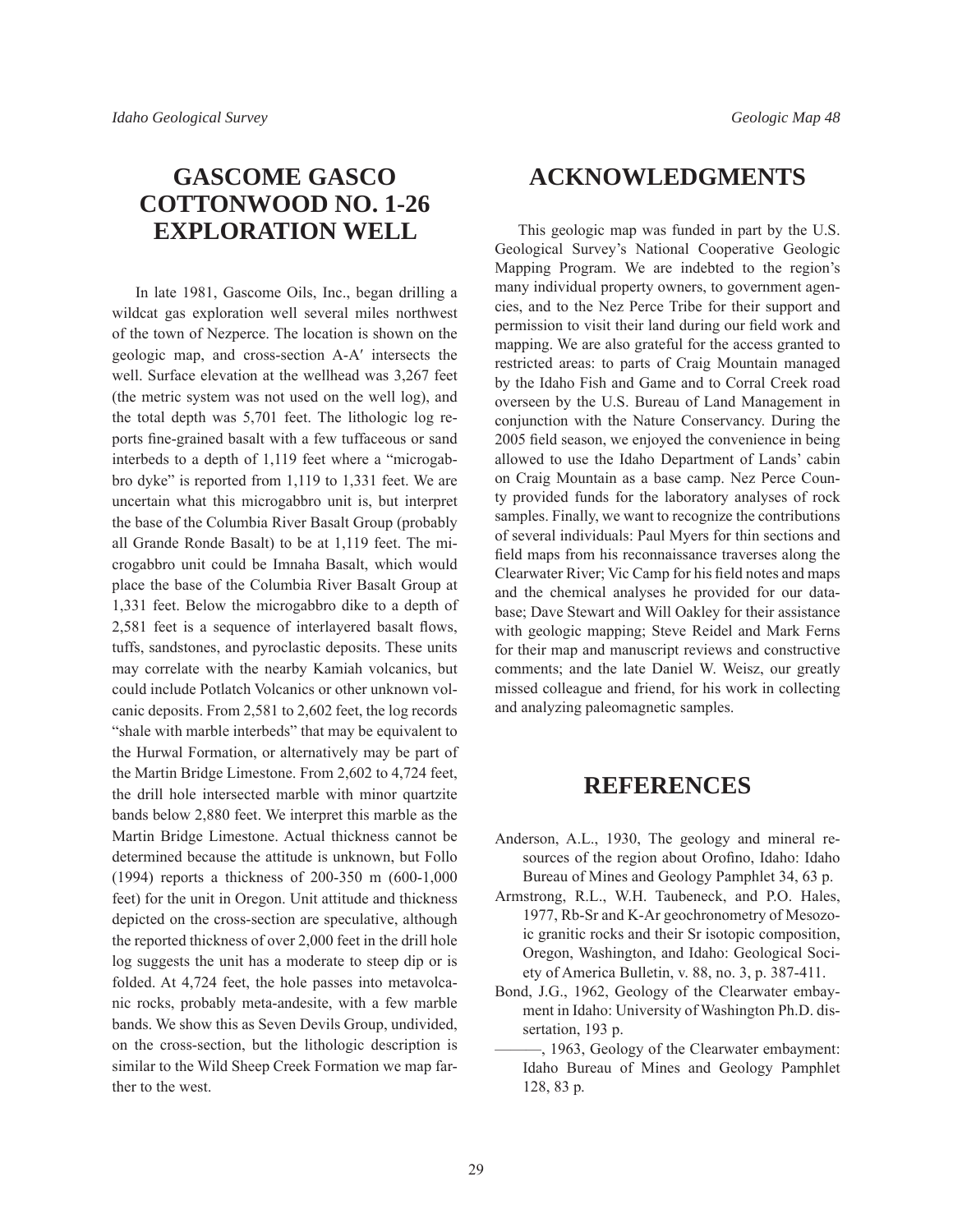- Borovicka, T.G., 1988, The pre-Tertiary geology of the lower Salmon River canyon between Packers Creek and Billy Creek, west-central Idaho: University of Idaho M.S. thesis, 178 p.
- Bush, J.H., D.L. Garwood, and J.D. Kauffman, 2005, Geologic map of the Lapwai quadrangle, Nez Perce County, Idaho: Idaho Geological Survey Digital Web Map 41, scale 1:24,000.
- Bush, J.H., D.L. Garwood, J.D. Kauffman, and K.F. Sprenke, 2003, Bedrock geologic map of the Weippe North 7½' quadrangle, Clearwater County, Idaho: Idaho Geological Survey Digital Web Map 19, scale 1:24,000.
- Bush, J.H., D.L. Garwood, R.S. Lewis, G.N. Potter, and William McClelland, 2001, Bedrock geologic map of the Green Knob quadrangle, Latah and Nez Perce counties, Idaho: Idaho Geological Survey Geologic Map 31, scale 1:24,000.
- Bush, J.H., J.D. Kauffman, and K.L. Schmidt, 2004, Geologic map of the Craigmont quadrangle, Lewis and Idaho counties, Idaho: Idaho Geological Survey Digital Web Map 27, scale 1:24,000.
- Bush, J.H., and M.D. McFaddan, 1986, General geology of the Mission Creek limestone quarry: Unpublished report prepared for the Nez Perce Tribe, 7 p., 4 pl.
- Camp, V.E., 1976, Petrochemical stratigraphy and structure of the Columbia River basalt, Lewiston basin area: Washington State University Ph.D. dissertation, 201 p.
	- ———, 1981, Geologic studies of the Columbia Plateau: Part II: Upper Miocene basalt distribution, reflecting source locations, tectonism, and drainage history in the Clearwater embayment, Idaho: Geological Society of America Bulletin, Part I, v. 92, p. 669-678.
- Camp, V.E., M.E. Ross, and W.E. Hanson, 2003, Genesis of flood basalts and Basin and Range volcanic rocks from Steens Mountain to the Malheur River Gorge, Oregon: Geological Society of America Bulletin, v. 115, no. 1, p. 105-128.
- Choiniere, S.R., and D.A. Swanson, 1979, Magnetostratigraphy and correlation of Miocene basalts of the northern Oregon coast and Columbia Plateau, southeast Washington: American Journal of Science, v. 279, p. 755-777.
- Criss, R.E., and R.J. Fleck, 1987, Petrogenesis, geochronology, and hydrothermal alteration systems of the northern Idaho batholith and adjacent areas

based on  $^{18}O/^{16}O$ , D/H,  $^{87}Sr/^{86}Sr$ , and  $^{40}Ar/^{39}Ar$  studies, *in* T.L. Vallier and H.C. Brooks, eds., Geology of the Blue Mountains Region of Oregon, Idaho, and Washington: The Idaho Batholith and Its Border Zone: U.S. Geological Survey Professional Paper 1436, p. 95-138.

- Davidson, G.F., 1990, Cretaceous tectonic history along the Salmon River suture zone near Orofino, Idaho: Metamorphic, structural and <sup>40</sup>Ar/<sup>39</sup>Ar thermochronologic constraints: Oregon State University M.S. thesis, 143 p.
- Evarts, R.C., 2004, Geologic map of the Saint Helens quadrangle, Columbia County, Oregon, and Clark and Cowlitz counties, Washington: U.S. Geological Survey Scientific Investigations Map 2834, scale 1:24,000.
- Evernden, J.F., and G.T. James, 1964, Potassium-argon dates and the Tertiary floras of North America: American Journal of Science, v. 262, no. 8, p. 945- 974.
- Ferns, M.L., 2002, Tower Mountain A northeast Oregon late Oligocene caldera: Geological Society of America Abstracts with Programs, v. 34, no. 5, p. A-83.
- Fleck, R.J., and R.E. Criss, 2004, Location, age, and tectonic significance of the western Idaho suture zone (WISZ): U.S. Geological Survey Open-File Report OF-2004-1039, 48 p.
- Follo, M.F., 1994, Sedimentology and stratigraphy of the Martin Bridge Limestone and Hurwal Formation (Upper Triassic to Lower Jurassic) from the Wallowa terrane, Oregon, *in* T.L. Vallier and H.C. Brooks, eds., Geology of the Blue Mountains Region of Oregon, Idaho, and Washington: Stratigraphy, Physiography, and Mineral Resources of the Blue Mountains Region: U.S. Geological Survey Professional Paper 1439, p. 1-27.
- Garwood, D.L., 2001, Bedrock geology of the Lewiston Orchards North and Lapwai 7½ minute quadrangles, Nez Perce County, Idaho: University of Idaho M.S. thesis, 62 p.
- Garwood, D.L., and J.H. Bush, 2005, Geologic map of the Lewiston Orchards North quadrangle and part of the Clarkston quadrangle, Nez Perce County, Idaho: Idaho Geological Survey Digital Web Map 40, scale 1:24,000.
- Glerup, M.O., 1960, Economic geology of the Lime Point area, Nez Perce County, Idaho: University of Idaho M.S. thesis, 40 p.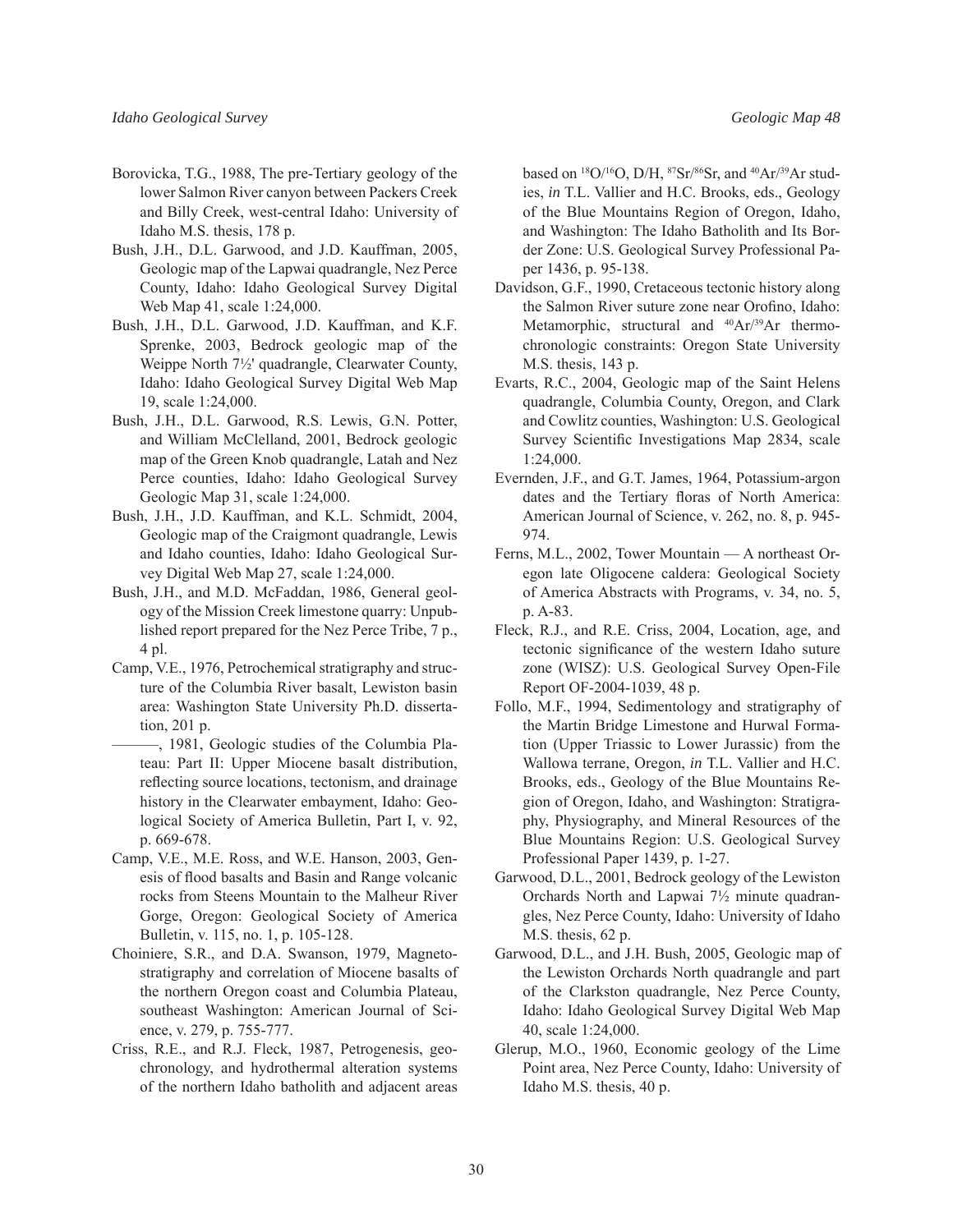- Goldstrand, P.M., 1994, The Mesozoic geologic evolution of the northern Wallowa terrane, northeastern Oregon and western Idaho, *in* T.L. Vallier and H.C. Brooks, eds., Geology of the Blue Mountains Region of Oregon, Idaho, and Washington: U.S. Geological Survey Professional Paper 1439, p. 29-53.
- Hamilton, W.G., 1963, Metamorphism in the Riggins region, western Idaho: U.S. Geological Survey Professional Paper 436, 95 p.
- Hietanen, Anna, 1962, Metasomatic metamorphism in western Clearwater County, Idaho: U.S. Geological Survey Professional Paper 344-A, 116 p.
- Holden, G.S., 1973, Chemical and petrographic stratigraphy of the Columbia River basalt in the lower Salmon River canyon, Idaho: Washington State University M.S. thesis, 93 p.
- Hooper, P.R., 2000, Chemical discrimination of Columbia River basalt flows: Geochemistry Geophysics Geosystems  $(G^3)$ , v. 1, June 12, 2000, paper no. 2000GC000040.
- Hooper, P.R., G.D. Webster, and V.E. Camp, 1985, Geologic map of the Clarkston 15 minute quadrangle, Washington and Idaho: Washington Department of Natural Resources Geologic Map 31, scale 1:48,000.
- Imlay, R.W., 1981, Jurassic (Bathonian and Callovian) ammonites in eastern Oregon and western Idaho: U.S. Geological Survey Professional Paper 1142, 24 p.
	- ———, 1986, Jurassic ammonites and biostratigraphy of eastern Oregon and western Idaho, *in* T.L. Vallier and H.C. Brooks, eds., Geology of the Blue Mountains Region of Oregon, Idaho, and Washington: Geologic Implications of Paleozoic and Mesozoic Paleontology and Biostratigraphy, Blue Mountains Province, Oregon and Idaho: U.S. Geological Survey Professional Paper 1435, p. 53-57.
- Jones, R.W., 1982, Early Tertiary-age Kamiah volcanics, north-central Idaho, *in* Bill Bonnichsen and R.M. Breckenridge, eds., Cenozoic Geology of Idaho: Idaho Bureau of Mines and Geology Bulletin 26, p. 43-52.
- Jones, T.E., 2003, Kinematic compatibility, displacement transfer, and basement control of post-Miocene structures in the Blue Mountains Province of west central Idaho, northeast Oregon, and southeast Washington: University of Idaho M.S. thesis, 65 p.
- Kauffman, J.D., 2004a, Geologic map of the Gifford quadrangle, Nez Perce County, Idaho: Idaho Geological Survey Geologic Map 36, scale 1:24,000.
- $-$ , 2004b, Major oxide and trace element analyses for volcanic rock samples from Idaho, 1978 through 2003: Idaho Geological Survey Digital Analytical Data 1, Excel spreadsheet.
- ———, 2005a, Geologic map of the Culdesac North quadrangle, Nez Perce County, Idaho: Idaho Geological Survey Digital Web Map 36, scale 1:24,000.
- ———, 2005b, Geologic map of the Culdesac South quadrangle, Nez Perce County, Idaho: Idaho Geological Survey Digital Web Map 37, scale 1:24,000.
- $-$ , 2007, Major oxide and trace element analyses for volcanic rock samples from Idaho, 1996 through 2006: Idaho Geological Survey Digital Analytical Data 4, Excel spreadsheet.
- Kauffman, J.D., J.H. Bush, and R.S. Lewis, 2003a, Newly identified Oligocene alkali volcanics along the eastern margin of the Columbia Plateau, Latah and surrounding counties, Idaho [abs.]: Geological Society of America Abstracts with Programs, v. 35, no. 6, poster 226-4.
- ———, 2006, Oligocene alkaline volcanic rocks along the eastern margin of the Columbia Plateau, northern Idaho: Idaho Geological Survey Technical Report 06-7, 9 p.
- Kauffman, J.D., G.F. Davidson, R.S. Lewis, and R.F. Burmester, 2005a, Geologic map of the Orofino West quadrangle, Clearwater, Lewis, and Nez Perce counties, Idaho: Idaho Geological Survey Geologic Map 40, scale 1:24,000.
- ———, 2005b, Geologic map of the Peck quadrangle, Clearwater, Lewis, and Nez Perce counties, Idaho: Idaho Geological Survey Geologic Map 38, scale 1:24,000.
- Kauffman, J.D., R.S. Lewis, and P.E. Myers, 2003b, Geologic map of the Kamiah quadrangle, Lewis and Idaho counties, Idaho: Idaho Geological Survey Geologic Map 42, scale 1:24,000.
- Kauffman, J.D., K.L. Schmidt, and J.H. Bush, 2004a, Geologic map of the Nezperce quadrangle, Lewis and Idaho counties, Idaho: Idaho Geological Survey Digital Web Map 28, scale 1:24,000.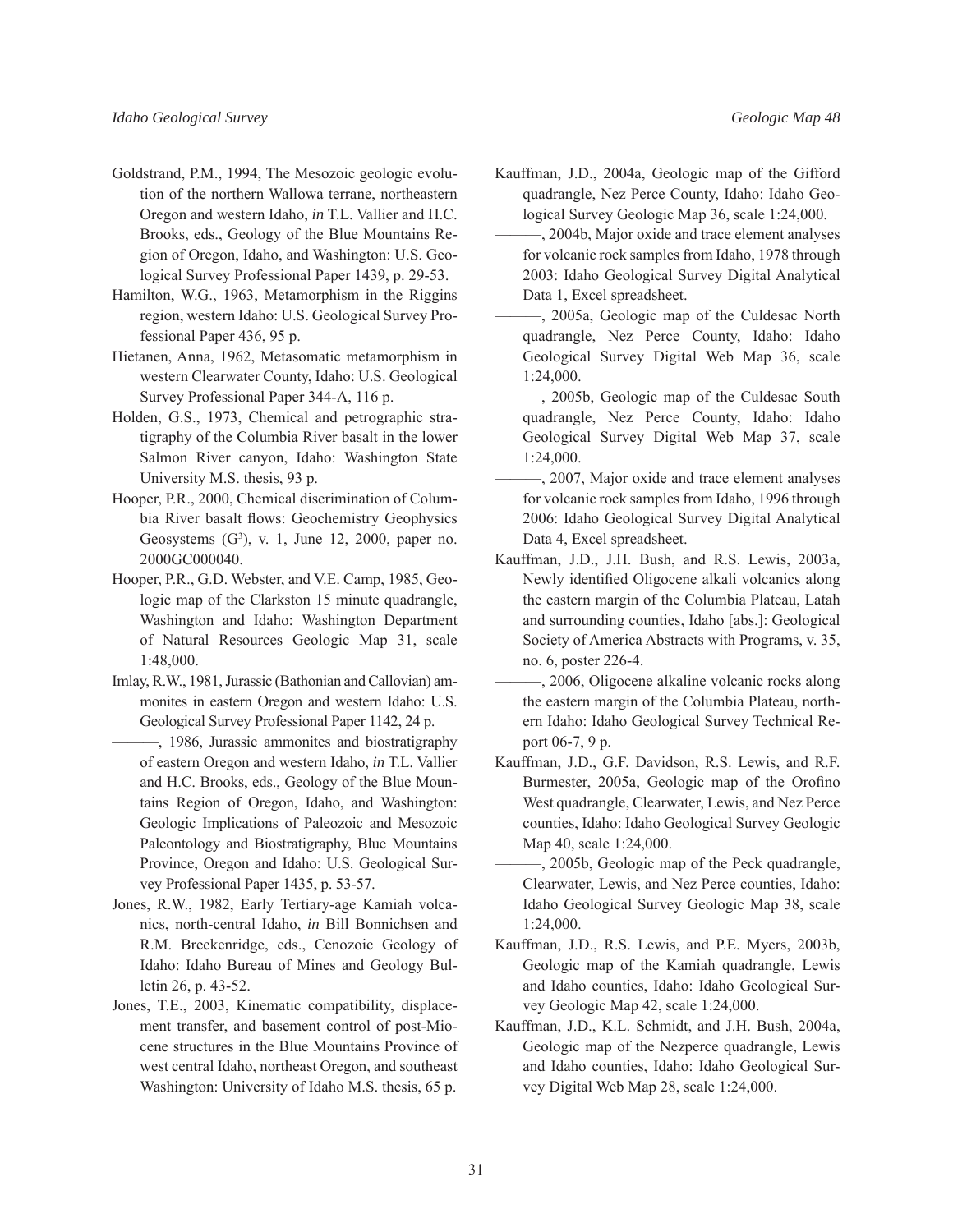- Kauffman, J.D., K.L. Schmidt, D.L. Garwood, and J.H. Bush, 2004b, Geologic map of the Cottonwood quadrangle, Idaho County, Idaho: Idaho Geological Survey Digital Web Map 29, scale 1:24,000.
- Kehew, A.E., 1977, Environmental geology of Lewiston, Idaho and vicinity: University of Idaho Ph.D. dissertation, 211 p.
- Kopp, R.S., 1959, Petrology and structural analysis of the Orofino metamorphic unit: University of Idaho M.S. thesis, 73 p.
- Kuhns, M.J.P., 1980, Late Cenozoic deposits of the lower Clearwater valley, Idaho and Washington: Washington State University M.S. thesis, 71 p.
- Lee, Robert, 2001, Petrologic and field analysis of a tonalite-trondhjemite intrusion in accreted terrain in Clearwater County, Idaho: Washington State University undergraduate senior thesis, 20 p.
- Lee, R.G., 2004, The geochemistry, stable isotopic composition, and U-Pb geochronology of tonalite trondhjemites within the accreted terrane, near Greer, north-cental Idaho: Washington State University M.S. thesis, 132 p.
- LeMaitre, R.W., 1984, A proposal by the IUGS Subcommission on the Systematics of Igneous Rocks for a chemical classification of volcanic rocks based on the total alkali silica (TAS) diagram: Australian Journal of Earth Sciences, v. 31, p. 243-255.
- Lewis, R.S., Burmester, R.F., and Bennett, E.H., 1998, Metasedimentary rocks between the Bitterroot and Atlanta lobes of the of the Idaho batholith and their relationship to the Belt Supergroup, *in* R.B. Berg, ed., Belt Symposium III: Montana Bureau of Mines and Geology Special Publication 112, p. 130-144.
- Lewis, R.S., R.F. Burmester, J.D. Kauffman, R.M. Breckenridge, K.L. Schmidt, M.D. McFaddan, and P.E. Myers, 2007, Geologic map of the Kooskia 30 x 60 minute quadrangle, Idaho: Idaho Geological Survey Digital Web Map 93, scale 1:100,000.
- Lewis, R.S., R.F. Burmester, R.W. Reynolds, E.H. Bennett, P.E. Myers, and R.R. Reid, 1992, Geologic map of the Lochsa River area, northern Idaho: Idaho Geological Survey Geological Map 19, scale 1:100,000.
- Lewis, R.S., J.H. Bush, R.F. Burmester, J.D. Kauffman, D.L. Garwood, P.E. Myers, and K.L. Othberg, 2005a, Geologic map of the Potlatch 30 x 60 minute quadrangle, Idaho: Idaho Geological Survey Geologic Map 41, scale 1:100,000.
- Lewis, R.S., and T.P. Frost, 2005, Major oxide and trace element analyses for igneous and metamorphic rock samples from northern and central Idaho: Idaho Geological Survey Digital Analytical Data 2, Excel spreadsheet.
- Lewis, R.S., J.D. Kauffman, R.F. Burmester, J.H. Bush, and D.L. Garwood, 2005b, Geologic map of the Rudo quadrangle, Clearwater County, Idaho: Idaho Geological Survey Geologic Map 37, scale 1:24,000.
- Lewis, R.S., J.D. Kauffman, G.F. Davidson, and R.F. Burmester, 2005c, Geologic map of the Orofino East quadrangle, Clearwater and Lewis counties, Idaho: Idaho Geological Survey Geologic Map 39, scale 1:24,000.
- Lewis, R.S., J.D. Kauffman, K.L. Schmidt, and R.F. Burmester, 2004a, Geologic map of the Sixmile Creek quadrangle, Clearwater, Idaho, and Lewis counties, Idaho: Idaho Geological Survey Geologic Map 43, scale 1:24,000.
- Lewis, R.S., J.D. Kauffman, K.L. Schmidt, and P.E. Myers, 2004b, Geologic map of the Woodland quadrangle, Clearwater, Idaho, and Lewis counties, Idaho: Idaho Geological Survey Geologic Map 44 scale 1:24,000.
- Lund, Karen, and L.W. Snee, 1988, Metamorphism, structural development, and age of the continent-island arc juncture in west-central Idaho, *in* W.G. Ernst, ed., Metamorphism and Crustal Evolution of the Western United States, Rubey Volume VII: Prentice-Hall, Englewood Cliffs, New Jersey, p. 296-331.
- Lund, K.I., J.N. Aleinikoff, D.M. Unruh, E.Y. Yacob, and C.M. Fanning, 2005, Evolution of the Salmon River suture and continental delamination in the Syringa embayment: 15th Annual V.M. Goldschmidt Conference Abstracts, Special Supplement to Geochimica et Cosmochimica Acta, p. A246.
- Malde, H.E., 1991, Quaternary geology and structural history of the Snake River Plain, Idaho and Oregon, *in* R.B. Morrison, ed., Quaternary Nonglacial Geology: Conterminous U.S.: Geological Society of America Decade of North American Geology, v. K-2, p. 251-281.
- McClelland, W.C., and J.S. Oldow, 2004, Displacement transfer between thick- and thin-skinned décollement systems in the central North American Cordillera, *in* J. Grocott, K.J.W. McCaffrey, G. Taylor, and B. Tikoff, eds., Vertical Coupling and Decoupling in the Lithosphere: Geological Society of London Special Publication 227, p. 177-195.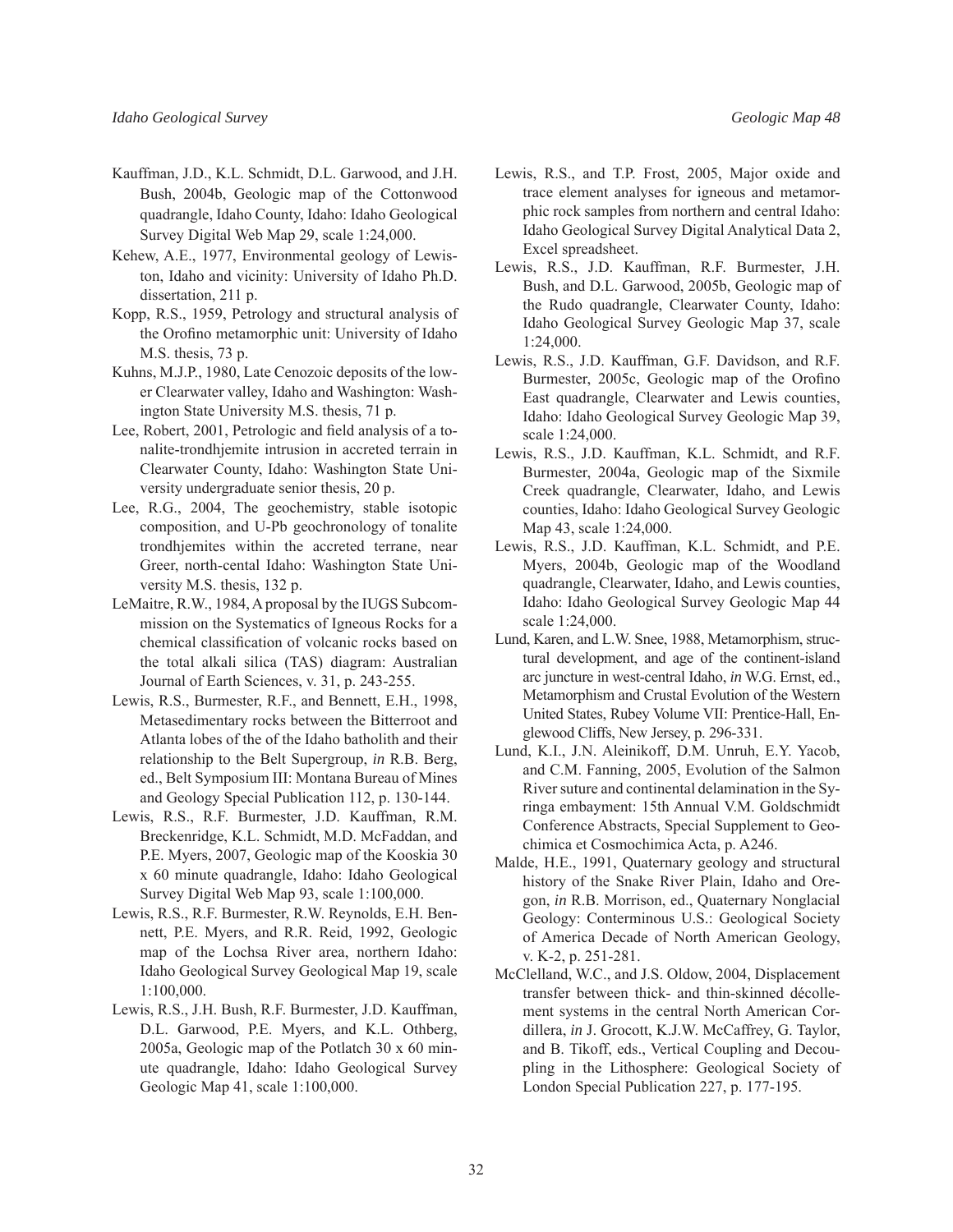- McClelland, W.C., B. Tikoff, and C.A. Manduca, 2000, Two-phase evolution of accretionary margins; examples from the North American Cordillera: Tectonophysics, v. 326, no. 1-2, p. 37-55.
- McConnel, V.S., 2006, Preliminary geologic map of Service Buttes, Echo, Nolin, Barnhart, and Pendleton 7.5' quadrangles, Umatilla County, Oregon: Oregon Department of Geology and Mineral Industries Open-File Report O-06-20, scale 1:24,000.
- McKee, E.H., D.A. Swanson, and T.L. Wright, 1977, Duration and volume of Columbia River basalt volcanism, Washington, Oregon and Idaho [abs.]: Geological Society of America Abstracts with Programs, v. 9, no. 4, p. 463-464.
- Morrison, R.F., 1964, Upper Jurassic mudstone unit named in the Snake River Canyon, Oregon-Idaho boundary: Northwest Science, v. 38, p. 83-87.
- Natural Resources Conservation Service, 1999, Soil survey geographic (SSURGO) database for Lewis and Nez Perce counties: U.S. Department of Agriculture, USDA-NRCS Soil Survey Division, National SSURGO Database Data Access, ID611, http://www.ftw.nrcs.usda.gov/ssur\_data.html.
- Norman, M.D., K.R. McElwee, R.A. Duncan, and W.P. Leeman, 1986, K-Ar ages of Oligocene Salmon Creek volcanics, Owyhee Mountains, Idaho: Isochron/West, v. 46, p. 9-14.
- Othberg, K.L., 1994, Geology and geomorphology of the Boise valley and adjoining areas, western Snake River Plain, Idaho: Idaho Geological Survey Bulletin 29, 54 p.
- Othberg, K.L., R.M. Breckenridge, T.C. Walker, and D.W. Weisz, 2003a, Surficial geologic map of the Lewiston Orchards South quadrangle and part of the Asotin quadrangle, Nez Perce County, Idaho: Idaho Geological Survey Digital Web Map 9, scale 1:24,000.
- Othberg, K.L., R.M. Breckenridge, and D.W. Weisz, 2003b, Surficial geologic map of the Culdesac North quadrangle, Nez Perce County, Idaho: Idaho Geological Survey Digital Web Map 10, scale 1:24,000.
	- $-$ , 2003c, Surficial geologic map of the Lapwai quadrangle, Nez Perce County, Idaho: Idaho Geological Survey Digital Web Map 12, scale 1:24,000.
	- $-$ , 2003d, Surficial geologic map of the Lewiston Orchards North quadrangle and part of the Clarkston quadrangle, Nez Perce County, Idaho:

Idaho Geological Survey Digital Web Map 8, scale 1:24,000.

- $-$ , 2003e, Surficial geologic map of the Sweetwater quadrangle, Nez Perce County, Idaho: Idaho Geological Survey Digital Web Map 13, scale 1:24,000.
- Othberg, K.L., and D.W. Weisz, 2002, Surficial geologic map of the Peck quadrangle, Clearwater, Lewis, and Nez Perce counties, Idaho: Idaho Geological Survey Digital Web Map 1, scale, 1:24,000.
- Othberg, K.L., D.W. Weisz, and R.M. Breckenridge, 2002a, Surficial geologic map of the Gifford quadrangle, Nez Perce County, Idaho: Idaho Geological Survey Digital Web Map 3, scale 1:24,000.
- -, 2002b, Surficial geologic map of the Orofino East quadrangle, Clearwater and Lewis counties, Idaho: Idaho Geological Survey Digital Web Map 4, scale 1:24,000.
- $-$ , 2002c, Surficial geologic map of the Orofino West quadrangle, Lewis and Nez Perce counties, Idaho: Idaho Geological Survey Digital Web Map 5, scale 1:24,000.
- Payne, J.D., 2004, Kinematic and geochronologic constraints for the truncation of the Salmon River suture zone: University of Idaho M.S. thesis, 43 p.
- Payne, J.D., and W.C. McClelland, 2002, Kinematic and temporal constraints for truncation of the western Idaho shear zone [abs.]: Geological Society of America Abstracts with Programs, v. 34, no. 5, p. 102.
- Reidel, S.P., 1978, The stratigraphy and petrogenesis of the Grande Ronde Basalt from the lower Salmon and adjacent Snake River canyons: Washington State University Ph.D. dissertation, 415 p.
- -, 1982, Stratigraphy of the Grande Ronde Basalt, Columbia River Basalt Group, from the lower Salmon River and northern Hells Canyon area, Idaho, Oregon, and Washington, *in* Bill Bonnichsen and R.M. Breckenridge, eds., Cenozoic Geology of Idaho: Idaho Bureau of Mines and Geology Bulletin 26, p. 77-101.
- , 2005, A lava flow without a source: The Cohassett flow and its compositional components, Sentinel Bluffs Member, Columbia River Basalt Group: Journal of Geology, v. 113, p. 1-21.
- Reidel, S.P., P.R. Hooper, G.D. Webster, and V.E. Camp, 1992, Geologic map of southeastern Asotin County, Washington: Washington Division of Geology and Earth Resources Geologic Map 40, scale 1:48,000.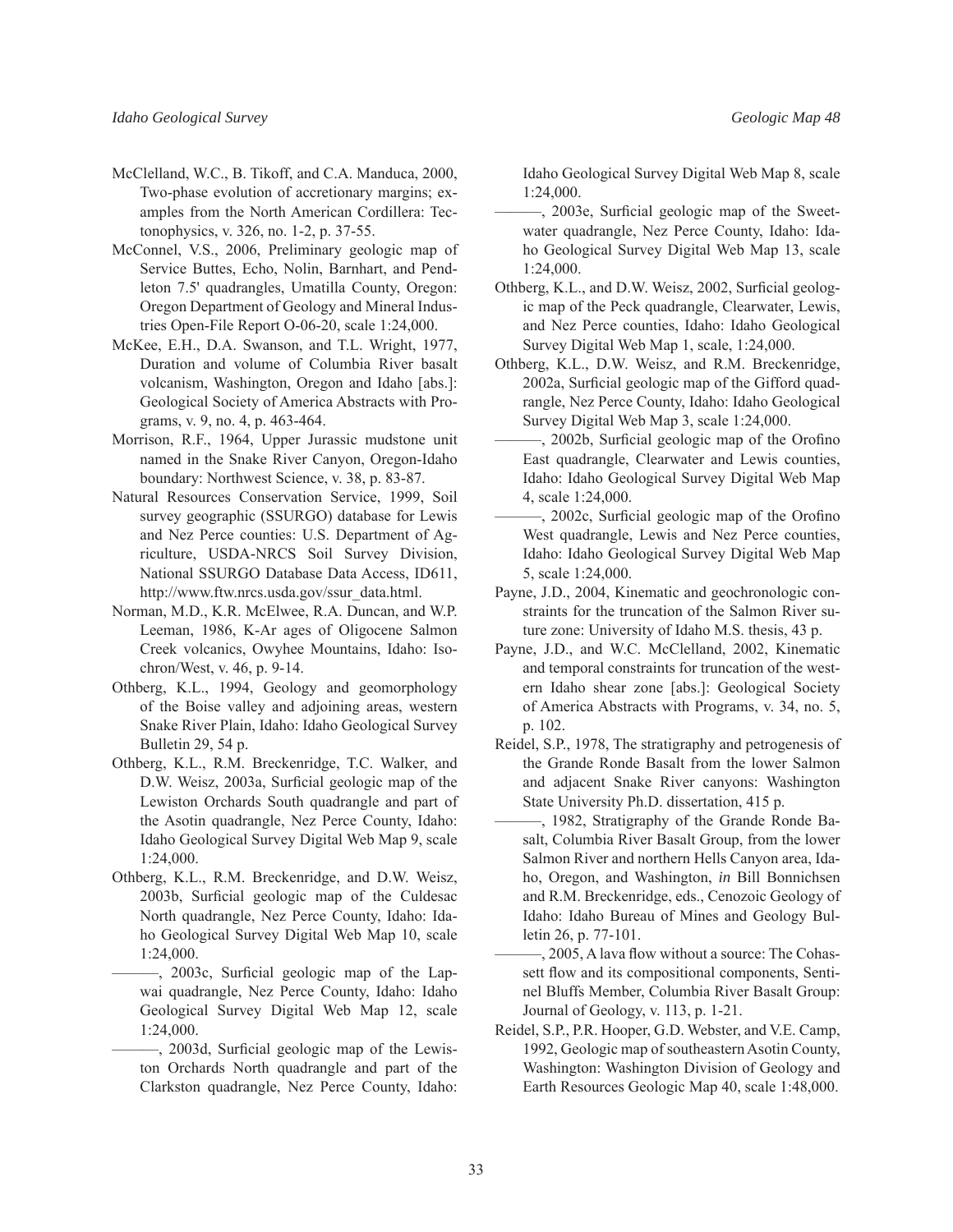- Reidel, S.P., T.L. Tolan, P.R. Hooper, M.H. Beeson, K.R. Fecht, R.D. Bentley, and J.L. Anderson, 1989, The Grande Ronde Basalt, Columbia River Basalt Group; stratigraphic descriptions and correlations in Washington, Oregon, and Idaho, *in* S.P. Reidel and P.R. Hooper, eds., Volcanism and Tectonism in the Columbia River Flood-Basalt Province: Geological Society of America Special Paper 239, p. 21-53.
- Robinson, P.T., G.W. Walker, and E.H. McKee, 1990, Eocene(?), Oligocene, and lower Miocene rocks of the Blue Mountains region, *in* G.W. Walker, ed., Geology of the Blue Mountains Region of Oregon, Idaho and Washington: Cenozoic Geology of the Blue Mountains Region: U.S. Geological Survey Professional Paper 1437, p. 29-62.
- Russell, I.C., 1901, Geology and water resources of Nez Perce County, Idaho: U.S. Geological Survey Water-Supply Paper 53 and 54, pts. I and II, 141 p.
- Savage, C.N., 1965, Economic geology of carbonate rocks adjacent to the Snake River south of Lewiston, Idaho: Idaho Bureau of Mines and Geology Mineral Resources Report 10, 26 p., 2 pl.
- Schmidt, K.L., D.L. Garwood, and J.D. Kauffman, 2005, Geologic map of the Keuterville quadrangle, Lewis and Idaho counties, Idaho: Idaho Geological Survey Digital Web Map 38, scale 1:24,000.
- Shea, M.C., 1970, Geology and highway location considerations in the Orofino-Kamiah-Nezperce area, Idaho: University of Idaho M.S. thesis, 76 p.
- Smith, G.A., 1993, Missoula flood dynamics and magnitudes inferred from sedimentology of slackwater deposits on the Columbia Plateau, Washington: Geological Society of America Bulletin, v. 105, p. 77-100.
- Stanley, G.D., Jr., 1979, Paleoecology, structure, and distribution of Triassic coral buildups in western North America: University of Kansas Paleontological Contribution, v. 65, p. 1-68.
- Strayer, L.M., D.W. Hyndman, J.W. Sears, and P.E. Myers, 1989, Direction and shear sense during suturing of the Seven Devils-Wallowa terrane against North America in western Idaho: Geology, v. 17, p. 1025-1029.
- Streckeisen, A.L., 1976, To each plutonic rock its proper name: Earth-Science Reviews, v. 12, p. 1-33.
- Swanson, D.A., J.L. Anderson, R.D. Bentley, G.R. Byerly, V.E. Camp, J.N. Gardner, and T.L. Wright, 1979a, Reconnaissance geologic map of the Columbia River Basalt Group in eastern Washington

and northern Idaho: U.S. Geological Survey Openfile Report 79-1363, 26 p., sheet 9 of 12, scale 1:250,000.

- Swanson, D.A., T.L. Wright, V.E. Camp, J.N. Gardner, R.T. Helz, S.M. Price, S.P. Reidel, and M.E. Ross, 1980, Reconnaissance geologic map of the Columbia River Basalt Group, Pullman and Walla Walla quadrangles, southeast Washington and adjacent Idaho: U.S. Geological Survey Miscellaneous Investigation Series Map I-1139, scale 1:250,000.
- Swanson, D.A., T.L. Wright, P.R. Hooper, and R.D. Bentley, 1979b, Revisions in stratigraphic nomenclature of the Columbia River Basalt Group: U.S. Geological Survey Bulletin 1457-G, 59 p.
- Tikoff, B., P. Kelso, C. Manduca, M.J. Markley, and J. Gillaspy, 2001, Lithospheric and crustal reactivation of an ancient plate boundary; the assembly and disassembly of the Salmon River suture zone, Idaho, USA, *in* R.E. Holdsworth, R.A. Strachan, J.F. Magloughlin, and R.J. Knipe, eds., The Nature and Tectonic Significance of Fault Zone Weakening: Geological Society Special Publications, v. 186, p. 213-231.
- Tolan, T.L., S.P. Reidel, M.H. Beeson, J.L. Anderson, K.R. Fecht, and D.A. Swanson, 1989, Revisions to the estimates of the areal extent and volume of the Columbia River Basalt Group, *in* S.P. Reidel and P.R. Hooper, eds., Volcanism and Tectonism in the Columbia River Flood-Basalt Province: Geologic Society of America Special Paper 239, p. 1-20.
- Vallier, Tracy, 1977, The Permian and Triassic Seven Devils Group: U.S. Geological Survey Bulletin 1437, 58 p.
- ———, 1998, Islands and rapids. A geologic story of Hells Canyon: Confluence Press, Lewiston, Idaho, 151 p.
- Waitt, R.B., Jr., 1980, About 40 last-glacial Lake Missoula jökulhaups through southern Washington: Journal of Geology, v. 88, p. 653-679.
- ———, 1985, Case for periodic, colossal jökulhaups from Pleistocene glacial Lake Missoula: Geological Society of America Bulletin, v. 95, p. 1271-1286.
- Walker, G.W., and P.T. Robinson, 1990, Cenozoic tectonism and volcanism of the Blue Mountains region, *in* G.W. Walker, ed., Geology of the Blue Mountains Region of Oregon, Idaho and Washington: Cenozoic Geology of the Blue Mountains Region: U.S. Geological Survey Professional Paper 1437, p. 119-135.